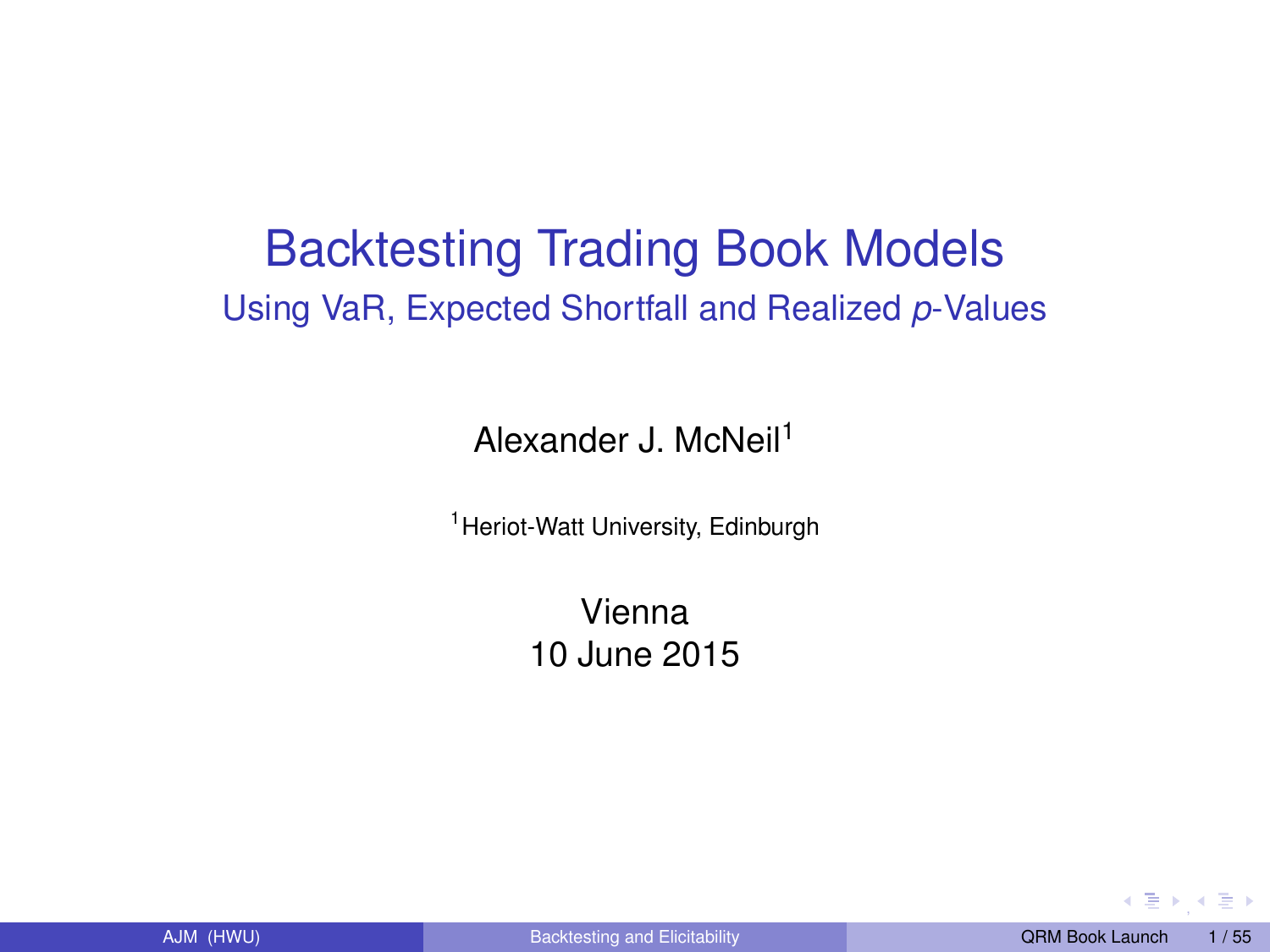#### <span id="page-1-0"></span>[Introduction to Backtesting for the Trading Book](#page-2-0)

- [Introduction](#page-2-0)
- [The Backtesting Problem](#page-7-0)
- **[Backtesting Value-at-Risk](#page-9-0)** 
	- **•** [Theory](#page-9-0)
	- **•** [Binomial and Related Tests](#page-14-0)
- **[Backtesting Expected Shortfall](#page-17-0)** 
	- **•** [Theory](#page-17-0)
	- **[Formulating Tests](#page-23-0)**
	- **[Acerbi-Szekely Test](#page-30-0)**
- **[Backtesting Using Elicitability](#page-35-0)** 
	- [Theory](#page-35-0)
	- **[Model Comparison](#page-41-0)**
	- **[Model Validation](#page-43-0)**

#### <sup>5</sup> [Concluding Thoughts](#page-46-0)

- **[Backtesting Realized](#page-46-0) p-Values**
- **[Conclusions](#page-49-0)**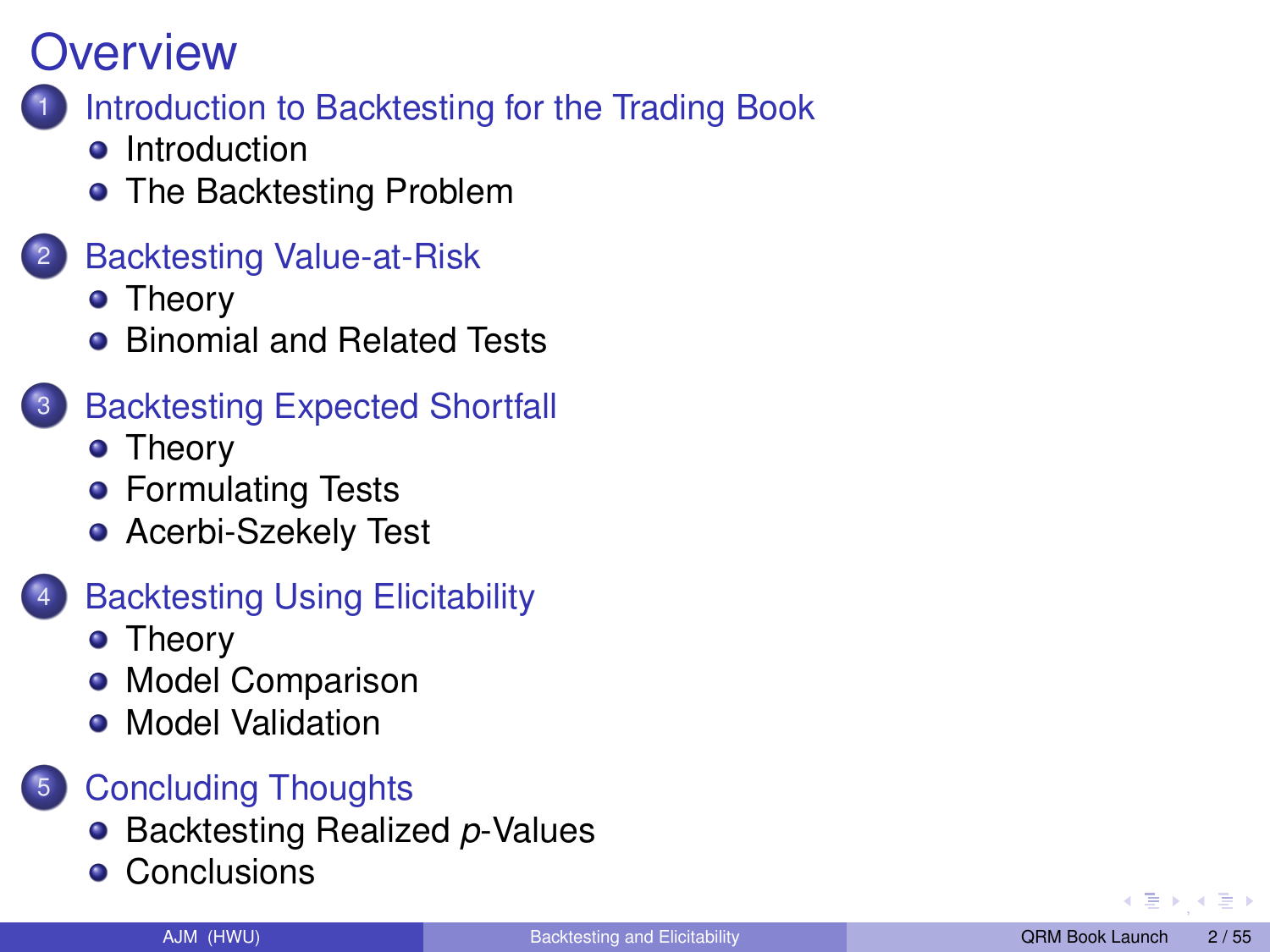#### <span id="page-2-0"></span>[Introduction to Backtesting for the Trading Book](#page-2-0) **o** [Introduction](#page-2-0)

- [The Backtesting Problem](#page-7-0)
- **[Backtesting Value-at-Risk](#page-9-0)**
- **[Backtesting Expected Shortfall](#page-17-0)**
- **[Backtesting Using Elicitability](#page-35-0)**
- **[Concluding Thoughts](#page-46-0)**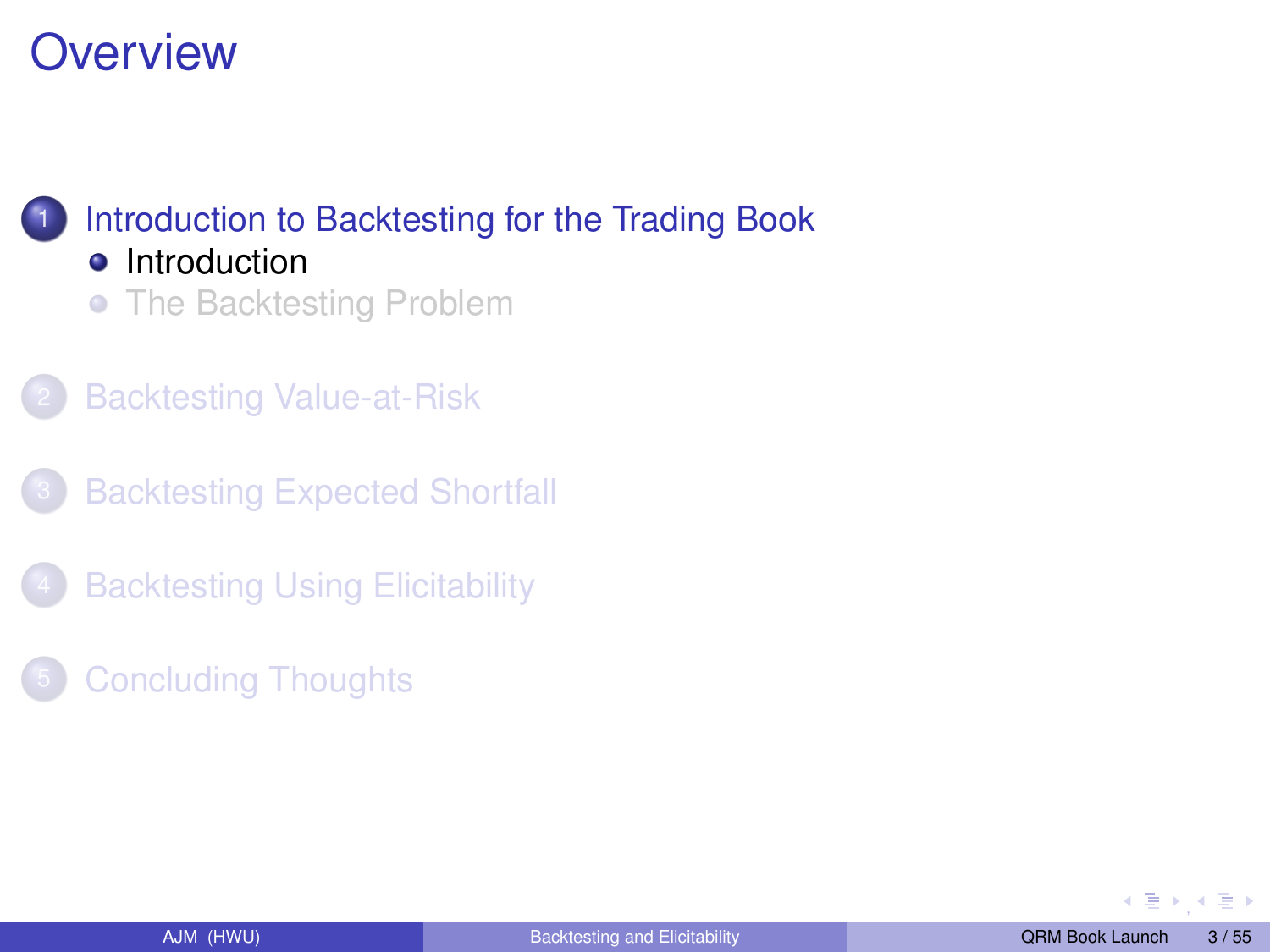# The Trading Book

- Contains assets that are available to trade.
- Can be contrasted with the more traditional banking book which contains loans and other assets that are typically held to maturity and not traded.
- Trading book is supposed to contain assets that can be assigned a fair value at any point in time based on "marking to market" or "marking to model".
- Examples: fixed income instruments; derivatives.
- The trading book is often identified with market risk whereas the banking book is largely affected by credit risk.
- The Basel rules allow banks to use internal Value-at-Risk (VaR) models to measure market risks in the trading book.
- These models are used to estimate a P&L (profit-and-loss) distribution from which risk measures like VaR (value-at-risk) and ES (expected shortfall) are calculated.
- Risk measures are used to determine regulatory capital requirements and for internal limit setting.

 $\longleftrightarrow$  [,](#page-1-0)  $\bot$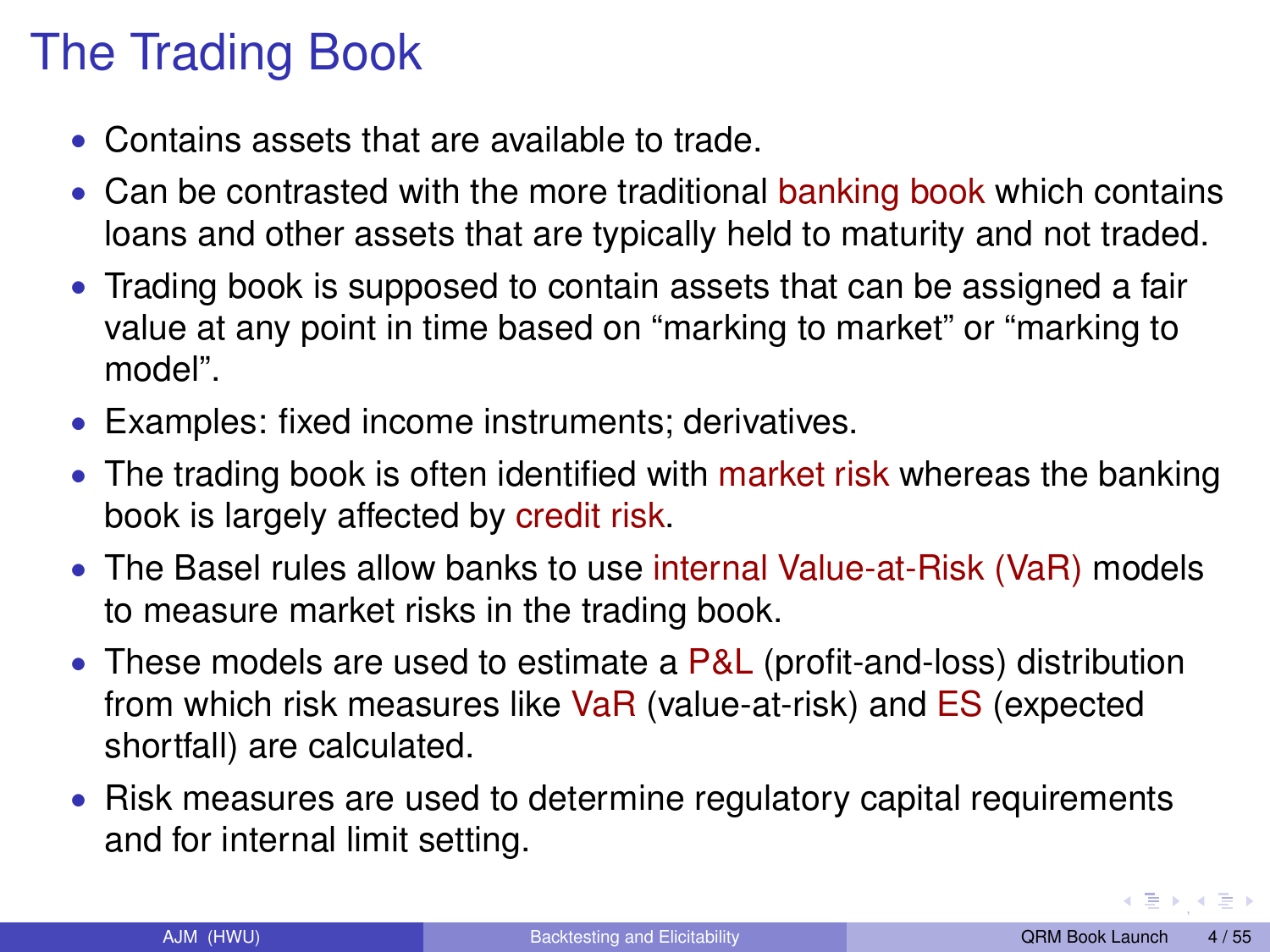# Trading Book Losses

- The risk factors at time *t* are denoted by the vector  $\mathbf{Z}_t = (Z_{t,1}, \ldots, Z_{td})$ . These include, for example, equity prices, exchange rates, interest rates for different maturities and volatility parameters.
- The value of the trading book is given by formula of form

$$
V_t = f_{[t]}(t, \boldsymbol{Z}_t) \tag{1}
$$

where *f*[*t*] is the portfolio mapping at *t* which is assumed to be known.

- The risk factors *Z<sup>t</sup>* are observable at time *t* and hence *V<sup>t</sup>* is known at *t*.
- Assuming positions held over the period  $[t, t + 1]$  and ignoring intermediate income, the trading book loss is described by

$$
L_{t+1} = -(V_{t+1} - V_t) = -(f_{[t]}(t+1, Z_{t+1}) - f_{[t]}(t, Z_t))
$$
  
= -(f\_{[t]}(t+1, Z\_t + X\_{t+1}) - f\_{[t]}(t, Z\_t))  
= -f\_{[t]}(X\_{t+1})

where *Xt*+<sup>1</sup> = *Zt*+<sup>1</sup> − *Z<sup>t</sup>* are the risk-factor changes and *l* [*t*] is a function we refer to as the loss operator.

 $\left(\begin{array}{ccc}\frac{\pi}{2} & \pi & \pi\end{array}\right)$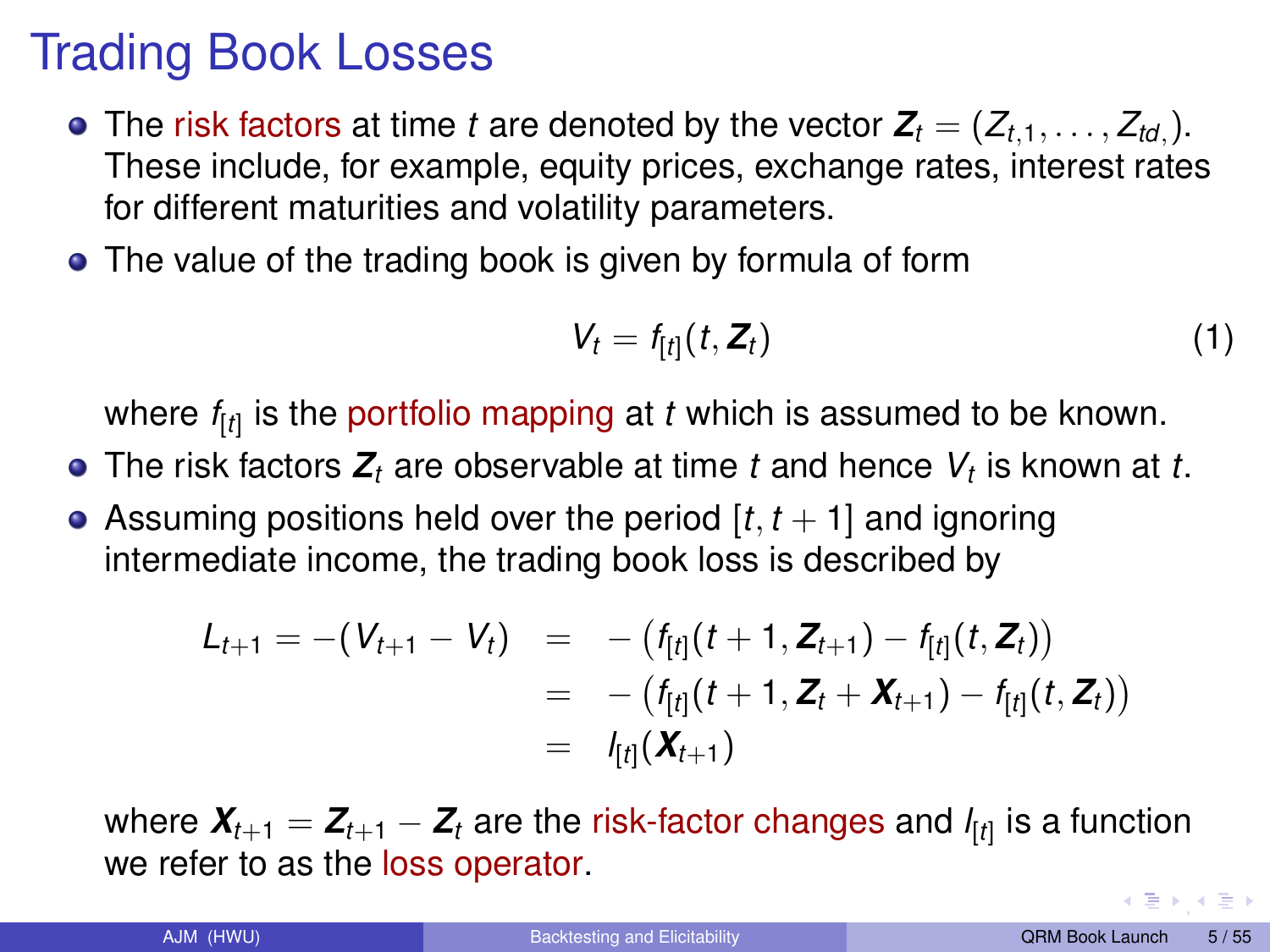# Estimating VaR and ES

 $\blacksquare$  The bank (ideally) estimates the conditional loss distribution

$$
F_{L_{t+1}|\mathcal{F}_t}(x) = P\left(I_{[t]}(\boldsymbol{X}_{t+1}) \leq x \mid \mathcal{F}_t\right)
$$

where F*<sup>t</sup>* denotes the available information at time *t*. Typically this is the information in past risk-factor changes  $\mathcal{F}_t = \sigma({\mathbf{X}}_s) : s < t$ .

- Some methods used in practice (e.g. historical simulation) apply an unconditional approach, assuming stationarity of past risk-factor changes (*Xs*)*s*≤*<sup>t</sup>* and estimating the distribution of *l* [*t*](*X*) under stationary distribution *F<sup>X</sup>* .
- The bank's forms an estimate  $F_{L_{t+1}|\mathcal{F}_t}$  of the loss distribution using historical data up to time *t*. The estimate is intended to be particularly accurate in the tail.
- We write VaR<sup>t</sup><sub>α</sub> and ES<sup>t</sup><sub>α</sub> for the α-quantile and α-shortfall of the true conditional loss distribution  $F_{L_{t+1}|F_t}$  and we write  $\widehat{VaR}_{\alpha}$  and  $\widehat{ES}_{\alpha}$  for estimates of these quantities based on the model  $F_{L_{t+1}|\mathcal{F}_t}.$
- $\blacksquare$  The model may be parametric or non-parametric (based on the empirical distribution function).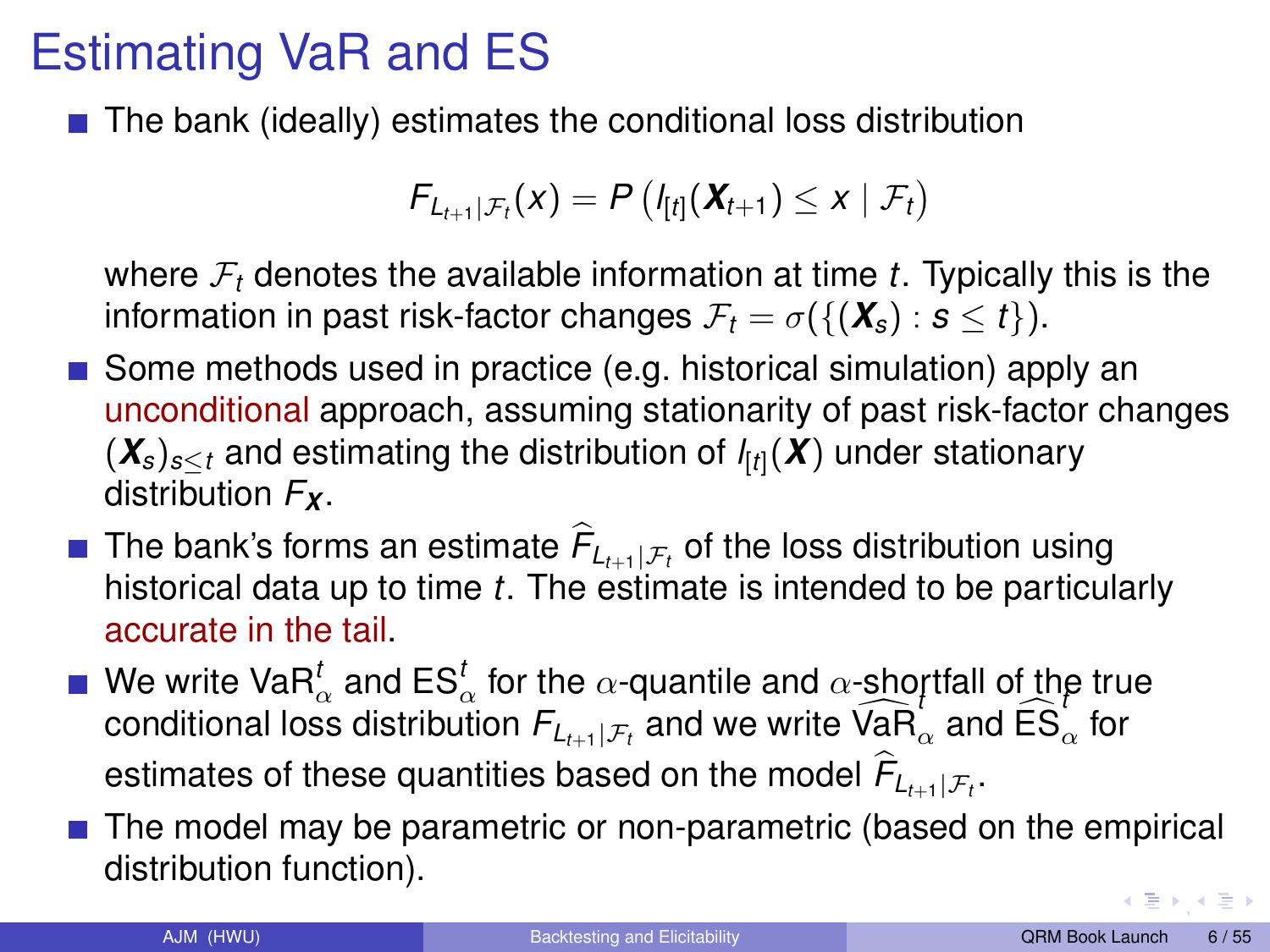## <span id="page-6-0"></span>VaR and ES: Reminder

Let  $F_l$  denote a generic loss df and let  $0 < \alpha < 1$ . Typically  $\alpha > 0.95$ .

Value at Risk is defined to be

$$
VaR_{\alpha} = q_{\alpha}(F_L) = F_L^{\leftarrow}(\alpha), \qquad (2)
$$

where we use the notation  $q_{\alpha}(F_{\iota})$  for a quantile of the distribution and  $F_L^{\leftarrow}$  for the (generalized) inverse of  $F_L$ .

• Provided the integral converges, expected shortfall is defined to be

$$
ES_{\alpha} = \frac{1}{1-\alpha} \int_{\alpha}^{1} q_{u}(F_{L}) du.
$$
 (3)

If  $F_L$  is a continuous df and  $L \sim F_L$  then

$$
\text{ES}_{\alpha} = E(L | L > \text{VaR}_{\alpha}(L)).
$$

We will assume the true underlying loss distributions are continuous.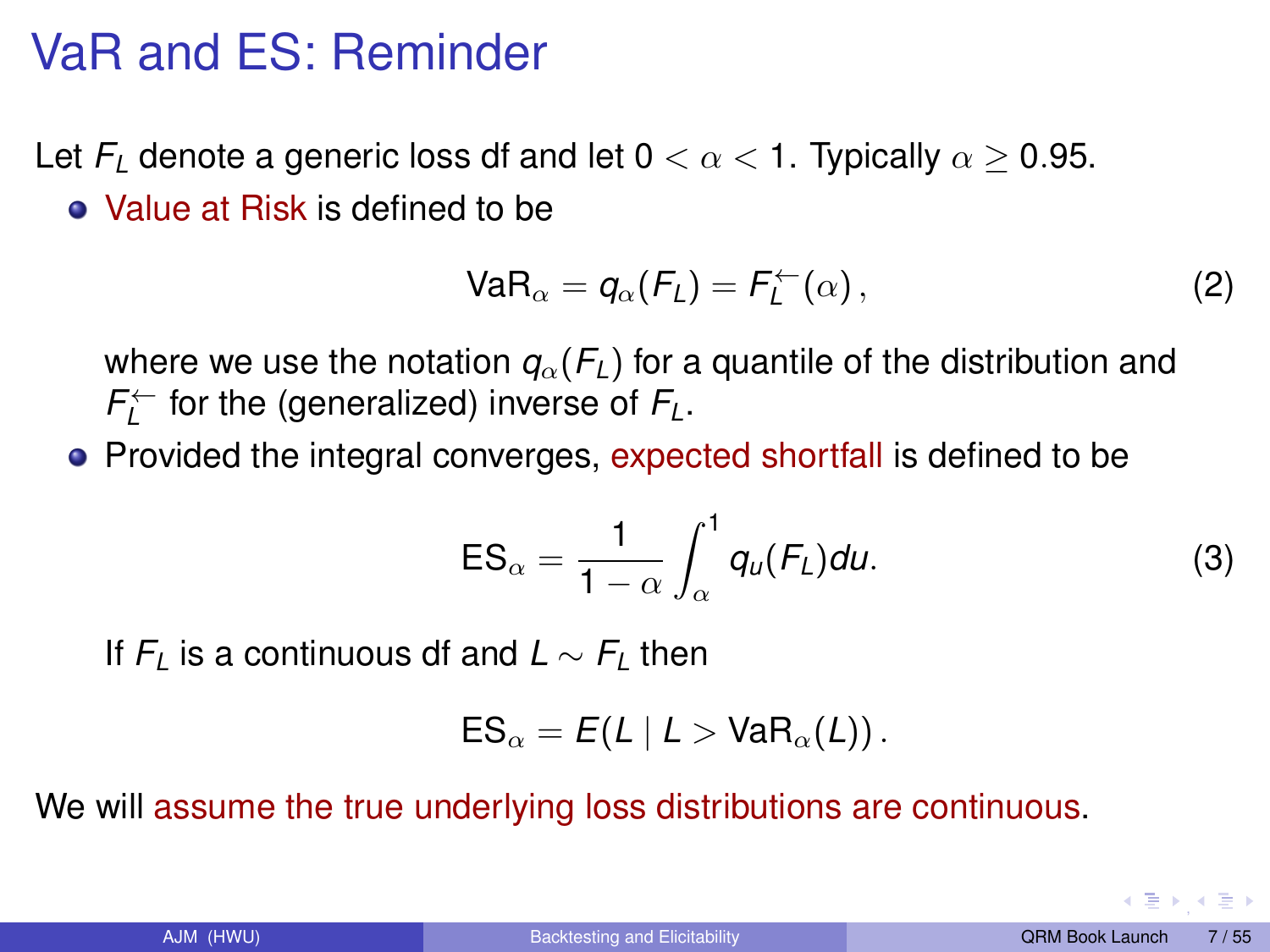<span id="page-7-0"></span>

- [The Backtesting Problem](#page-7-0)
- **[Backtesting Value-at-Risk](#page-9-0)**
- **[Backtesting Expected Shortfall](#page-17-0)**
- **[Backtesting Using Elicitability](#page-35-0)**
- **[Concluding Thoughts](#page-46-0)**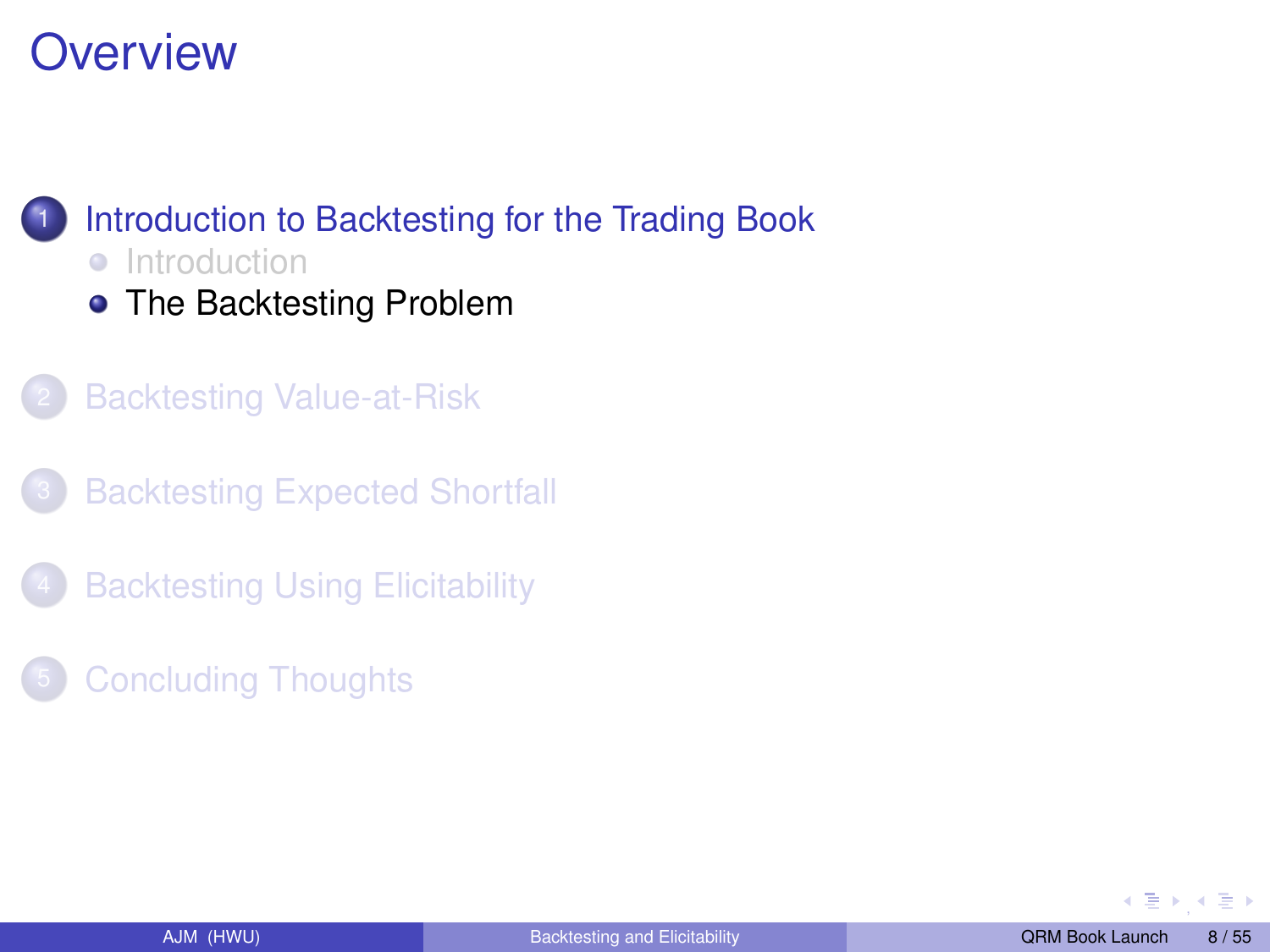# <span id="page-8-0"></span>The Backtesting Problem

- The estimates  $\widehat{VaR}^t_\alpha$  and  $\widehat{ES}^t_\alpha$  derived at time *t* for the loss operator  $I_{[t]}$ and time horizon  $[t, t + 1]$  are compared with the realization of  $L_{t+1}$  at time  $t + 1$ .
- This is a one-off, unrepeatable experiment because the loss operator *l* [*t*] and the conditional distribution  $F_{\boldsymbol{\mathsf{X}}_{t+1}|\mathcal{F}_{t}}$  change at each time point.
- In fact the idea of a "true distribution"  $\mathsf{F}_{L_{t+1}|\mathcal{F}_{t}}$  is abstract given that we only ever see one observation from this distribution. Davis (2014) refers to any hypothesis that  $F_{L_{t+1}|\mathcal{F}_{t}}$  takes a particular specified form as being unfalsifiable and therefore meaningless.
- Nevertheless, we adhere to the idea of a true underlying model at each time point.
- Even if we can never reject a hypothesized model at a particular time point *t*, we can collect evidence over time that we have a tendency to use models with a particular deficiency (e.g. a tendency to underestimate VaR).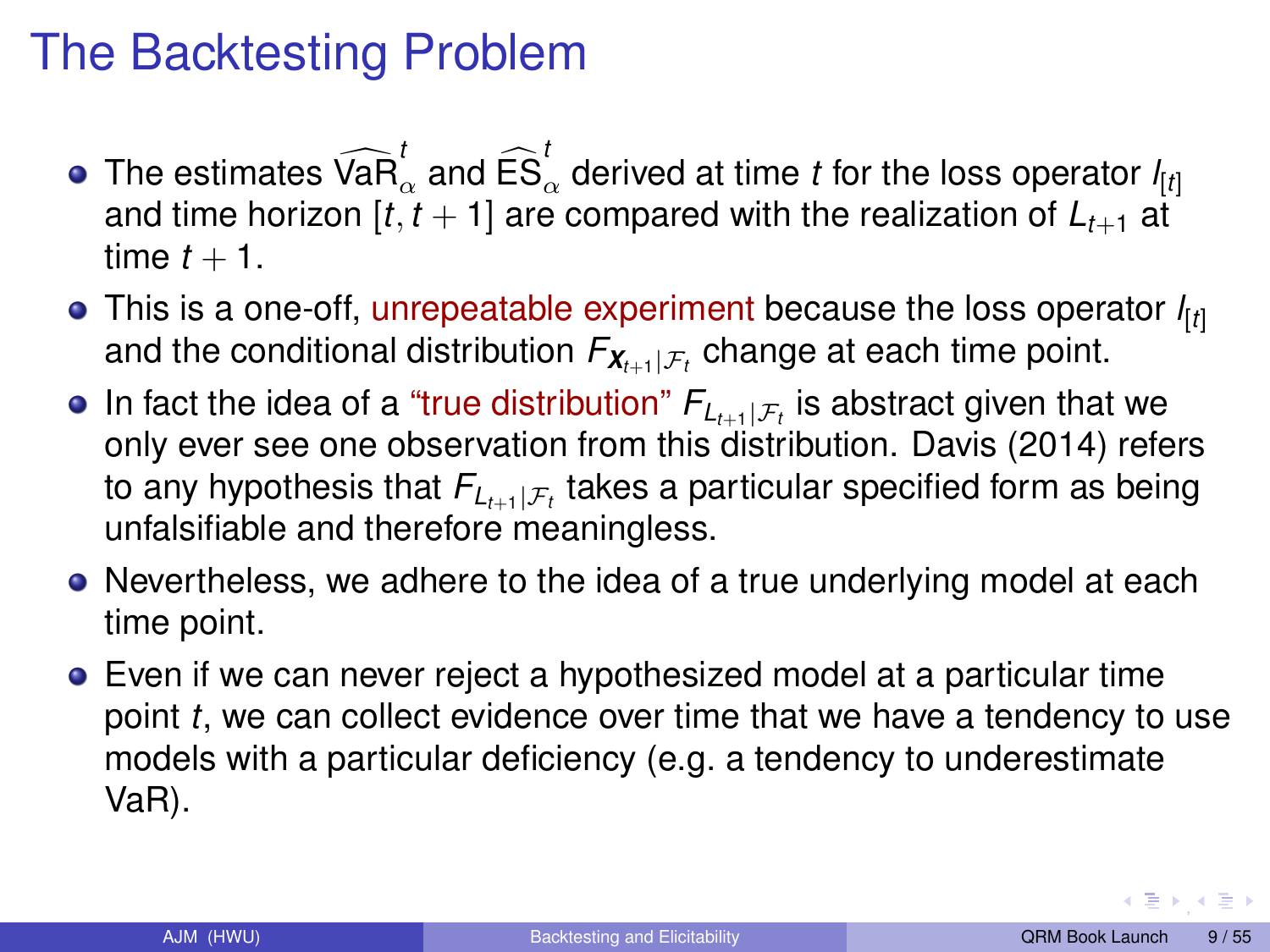<span id="page-9-0"></span>

#### <sup>2</sup> [Backtesting Value-at-Risk](#page-9-0) • [Theory](#page-9-0)

[Binomial and Related Tests](#page-14-0)  $\bullet$ 

**[Backtesting Expected Shortfall](#page-17-0)** 

- **[Backtesting Using Elicitability](#page-35-0)**
- **[Concluding Thoughts](#page-46-0)**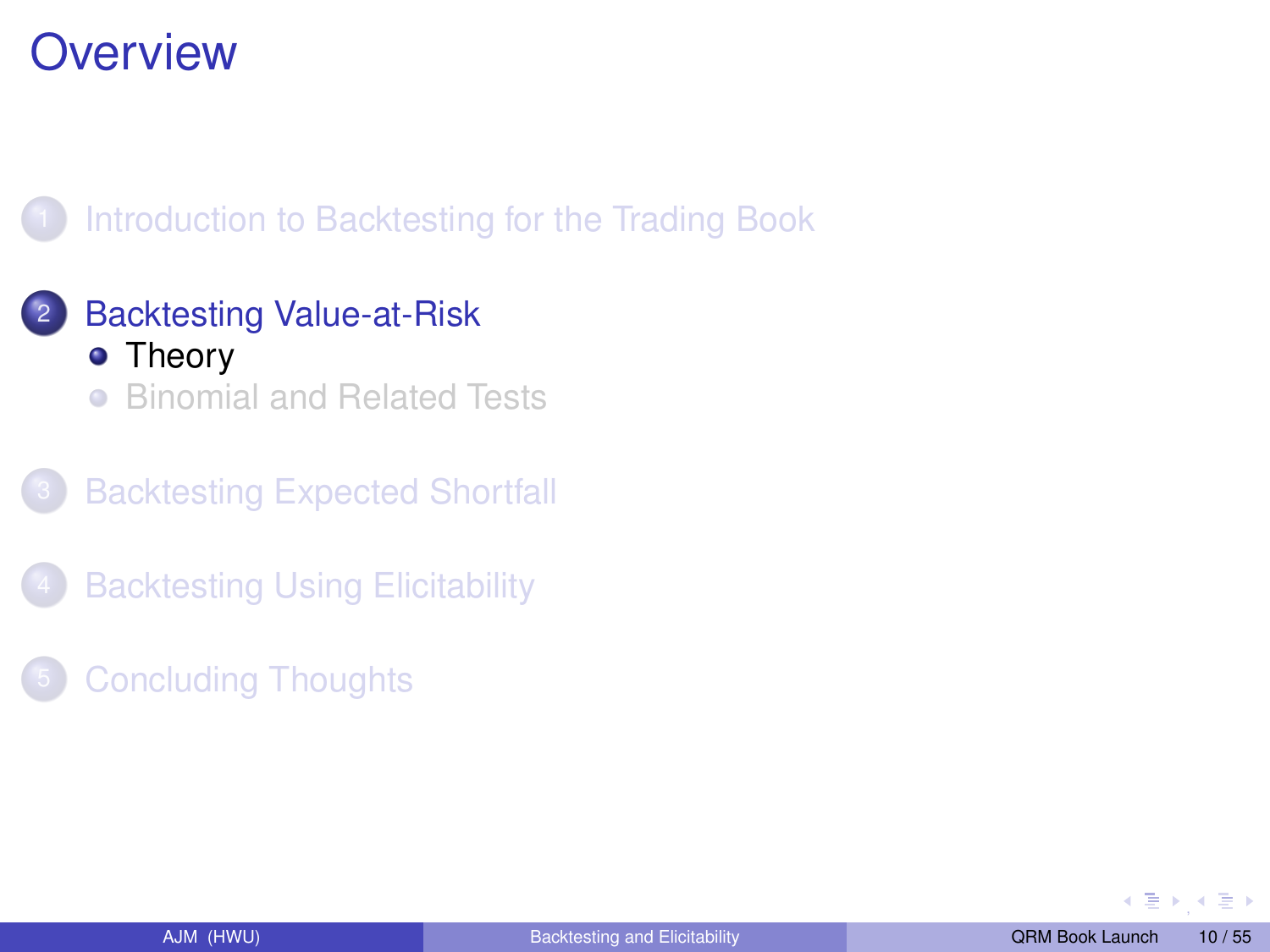# Violations and Their Properties

- The event  $\{L_{t+1} > \text{VaR}^t_\alpha\}$  is a (theoretical) VaR violation or exception.
- Define the event indicator variable by  $I_{t+1} = I_{\{L_{t+1} > \text{VaR}_\alpha^t\}}$ .
- By definition of the quantile and continuity of  $F_{L_{t+1}|\mathcal{F}_{t}}$  we have

<span id="page-10-0"></span>
$$
E(I_{t+1} | \mathcal{F}_t) = P(L_{t+1} > \text{VaR}_{\alpha}^t | \mathcal{F}_t) = 1 - \alpha.
$$
 (4)

- It may be shown that a process  $(I_t)_{t \in \mathbb{Z}}$  adapted to  $(\mathcal{F}_t)_{t \in \mathbb{Z}}$  and satisfying  $E(I_t | \mathcal{F}_{t-1}) = 1 - \alpha$  for all *t* is a Bernoulli trials process (iid variables).
- Implication 1:  $M = \sum_{t=1}^{m} I_{t+1} \sim B(m, 1 \alpha)$ .
- **Implication 2:** Let  $T_0 = 0$  and define the violation times by

$$
T_j = \inf\{t : T_{j-1} < t, L_{t+1} > \text{VaR}_{\alpha}^t\}, \quad j = 1, 2, \dots
$$

The spacings  $S_i = T_i - T_{i-1}$  are independent geometric random variables with mean  $1/(1 - \alpha)$ .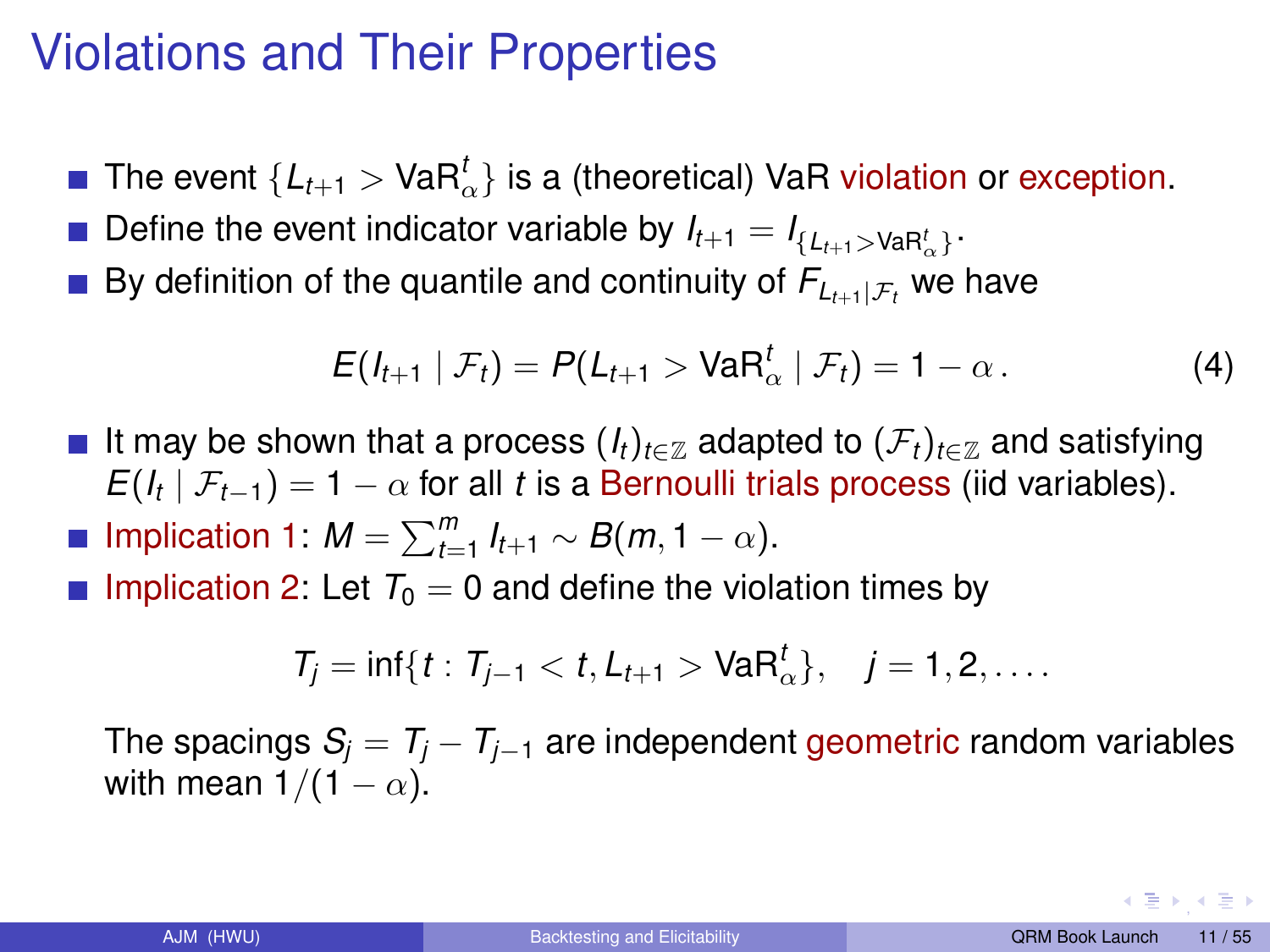## Theoretical Violations in GARCH Process

**violations: 59 in 2000 : 3%, p−val = 0.09**



#### Here we consider  $VaR<sub>0.975</sub>$ .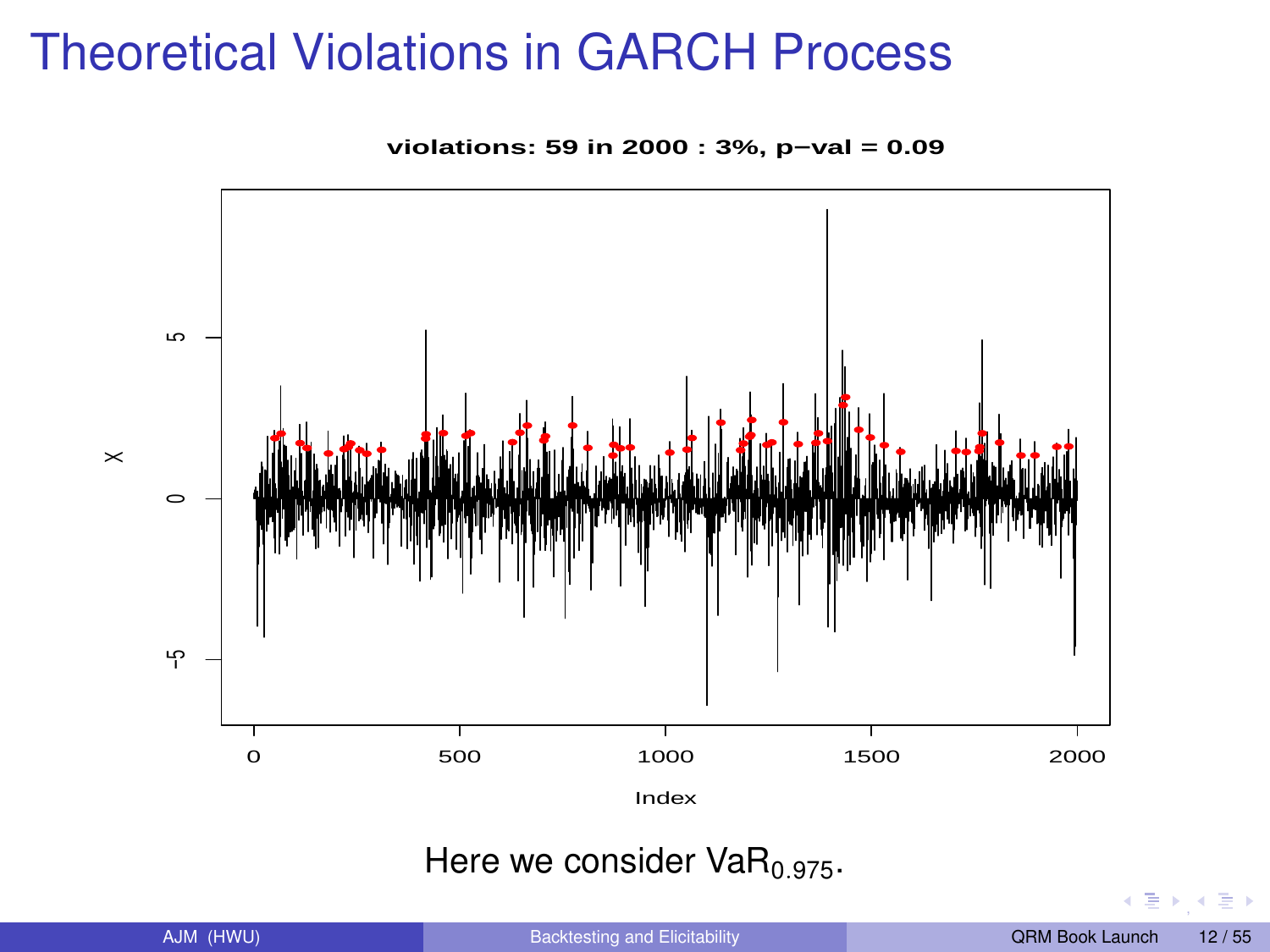## Point Process of Violations + Spacings

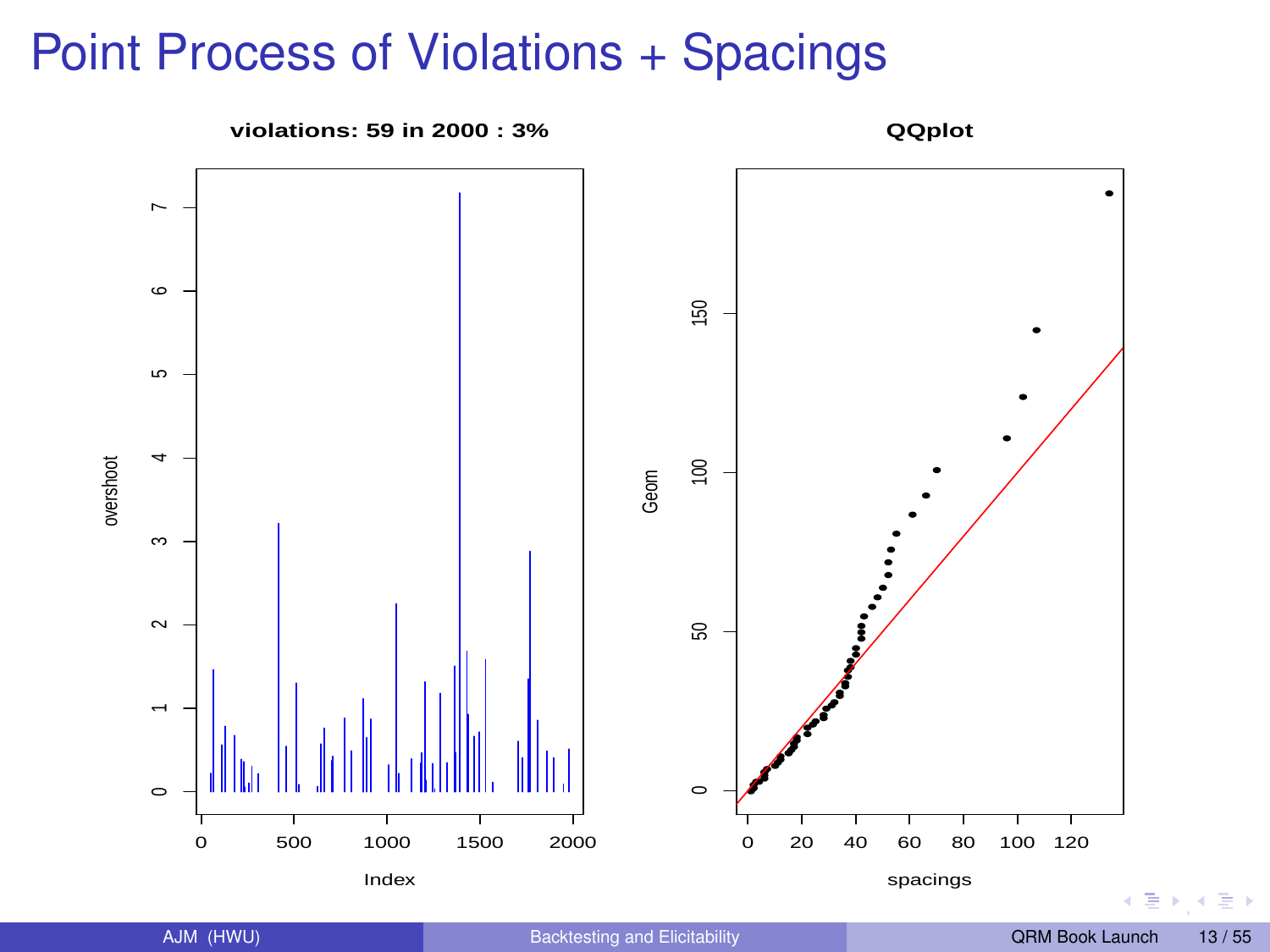# <span id="page-13-0"></span>Calibration Function or Signature

- Following Christoffersen (1998) a test of the binomial behaviour of the number of violations is often referred to as a test of unconditional coverage and a test that also addresses the hypothesis of independence is a test of conditional coverage.
- The property [\(4\)](#page-10-0) can be expressed in terms of a calibration function (Davis, 2014) (also known as a signature in elicitability literature).
- That is, we may write  $(4)$  as

$$
\mathsf{E}\left(h_\alpha(\mathsf{VaR}_\alpha^t, L_{t+1})\mid \mathcal{F}_t\right)=0
$$

where  $h_{\alpha}$  is the calibration function given by

<span id="page-13-1"></span>
$$
h_{\alpha}(q, l) = l_{\{l > q\}} - (1 - \alpha). \tag{5}
$$

Remarkably ( $h_\alpha$ (VaR $^t_\alpha$ , *L*<sub>t+1</sub>)) forms a process of mean-zero iid variables regardless of underlying model.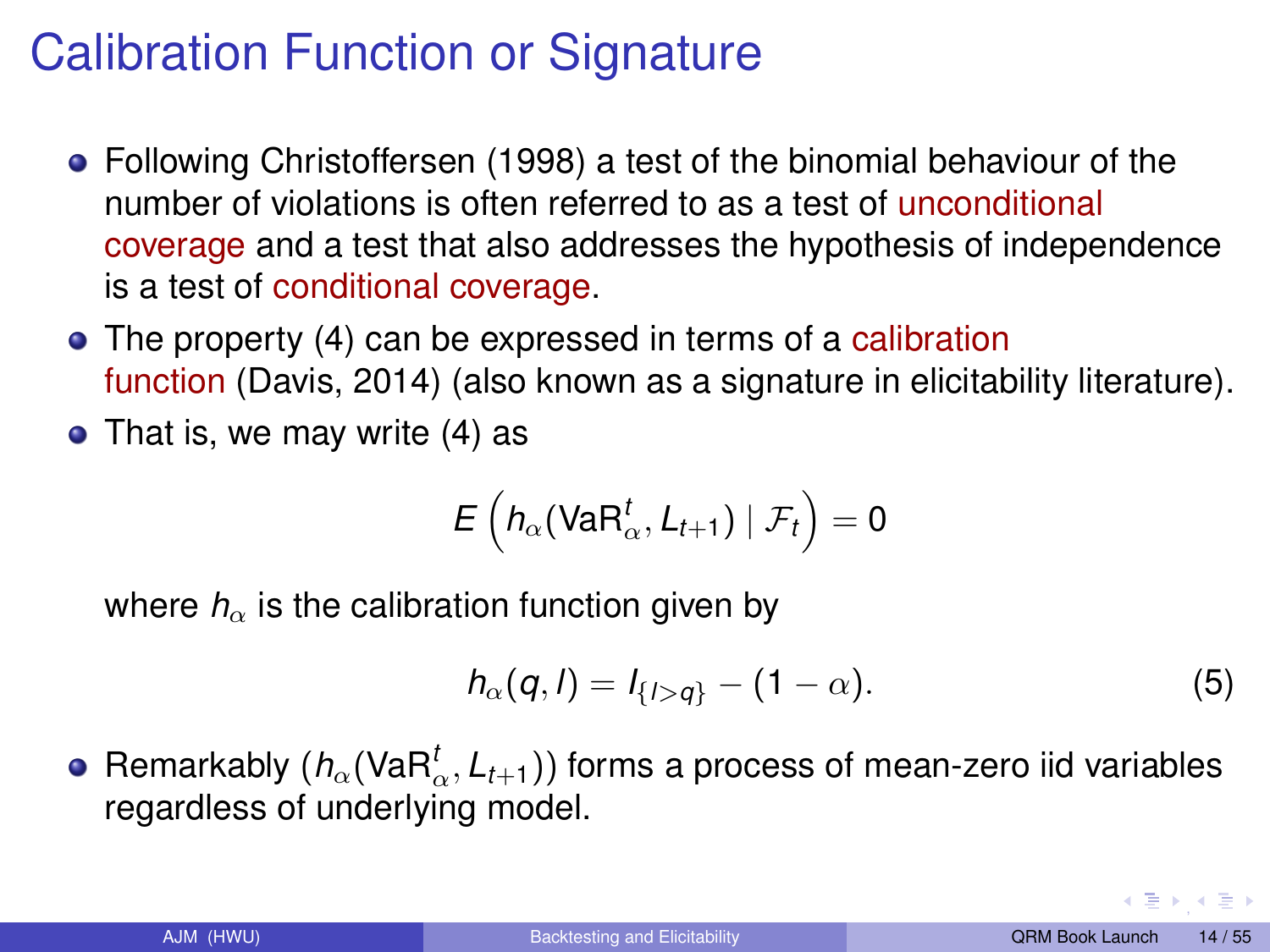<span id="page-14-0"></span>

#### <sup>2</sup> [Backtesting Value-at-Risk](#page-9-0) • [Theory](#page-9-0)

- 
- [Binomial and Related Tests](#page-14-0)
- **[Backtesting Expected Shortfall](#page-17-0)**
- **[Backtesting Using Elicitability](#page-35-0)**
- **[Concluding Thoughts](#page-46-0)**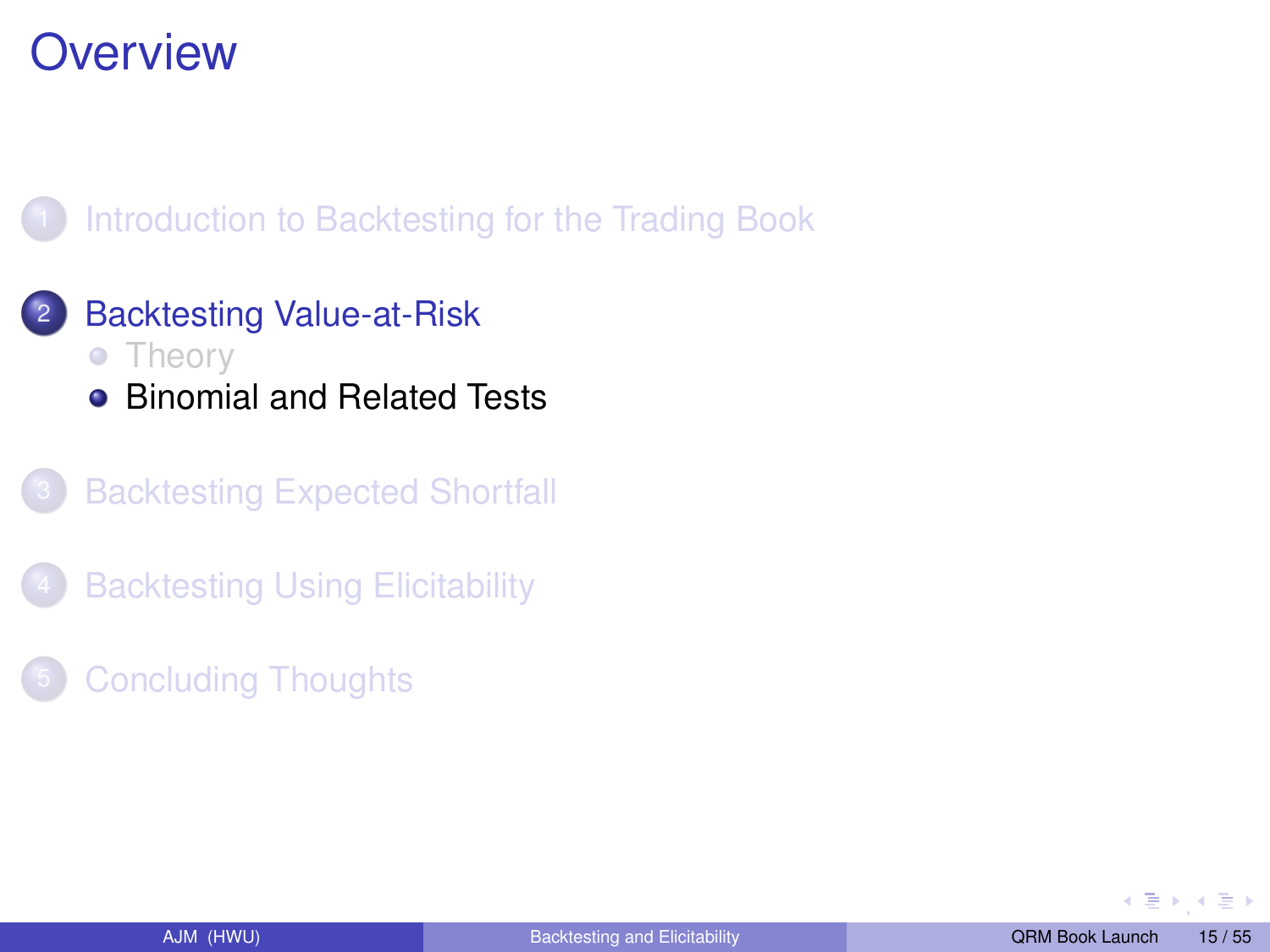# Formulating Hypotheses

In practice Va $R^t_\alpha$  is estimated at a series of time points  $t = 1, \ldots, m$  and we test the null and alternative hypotheses

$$
H_0 : E\left(h_{\alpha}(\widehat{\text{VaR}}_{\alpha}^t, L_{t+1}) \mid \mathcal{F}_t\right) = 0, \quad t = 1, ..., m,
$$
  

$$
H_1 : E\left(h_{\alpha}(\widehat{\text{VaR}}_{\alpha}^t, L_{t+1}) \mid \mathcal{F}_t\right) \geq 0, \quad t = 1, ..., m \quad \text{(with } > \text{for some } t).
$$

- The null is equivalent to the hypothesis that Va $\bm{{\mathsf{R}}}^t_\alpha$  is correctly estimated at all time points and the alternative is that  $\mathsf{VaR}_\alpha^t$  is systematically underestimated.
- Under *H*<sub>0</sub> we have

$$
P(L_{t+1} > \widehat{\text{VaR}}_{\alpha}^t | \mathcal{F}_t) = 1 - \alpha,
$$

Thus the violation indicator variables defined by  $I_{t+1} = I_{\{L_{t+1} > \widehat{\mathsf{VaR}}_\alpha^t\}}$  form a Bernoulli trials process with event probability  $\alpha$ .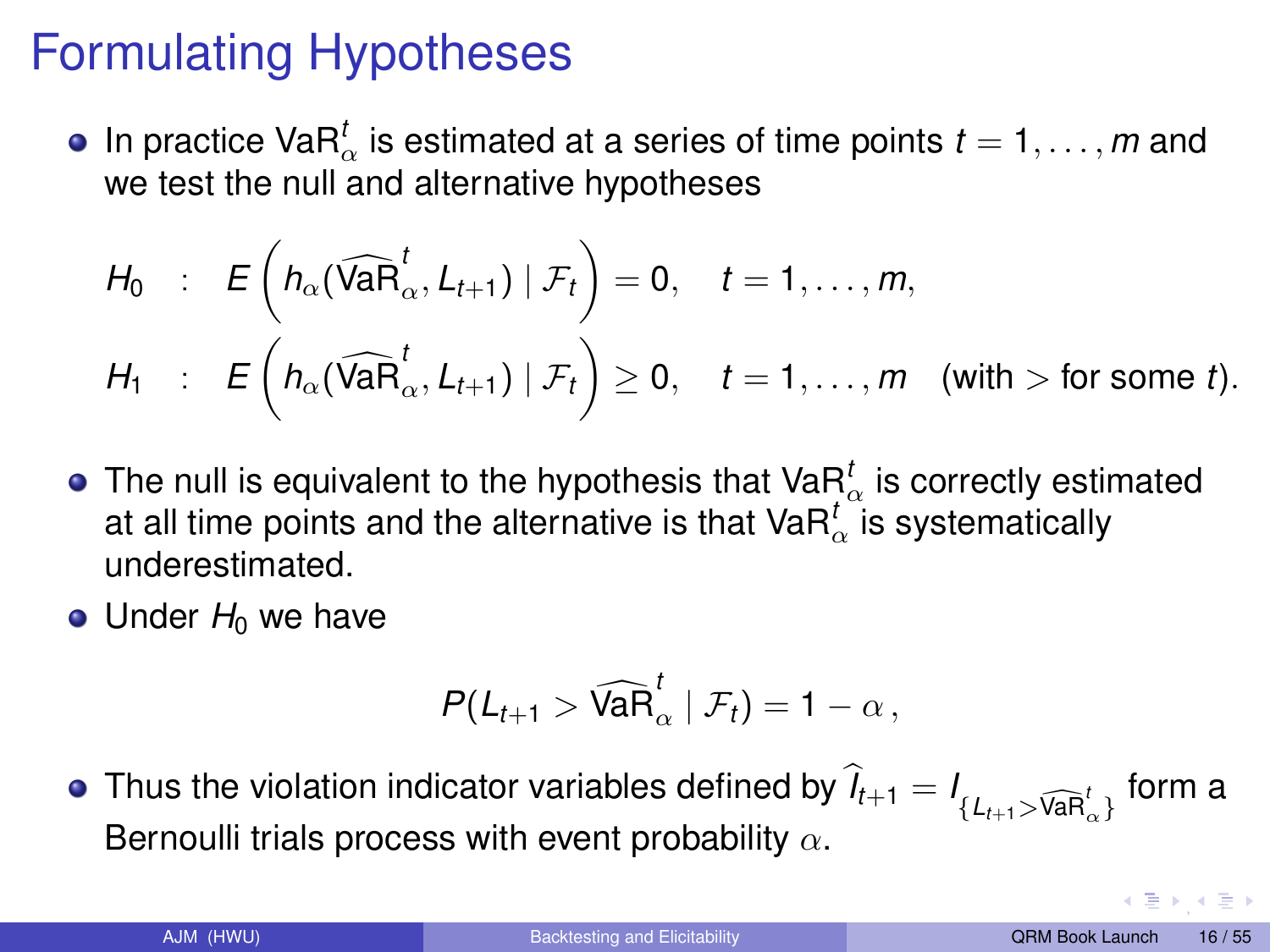# <span id="page-16-0"></span>Possible Tests

- Tests are based on the realized values of  $\{l_{t+1}: t = 1, \ldots, m\}$ .
- If we define the statistic  $\sum_{t=1}^{m} \hat{l}_{t+1}$  then, under  $H_0$ , this statistic should have a binomial distribution.
- A test for binomial behaviour can be based on a likelihood ratio statistic (Christoffersen, 1998), score statistic or direct comparison with binomial.
- Christoffersen (1998) proposed a test for independence of violations against the alternative of first-order Markov behaviour; a similar test is considered in Davis (2014).
- Christoffersen and Pelletier (2004) proposed a test based on the spacings between violations. The null hypothesis of exponential spacings (constant hazard model) is tested against a Weibull alternative (in which the hazard function may be increasing or decreasing). See also Berkowitz et al. (2011).
- A regression-based approach using the CAViaR framework of Engle and Manganelli (2004) works well.

 $\left(\begin{array}{ccc}\frac{\pi}{2} & \pi & \pi\end{array}\right)$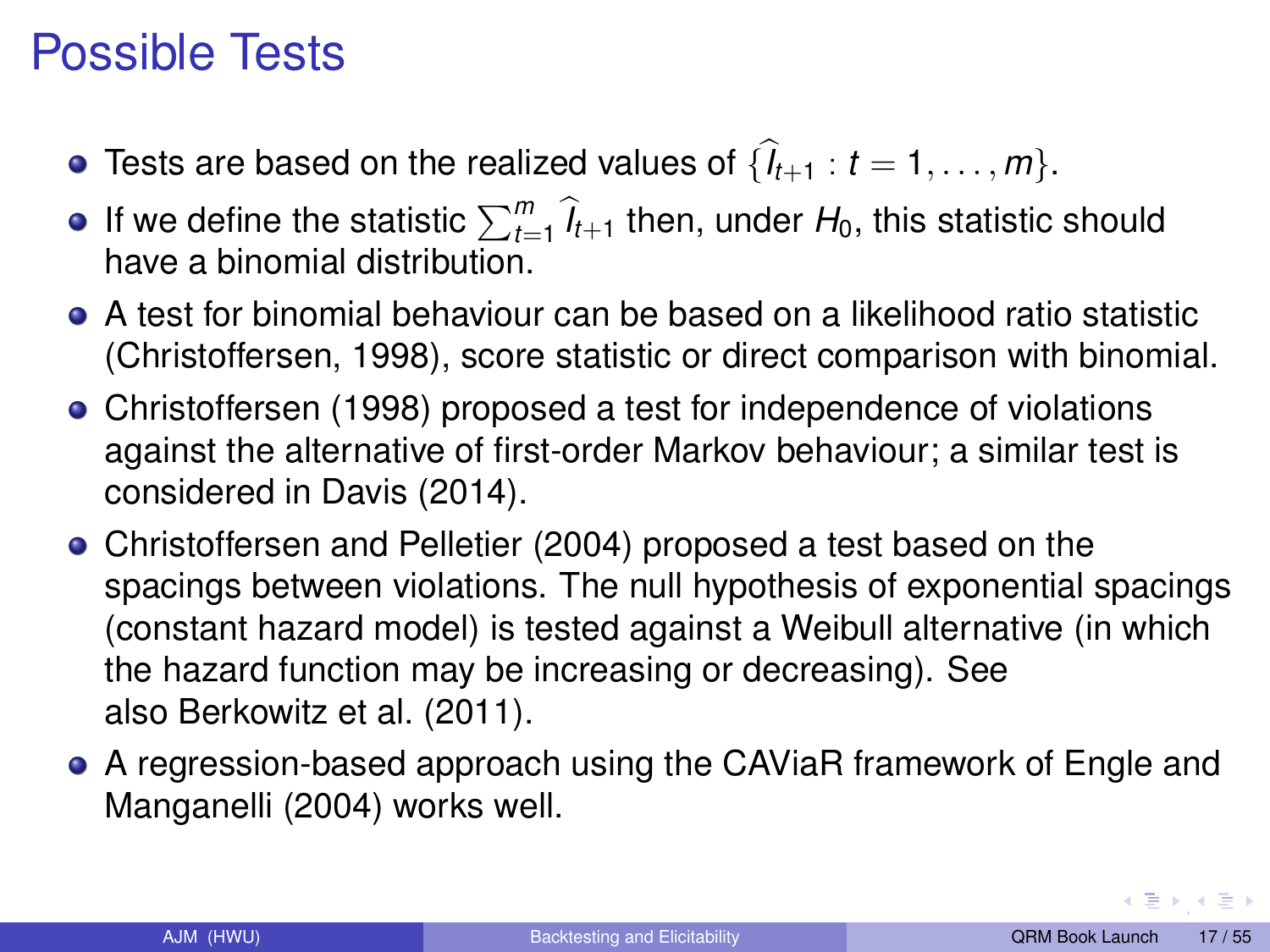<span id="page-17-0"></span>[Introduction to Backtesting for the Trading Book](#page-2-0)

**[Backtesting Value-at-Risk](#page-9-0)** 



#### **[Backtesting Expected Shortfall](#page-17-0)** • [Theory](#page-17-0)

- **[Formulating Tests](#page-23-0)**
- **[Acerbi-Szekely Test](#page-30-0)**

**[Backtesting Using Elicitability](#page-35-0)** 

**[Concluding Thoughts](#page-46-0)**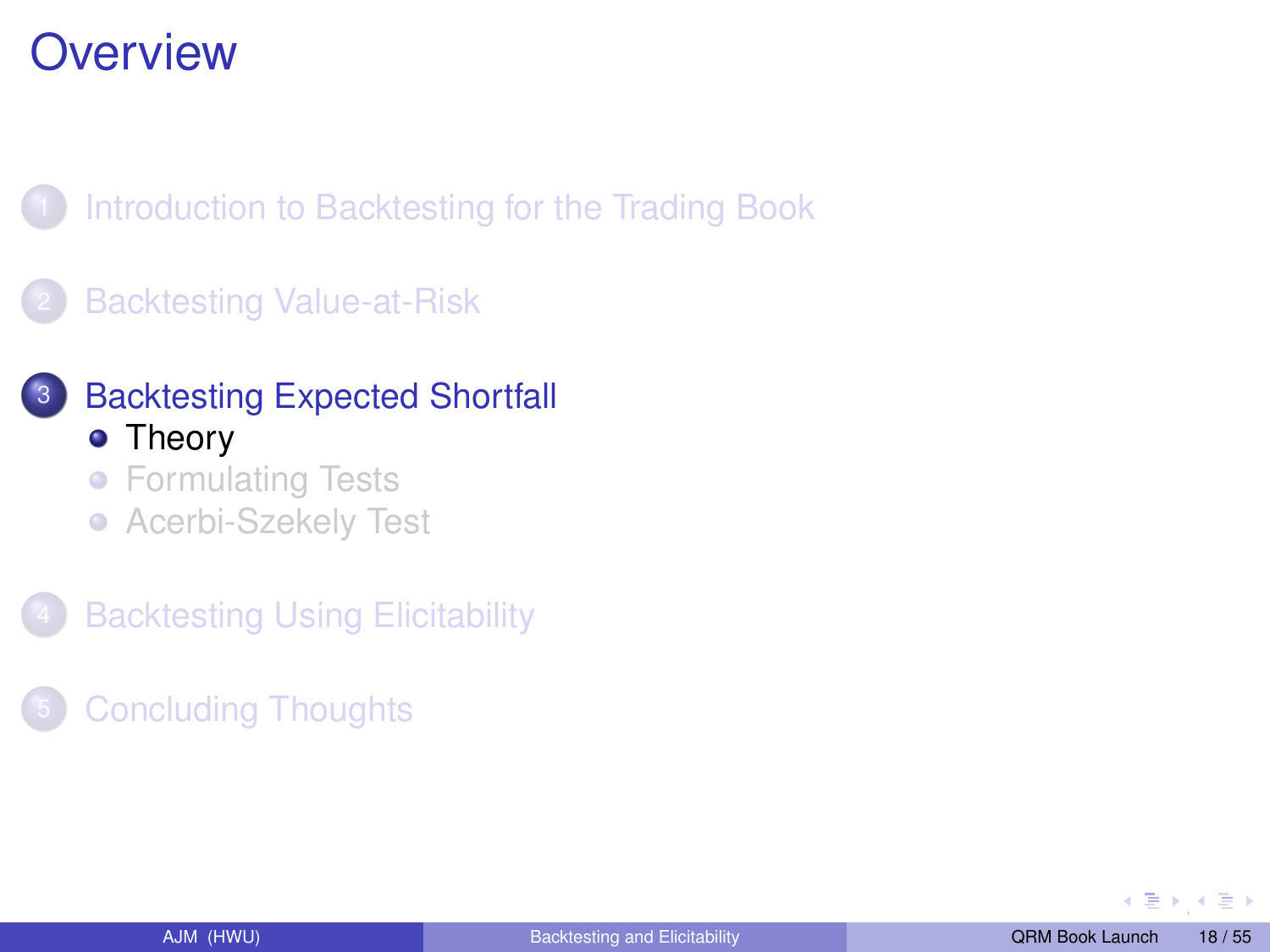# Finding a Calibration Function for Expected Shortfall

A natural approach to backtesting expected shortfall estimates is to look for a calibration function, that is a function *h* such that

$$
E(h(\textsf{ES}_\alpha^t, L_{t+1}) \mid \mathcal{F}_t) = 0
$$

for a large class of models.

- However, it is not possible to find such a function (a fact that is related to the non-elicitability of expected shortfall; see Acerbi and Szekely (2014)).
- **Instead, the backtests that have been proposed generally rely on** calibration functions *h* that also reference VaR and satisfy

$$
E(h(\text{VaR}_{\alpha}^t, \text{ES}_{\alpha}^t, L_{t+1}) | \mathcal{F}_t) = 0.
$$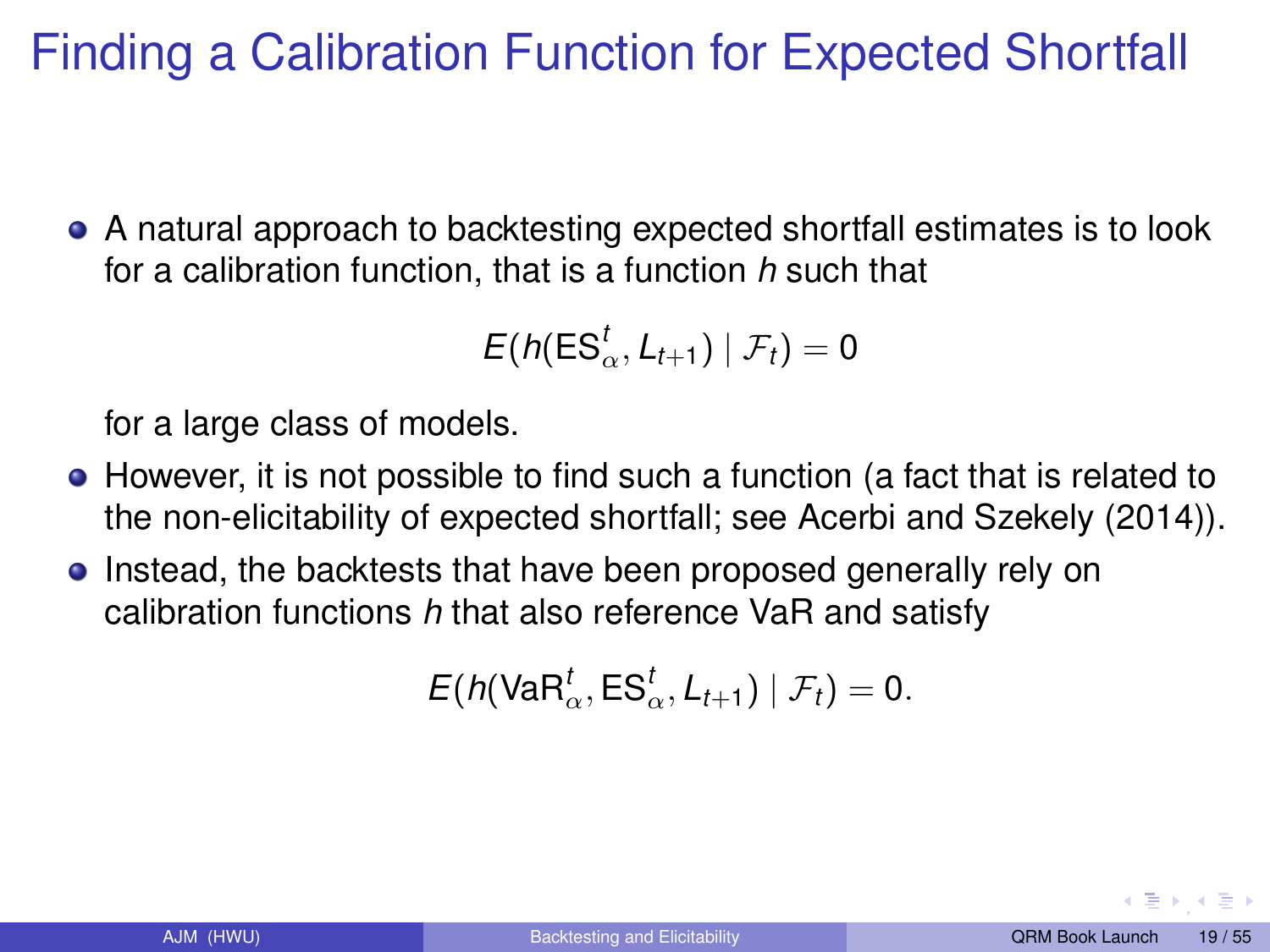# First Calibration Function

By the definition of expected shortfall we have that

<span id="page-19-1"></span>
$$
E\left((L_{t+1}-ES^t_{\alpha})l_{t+1} | \mathcal{F}_t\right)=0.
$$
 (6)

• Using the calibration function

$$
h^{(1)}(q, e, l) = \left(\frac{l-e}{e}\right)l_{\{l>q\}}
$$

we define the quantity

<span id="page-19-0"></span>
$$
K_{t+1} = h^{(1)}(\text{VaR}_{\alpha}^{t}, \text{ES}_{\alpha}^{t}, L_{t+1}).
$$
\n(7)

- Expressions of this kind were studied in McNeil and Frey (2000) who used them to define violation residuals.
- The idea of analysing [\(7\)](#page-19-0) has been further developed in Acerbi and Szekely (2014). Clearly we have that

$$
E(K_{t+1})=E(K_{t+1} | \mathcal{F}_t)=0.
$$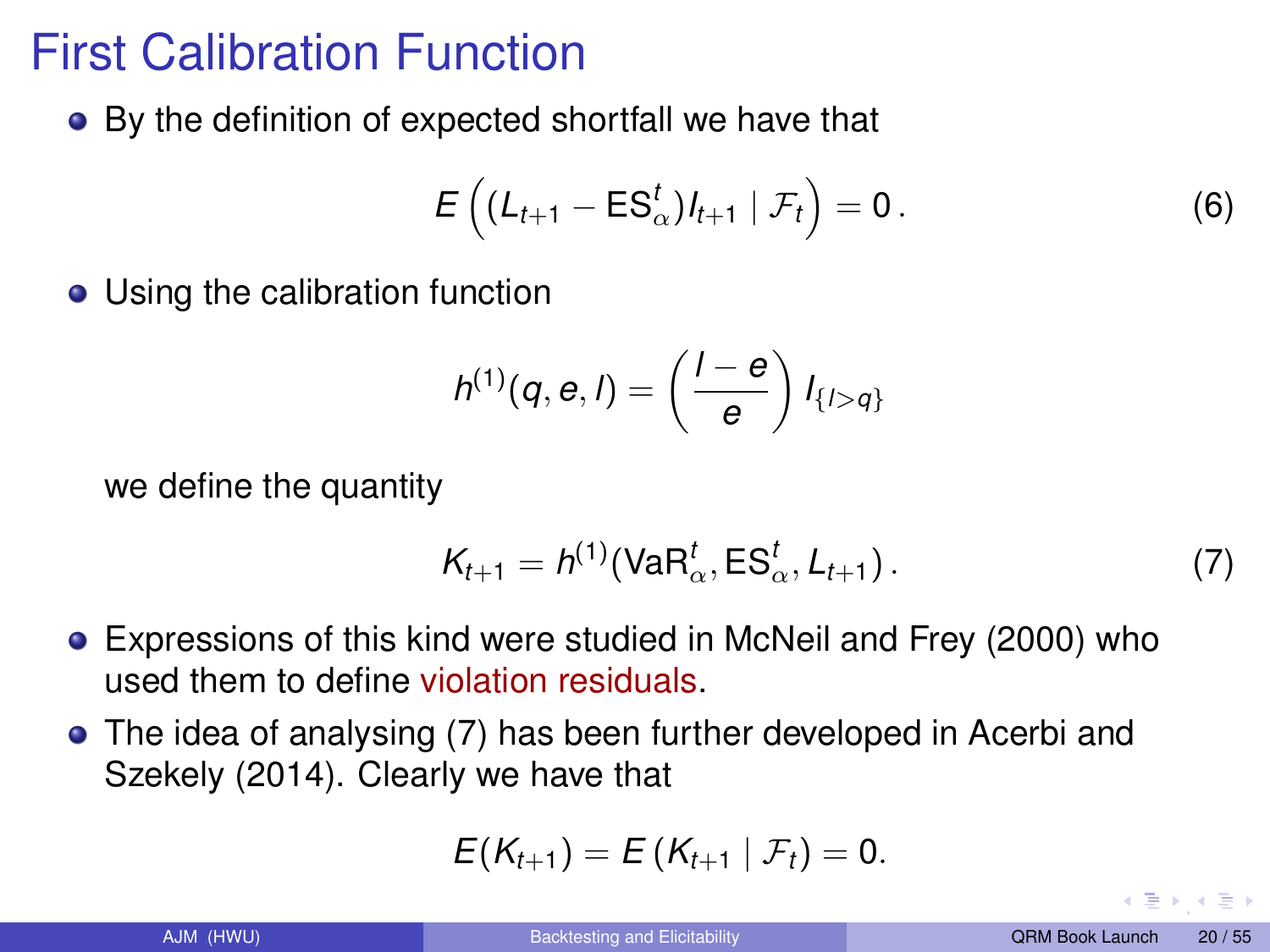# Second Calibration Function

Acerbi and Szekely (2014) obtained an alternative calibration function by considering

$$
E\left(L_{t+1}I_{t+1} | \mathcal{F}_t\right) - ES_{\alpha}^t(1-\alpha) = 0, \qquad (8)
$$

which also follows from [\(6\)](#page-19-1).

 $\bullet$  If we define

$$
h_{\alpha}^{(2)}(q, e, l) = \frac{I_{\{l>q\}}}{e} - (1-\alpha)
$$

we can set

<span id="page-20-0"></span>
$$
S_{t+1} = h_{\alpha}^{(2)}(\text{VaR}_{\alpha}^t, \text{ES}_{\alpha}^t, L_{t+1}), \qquad (9)
$$

so that  $E(S_{t+1}) = E(S_{t+1} | \mathcal{F}_t) = 0.$ 

- We use a slightly different scaling to Acerbi and Szekely (2014).
- Under our definition,  $S_{t+1}$  and  $K_{t+1}$  are related by

$$
S_{t+1}=K_{t+1}+(I_{t+1}-(1-\alpha))\,.
$$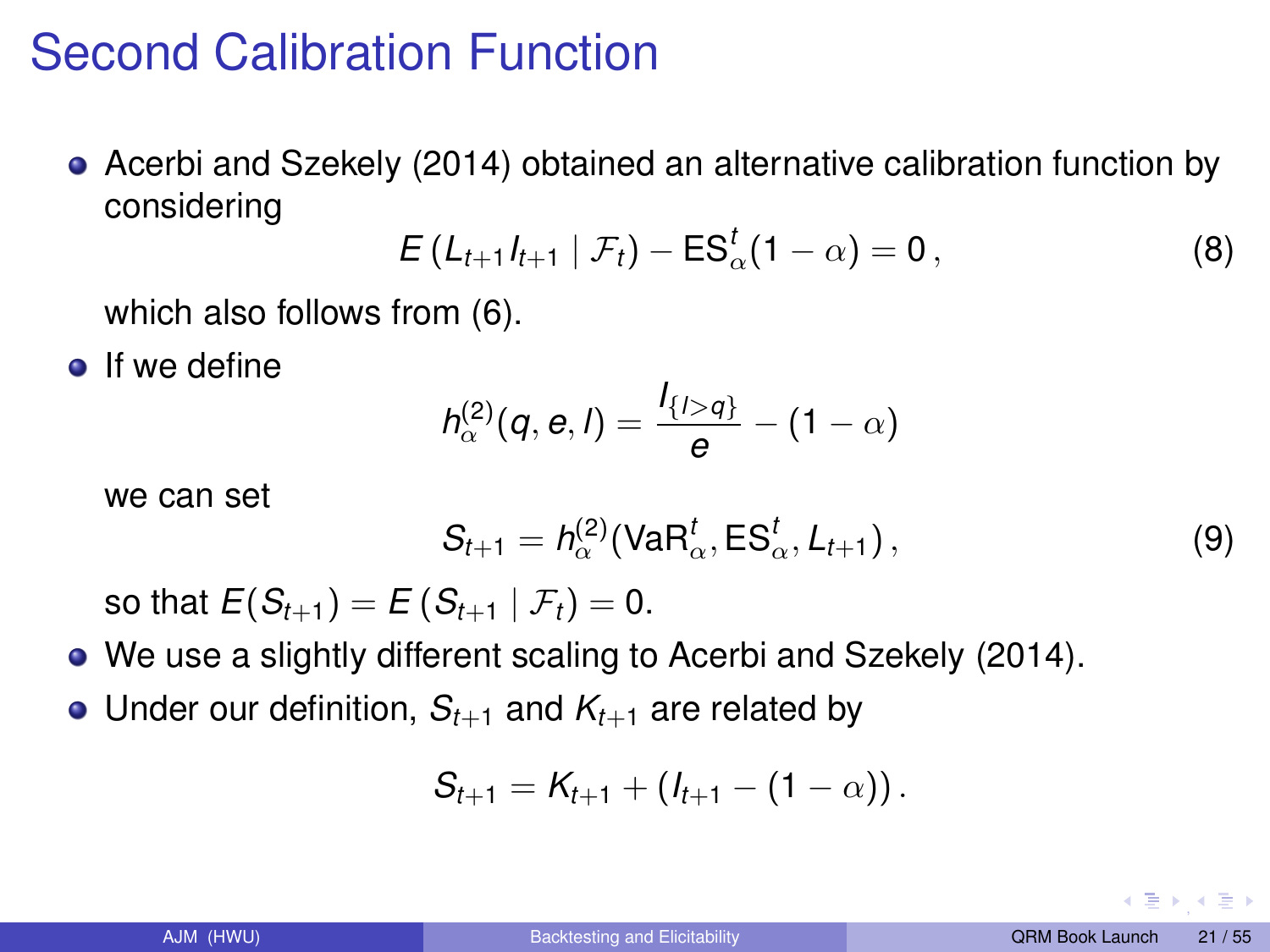## Properties of Violation Residuals

- The processes (*Kt*) and (*St*) are martingale difference processes ( $\mathcal{F}_t$ -adapted processes ( $Y_t$ ) satisfying  $E(Y_{t+1} | \mathcal{F}_t) = 0$ ).
- Unlike the series  $(I_t (1 \alpha))$ , which is also an iid series, it is not possible to make stronger statements about (*Kt*) and (*St*) without making stronger assumptions about the underlying model.
- For example, suppose that losses (*Lt*) follow an iid innovations model of the form

<span id="page-21-0"></span>
$$
L_t = \sigma_t Z_t, \quad \forall t,
$$
\n(10)

where  $\sigma_t^2 = \mathsf{var}(L_t \mid \mathcal{F}_{t-1})$  and  $(Z_t)$  forms a strict white noise (an iid process) with mean zero and variance one (such as a GARCH model).

 $\bullet$  Under assumption [\(10\)](#page-21-0) the processes  $(K_t)$  and  $(S_t)$  defined by applying the constructions [\(7\)](#page-19-0) and [\(9\)](#page-20-0) are processes of iid variables with mean zero.

 $\left(\begin{array}{ccc}\frac{\pi}{2} & \pi & \pi\end{array}\right)$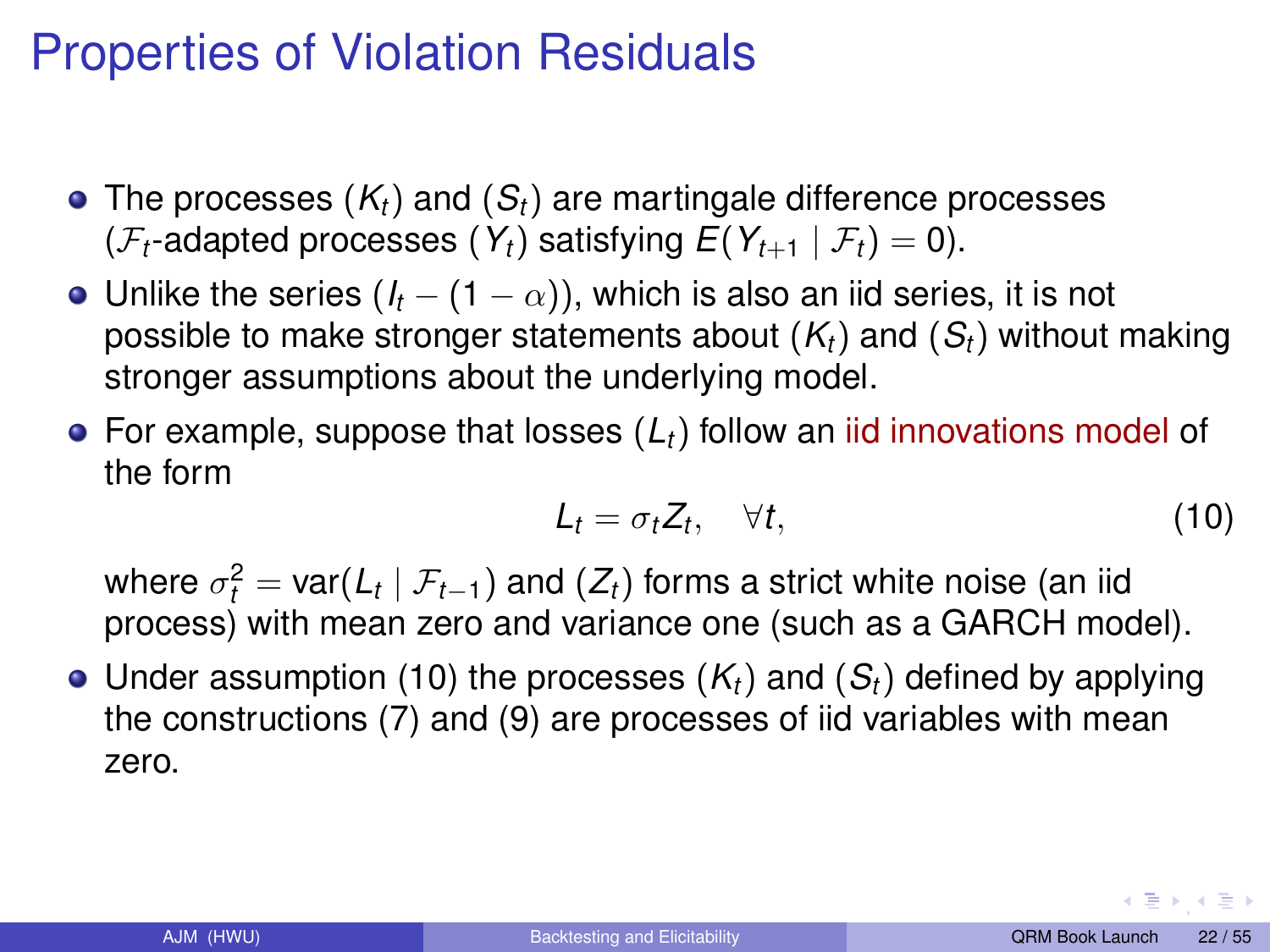<span id="page-22-0"></span> $(K_t)$  and  $(S_t)$  for GARCH Process ( $m = 2000$ )

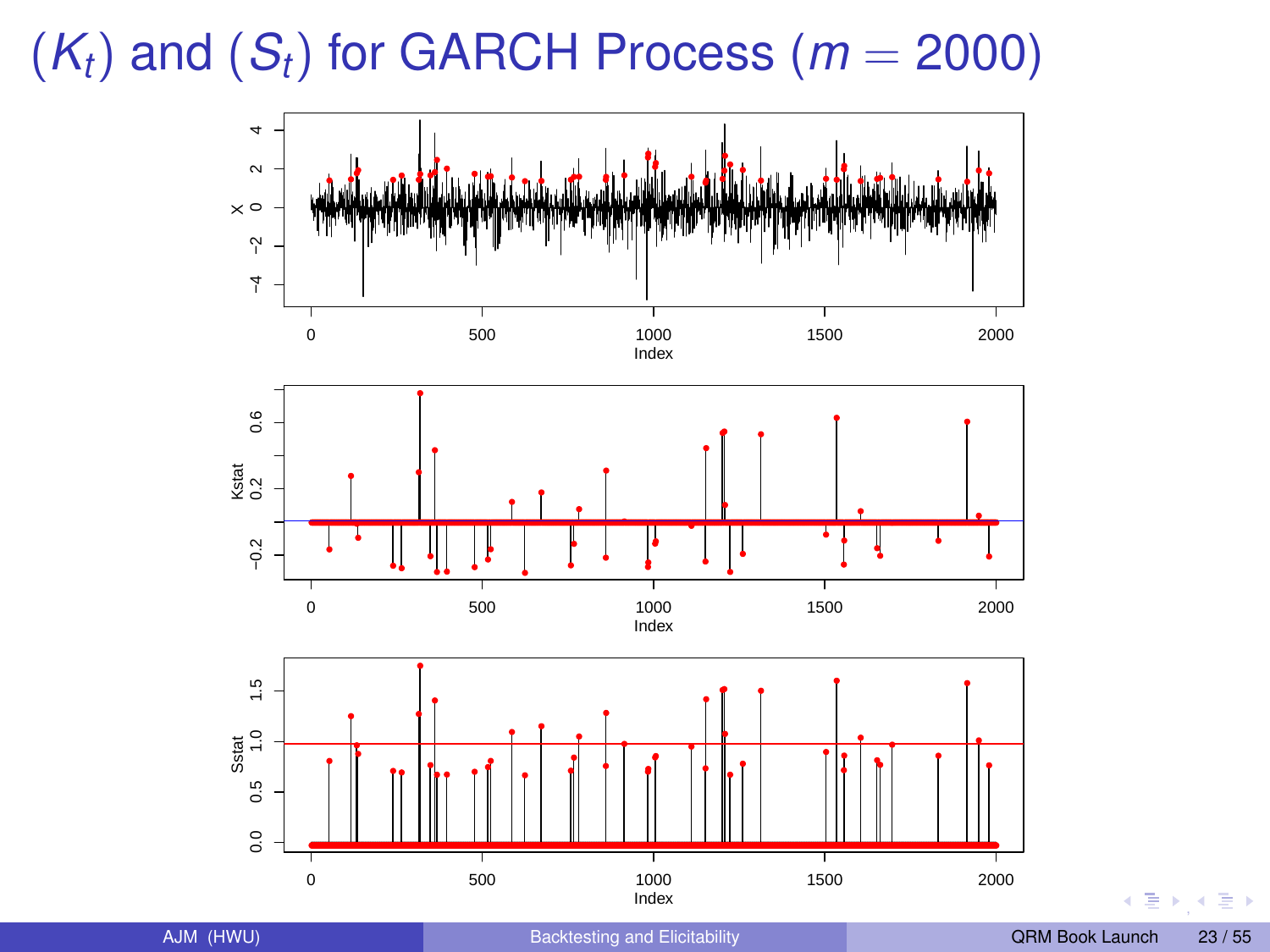<span id="page-23-0"></span>[Introduction to Backtesting for the Trading Book](#page-2-0)

**[Backtesting Value-at-Risk](#page-9-0)** 



**[Backtesting Using Elicitability](#page-35-0)** 

**[Concluding Thoughts](#page-46-0)**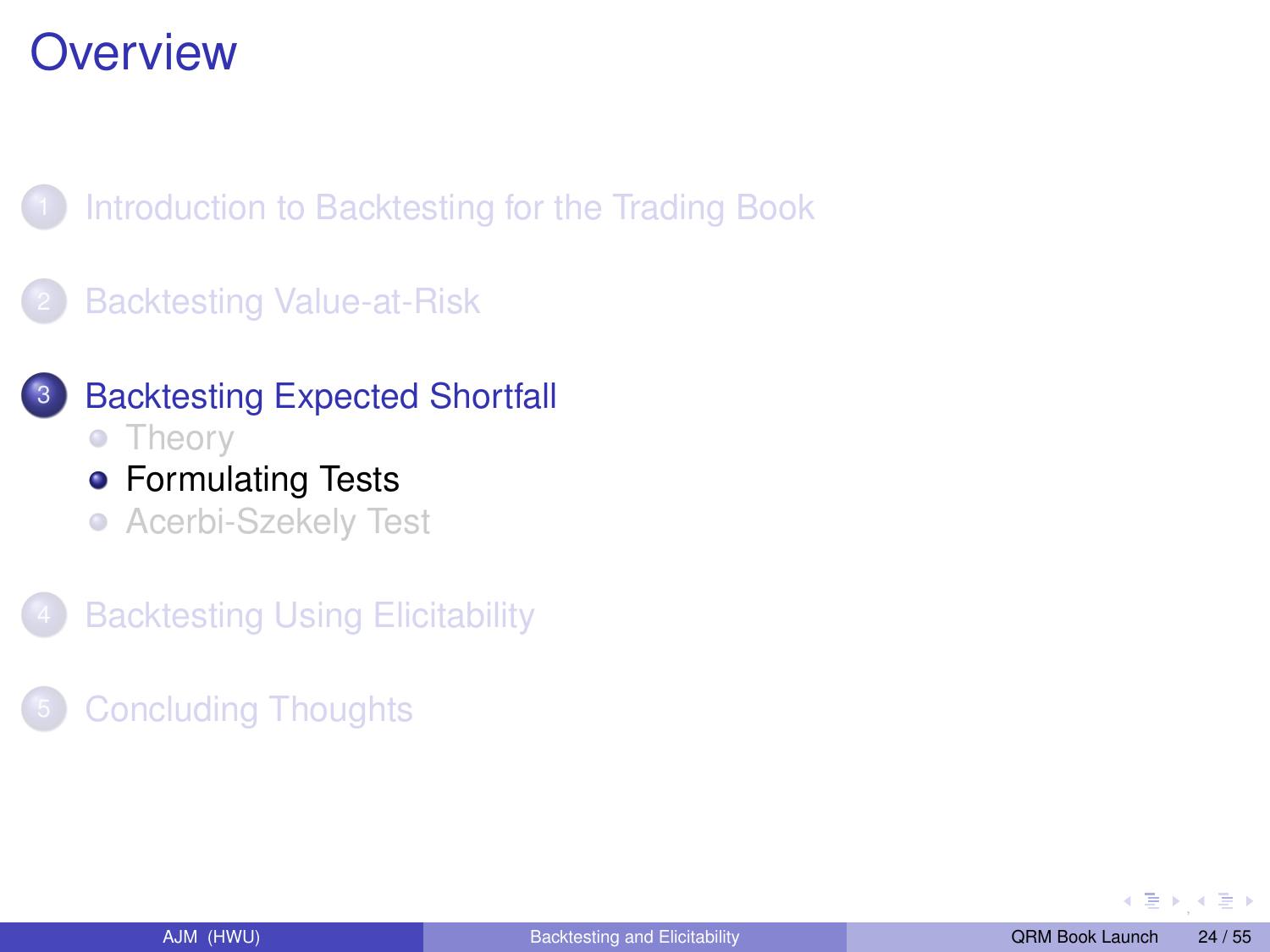# Formulating Tests

Now let

$$
\{\widehat{K}_{t+1} = h^{(1)}(\widehat{\text{VaR}}_{\alpha}^t, \widehat{\text{ES}}_{\alpha}^t, L_{t+1}) \ : \ t = 1, \dots, m\}
$$
  

$$
\{\widehat{S}_{t+1} = h^{(2)}_{\alpha}(\widehat{\text{VaR}}_{\alpha}^t, \widehat{\text{ES}}_{\alpha}^t, L_{t+1}) \ : \ t = 1, \dots, m\}
$$

denote the violation residuals obtained when estimates of VaR $^t_{\alpha}$  and ES $^t_{\alpha}$ are inserted in the calibration functions.

- We consider the problem of testing for mean-zero behaviour in these residuals.
- Clearly we have the relationship

$$
\widehat{S}_{t+1} = \widehat{K}_{t+1} + h_{\alpha}(\widehat{\text{VaR}}_{\alpha}^{t}, L_{t+1})
$$
\n(11)

where  $h_{\alpha}$  is the calibration function for VaR estimation.

A test for the mean-zero behaviour of the  $S_{t+1}$  residuals can be thought of as combining a test for the mean-zero behaviour of the  $K_{t+1}$  residuals and a test for correct VaR estimation.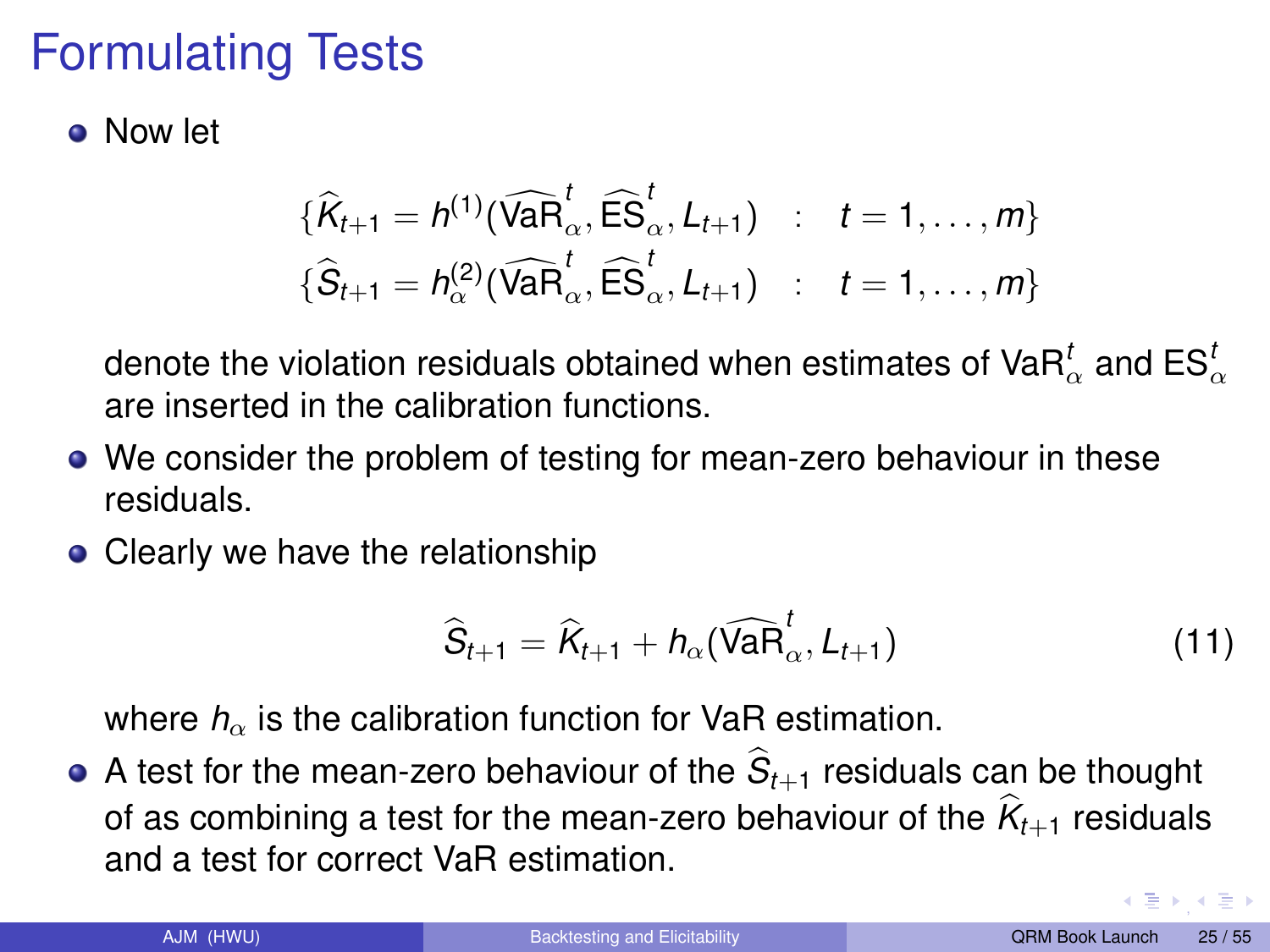# $M$ ean-Zero Test for  $(K_t)$  Residuals

**•** Hypotheses:

$$
H_0 : \widehat{F}_{L_{t+1}|\mathcal{F}_t}(x) = F_{L_{t+1}|\mathcal{F}_t}(x), \quad x \geq \text{VaR}_{\alpha}^t, \ t = 1, \ldots, m,
$$
  

$$
H_1 : E(\widehat{K}_{t+1}) \geq 0, \quad t = 1, \ldots, m \quad \text{(with } > \text{for some } t).
$$

- Null implies that VaR and ES are correctly estimated and  $E(K_{t+1}) = 0$ .
- Alternative can arise from different deficiencies of *F*b *Lt*+1|F*<sup>t</sup>* ; true for example if VaR is correctly estimated but ES underestimated.
- A test based on the  $(K_t)$  residuals could be viewed as a second-stage<br>  $\frac{1}{2}$ test after the null hypothesis of accurate VaR estimation had been tested.
- We note that

$$
E(\widehat{K}_{t+1})=0 \iff E(\widehat{K}_{t+1} | L_{t+1} > \widehat{\text{VaR}}_{\alpha}^{t})=0.
$$

It suffices to test the values of  $K_{t+1}$  at times when violations occur for mean-zero behaviour.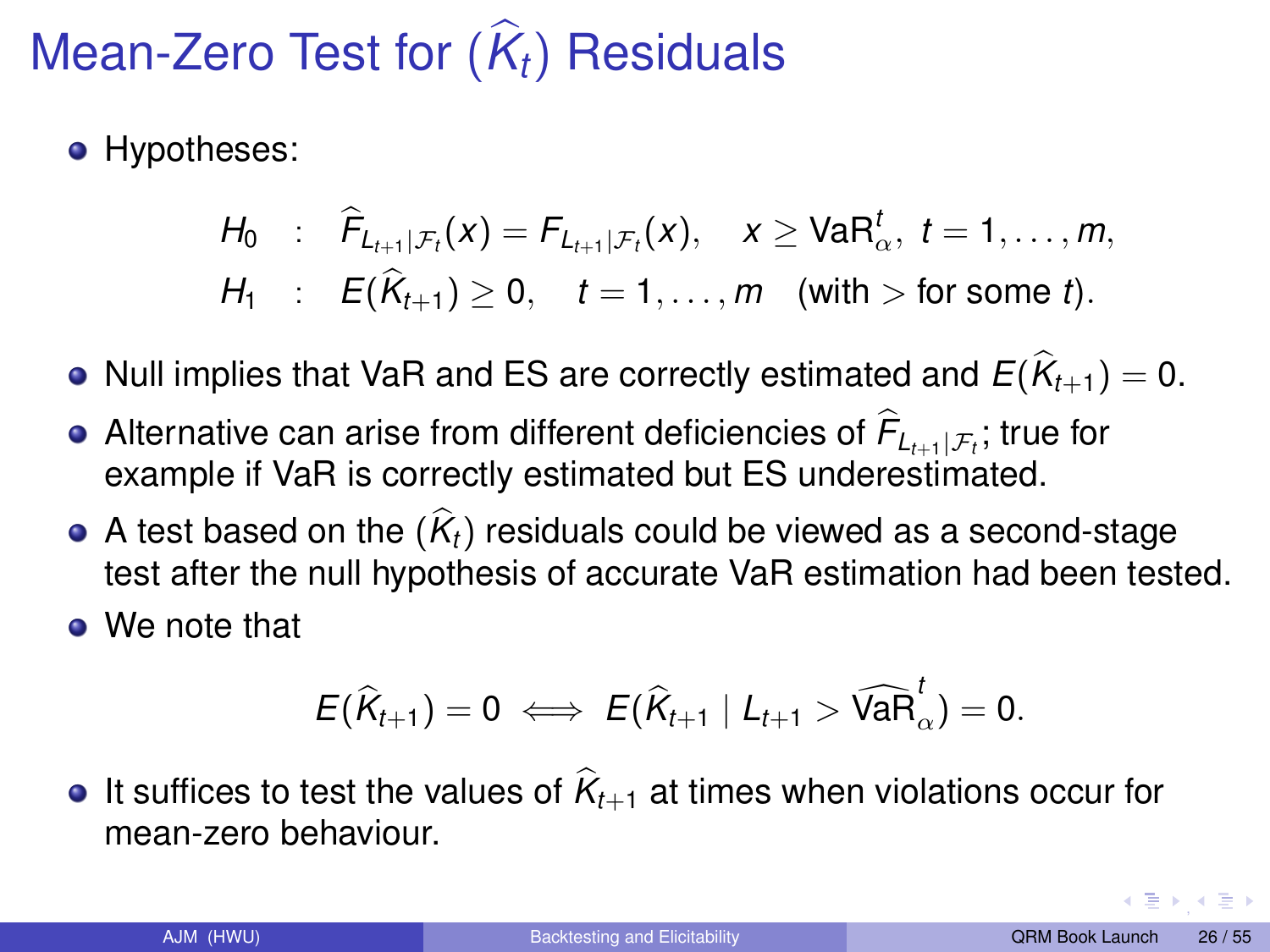## Bootstrap Test or t-Test

- McNeil and Frey (2000) suggest a bootstrap hypothesis test of *H*<sub>0</sub> against H<sub>1</sub> based on the non-zero residuals.
- This is an example of a one-sample bootstrap hypothesis test as described by Efron and Tibshirani (1994) (page 224).
- A standard one-sample t test could also be carried out.
- In using such tests we implicitly assume that the residuals form an identically distributed sample.
- This would be true under the null hypothesis if we also assume an iid innovations model structure as in [\(10\)](#page-21-0).

**[,](#page-22-0) , , , , ,**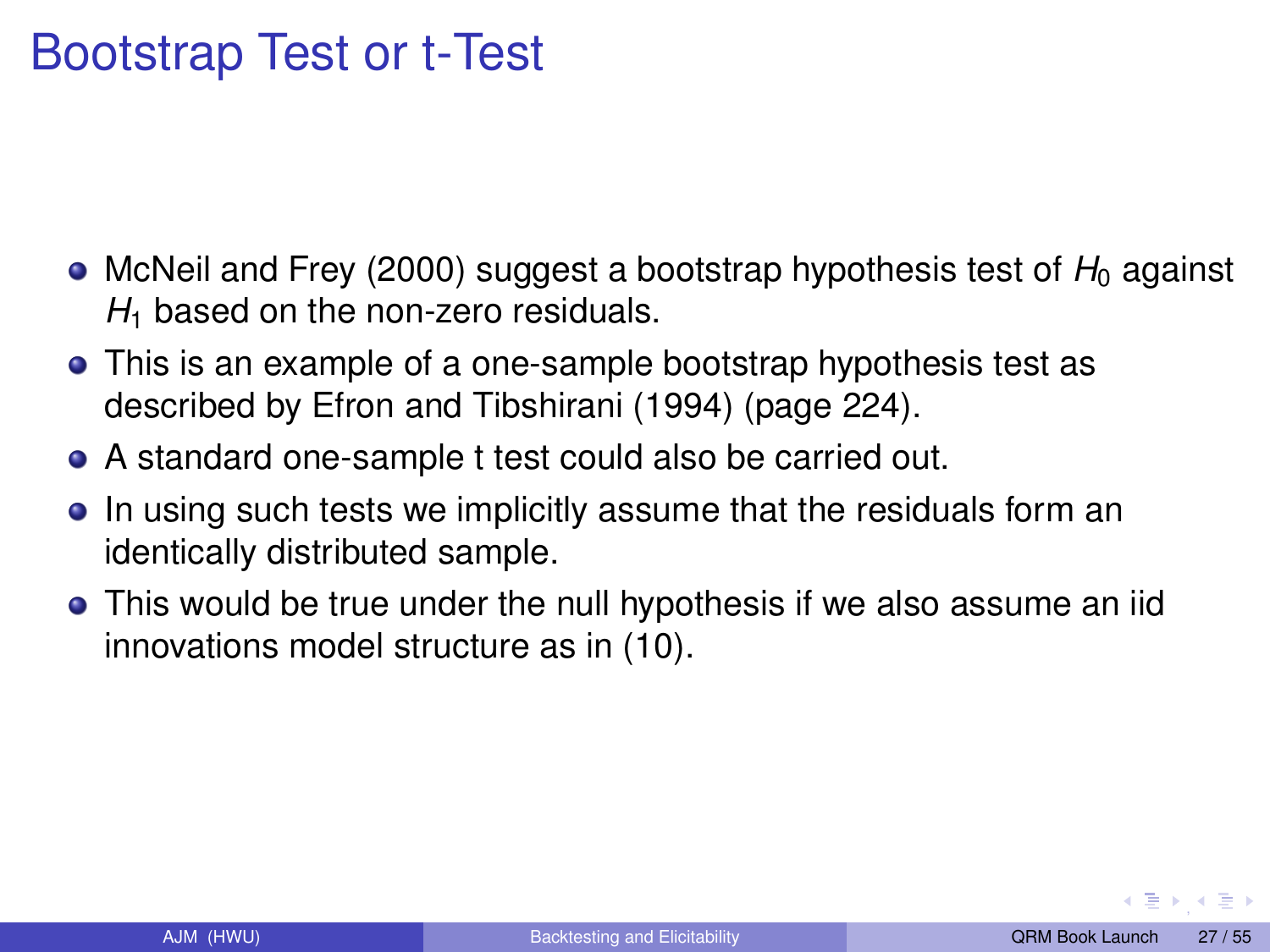# Example

- Simulation Experiment. The true data generating mechanism is a GARCH(1,1) model with Student *t* innovations with 4 degrees of freedom.
- Models are estimated using windows of 1000 past data but are only refitted every 10 steps.
- Model A. Forecaster uses an ARCH(1) model with normal innovations. This is misspecified with respect to the form of the dynamics and the distribution of the innovations.
- $\bullet$  Model B. Forecaster uses a GARCH $(1,1)$  model with normal innovations. This is misspecified with respect to the distribution of the innovations.
- Model C. Forecaster uses a GARCH(1,1) model with Student *t* innovations. He has identified correct dynamics and distribution but still has to estimate the parameters of model.
- The aim is to estimate the 97.5% VaR and expected shortfall of  $\mathsf{F}_{\mathsf{X}_{t+1}|\mathcal{F}_t}.$
- Binomial test p-values for A, B and C are 0.21, 0.07, 0.35.
- Shortfall t-test p-values for A, B and C are 0.00, 0.00, 0.41.

 $\left(\begin{array}{ccc}\frac{\pi}{2} & \pi & \pi\end{array}\right)$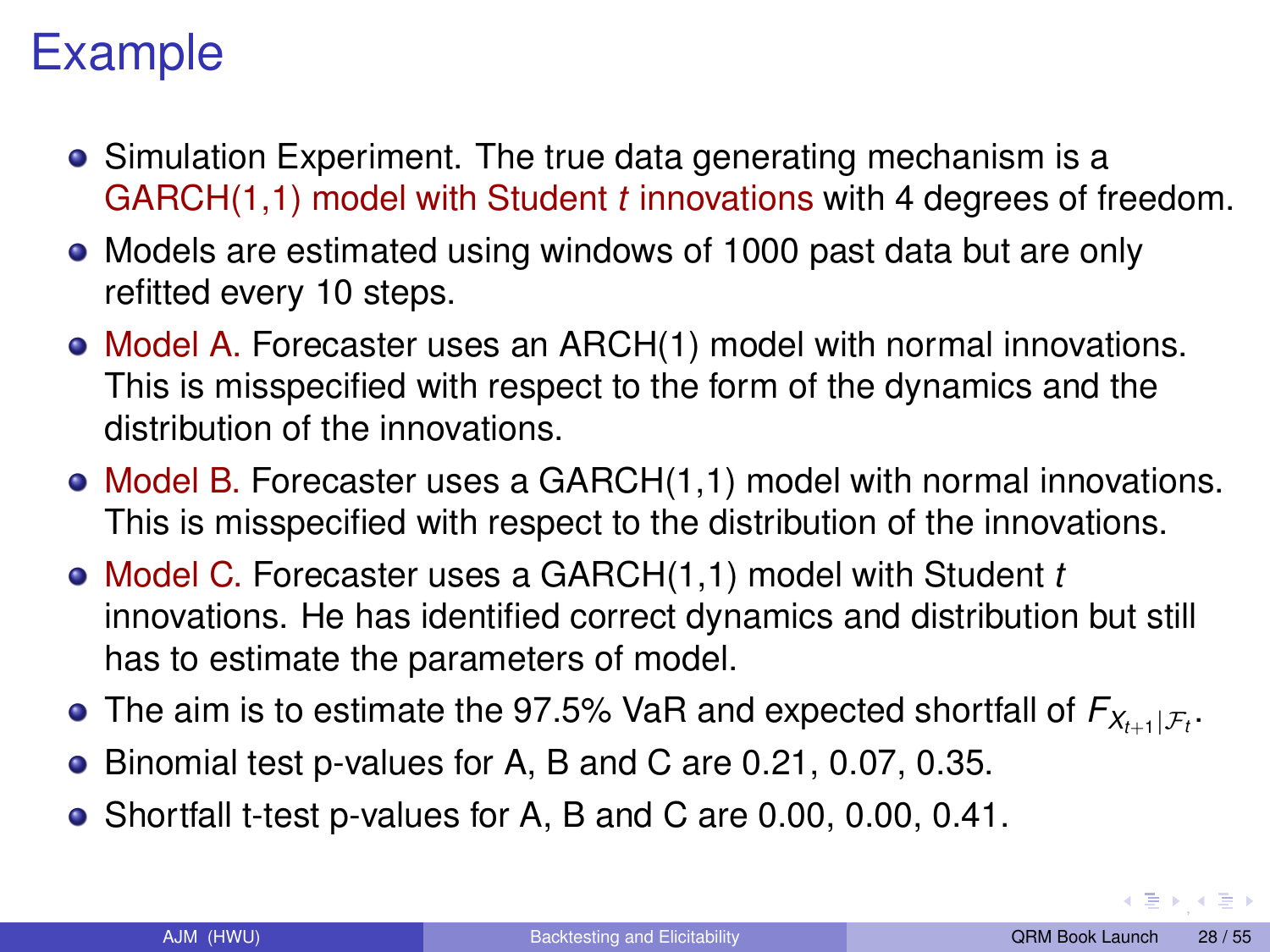## Residuals Model B



 $\mathbf{b}$  $\mathbf{d}$ э,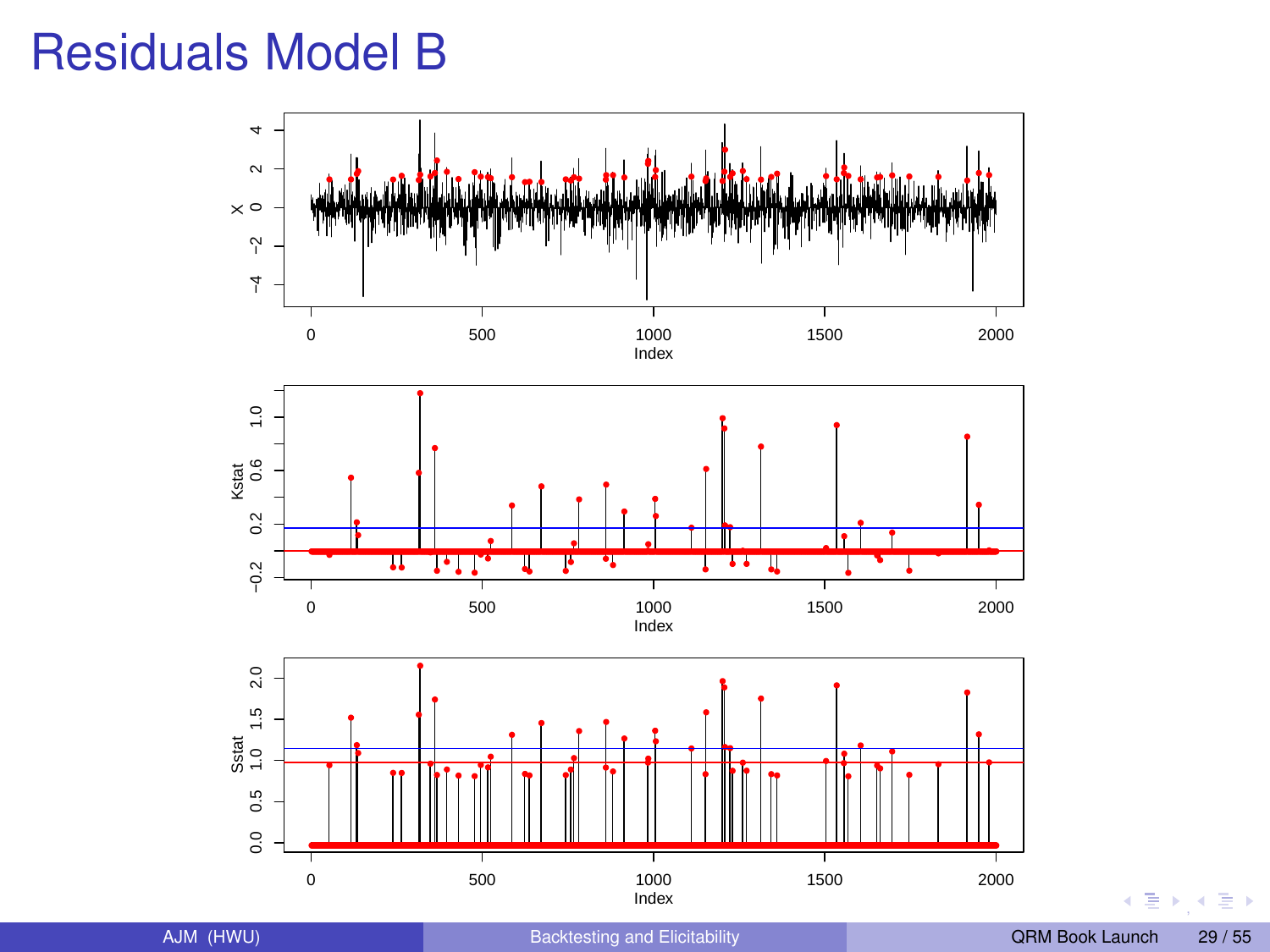## <span id="page-29-0"></span>Residuals Model C



b.  $\mathbf{d}$ э,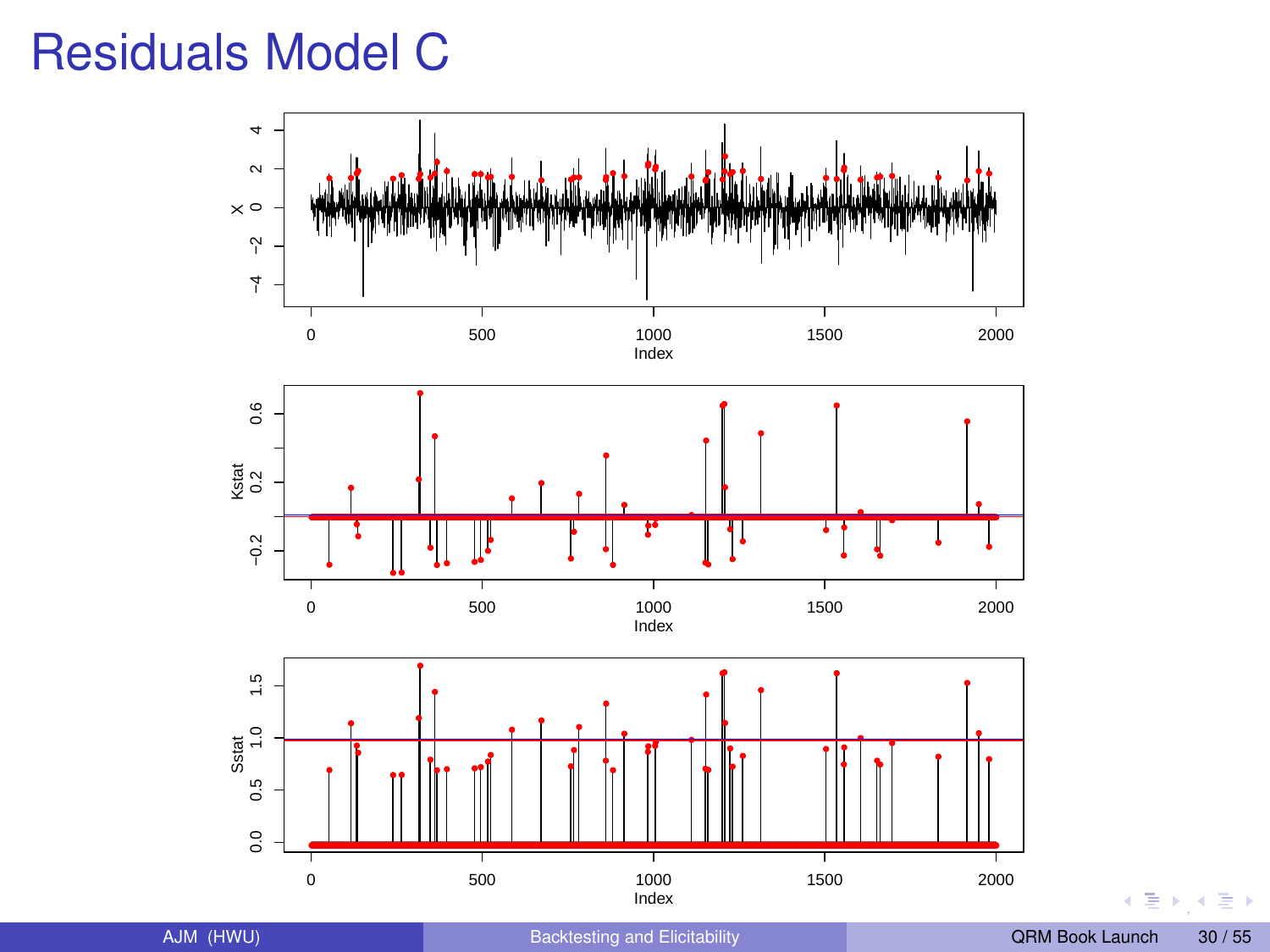<span id="page-30-0"></span>[Introduction to Backtesting for the Trading Book](#page-2-0)

**[Backtesting Value-at-Risk](#page-9-0)** 



- [Theory](#page-17-0)
- **[Formulating Tests](#page-23-0)**
- **[Acerbi-Szekely Test](#page-30-0)**
- **[Backtesting Using Elicitability](#page-35-0)**
- **[Concluding Thoughts](#page-46-0)**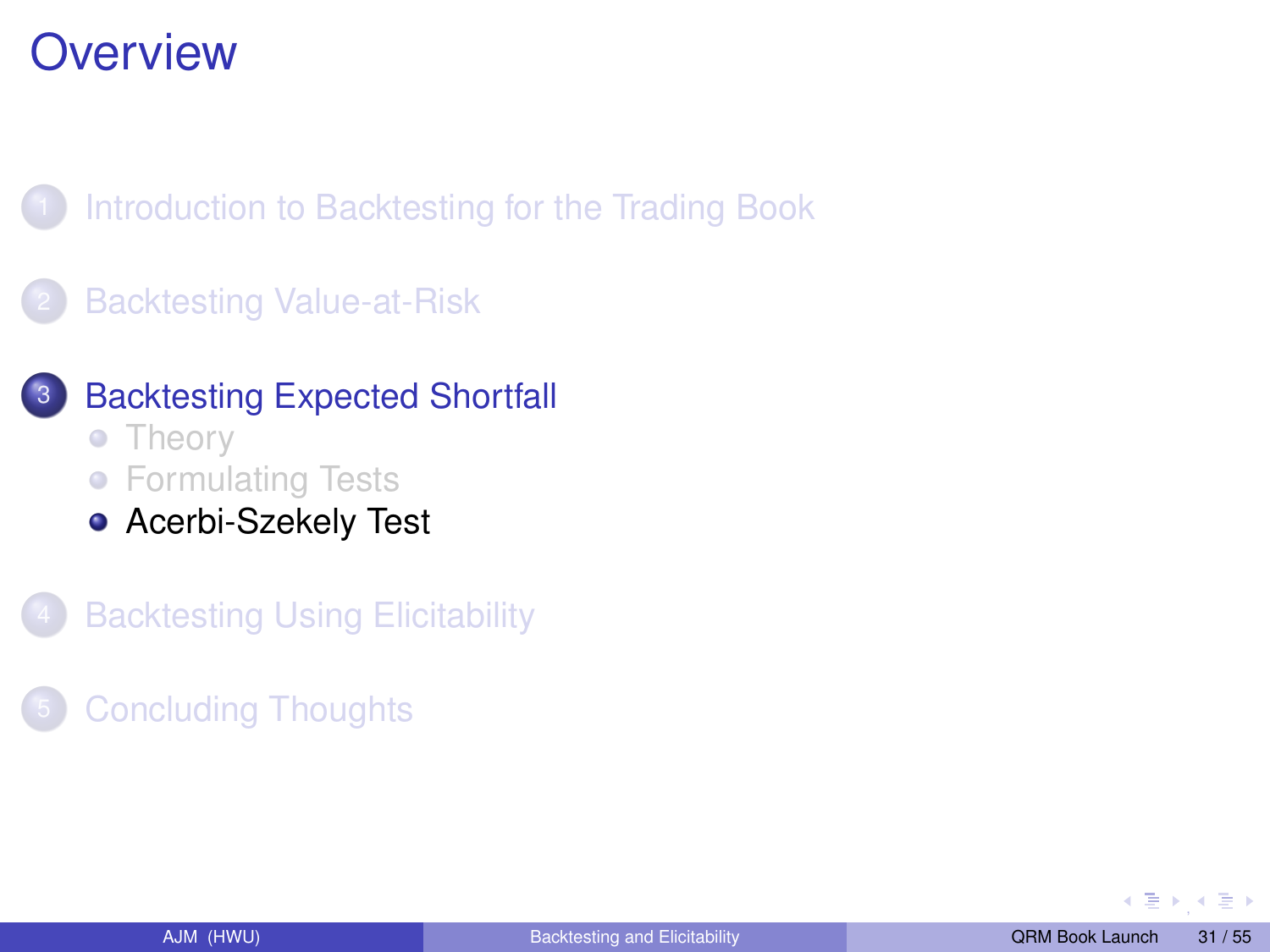# Acerbi-Szekely Test

- Acerbi and Szekely (2014) suggest the use of a Monte Carlo hypothesis test; see Davison and Hinkley (1997) (page 140).
- This test may be applied to either set of residuals and we describe its application to  $\{S_{t+1}: t = 1, \ldots, m\}$ .
- We consider the hypotheses

<span id="page-31-0"></span>
$$
H_0 : \widehat{F}_{L_{t+1}|\mathcal{F}_t}(x) = F_{L_{t+1}|\mathcal{F}_t}(x), \quad x \geq \text{VaR}_{\alpha}^t, \ t = 1, ..., m, \quad (12)
$$
  

$$
H_1 : E(\widehat{S}_{t+1}) \geq 0, \quad t = 1, ..., m \quad \text{(with } > \text{for some } t).
$$

**•** The observed value for the test statistic is

$$
S_0 = m^{-1} \sum_{t=1}^m \widehat{S}_{t+1} = m^{-1} \sum_{t=1}^m h_{\alpha}^{(2)}(\widehat{VaR}_{\alpha}^t, \widehat{ES}_{\alpha}^t, L_{t+1})
$$

 $\bullet$  We generate a random sample from the distribution of  $S_0$  under the null hypothesis and compare with  $S_0$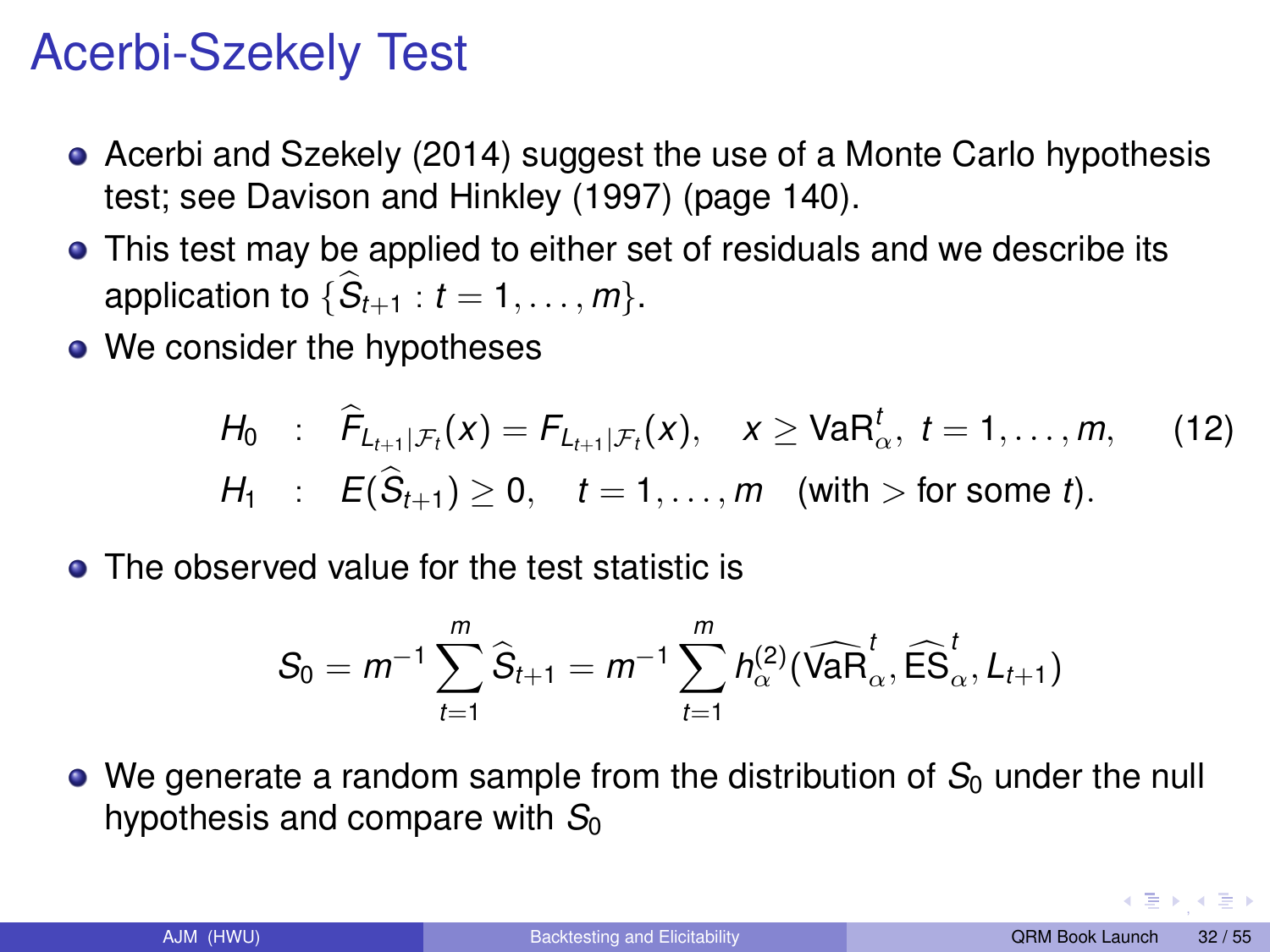## Acerbi-Szekely Test Procedure

- **1** We generate  $L_{t+1}^{(j)}$  from  $\hat{F}_{L_{t+1}|\mathcal{F}_t}$  for  $t = 1, \ldots, m$  and  $j = 1, \ldots, n$ . Since only the tail of the model is specified under  $H_0$  and the test statistic does not depend on the exact values of  $L_{t+1}^{(j)}$  when  $L_{t+1}^{(j)} \leq \widehat{\textsf{VaR}}_\alpha^t$  it suffices to generate any value  $k \leq \widehat{\textsf{VaR}}_\alpha^t$  with probability  $\alpha$  and a value from the  $\epsilon$  conditional distribution  $\mathcal{F}_{L_{t+1}|L_{t+1}>\widehat{\mathsf{VaR}}_\alpha^t,\mathcal{F}_t}$  with probability  $(1-\alpha).$
- <sup>2</sup> For each Monte Carlo sample indexed by *j* we compute

$$
S^{(j)}=m^{-1}\sum_{t=1}^m h_{\alpha}^{(2)}(\widehat{\text{VaR}}_{\alpha}^t,\widehat{\text{ES}}_{\alpha}^t,\textit{L}_{t+1}^{(j)}).
$$

**3** Estimate p-value by fraction of the values  $S_0, S^{(1)}, \ldots, S^{(n)}$  greater than or equal to  $S_0$ .

This test has the advantage that we do not have to assume the residuals are identically distributed.

It has the disadvantage that we have to record details of the tail models used at each time point in order to generate Monte Carlo samples.

 $\rightarrow$  [,](#page-29-0) and  $\equiv$   $\rightarrow$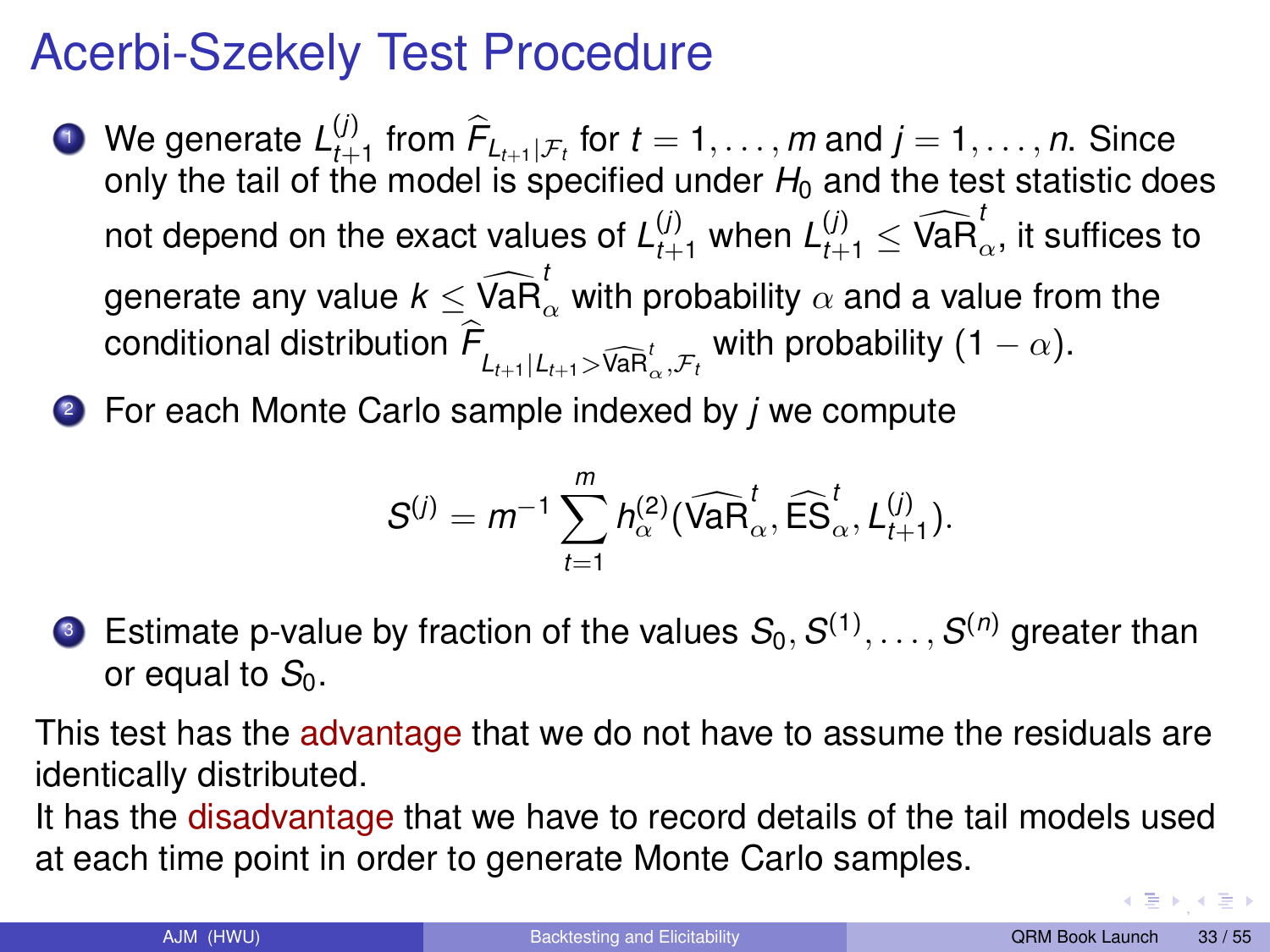# Results Model B



[,](#page-29-0)

Ξ,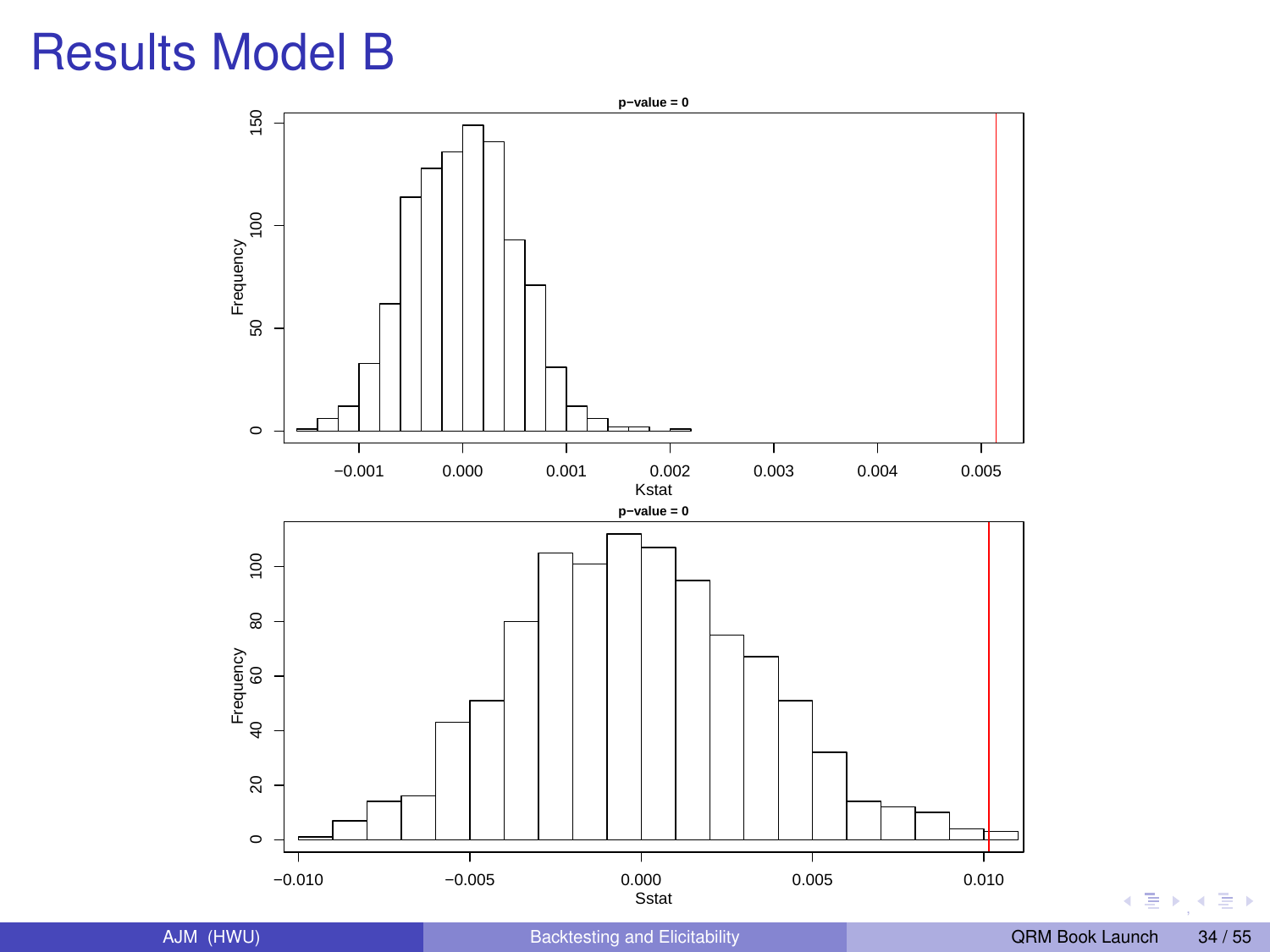# <span id="page-34-0"></span>Results Model C



 $\sqrt{2}$  [,](#page-29-0)  $\sqrt{2}$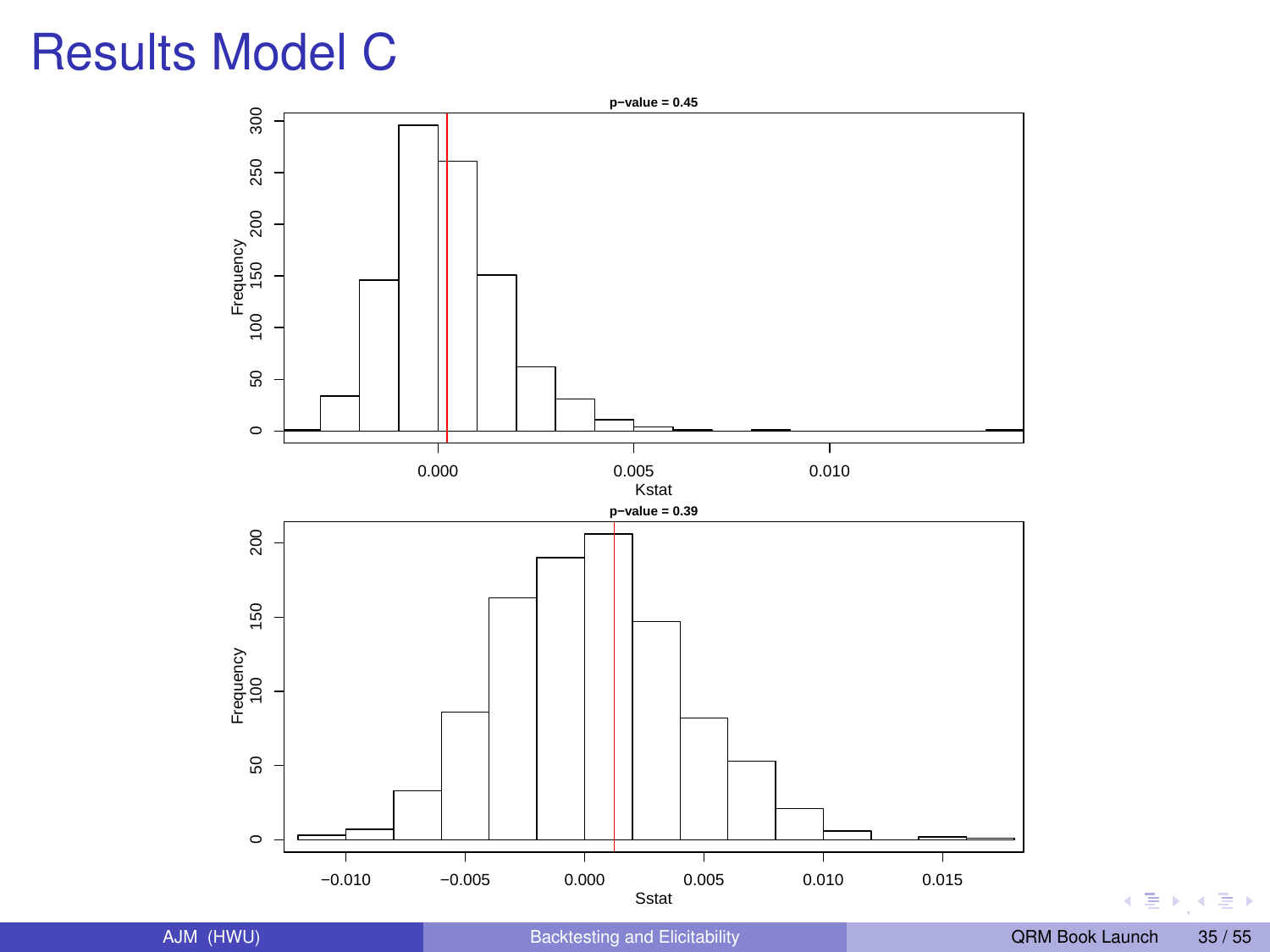<span id="page-35-0"></span>[Introduction to Backtesting for the Trading Book](#page-2-0)

- **[Backtesting Value-at-Risk](#page-9-0)**
- **[Backtesting Expected Shortfall](#page-17-0)**
- **[Backtesting Using Elicitability](#page-35-0)** • [Theory](#page-35-0)
	- **[Model Comparison](#page-41-0)**
	- [Model Validation](#page-43-0)  $\bullet$

#### **[Concluding Thoughts](#page-46-0)**

[,](#page-34-0)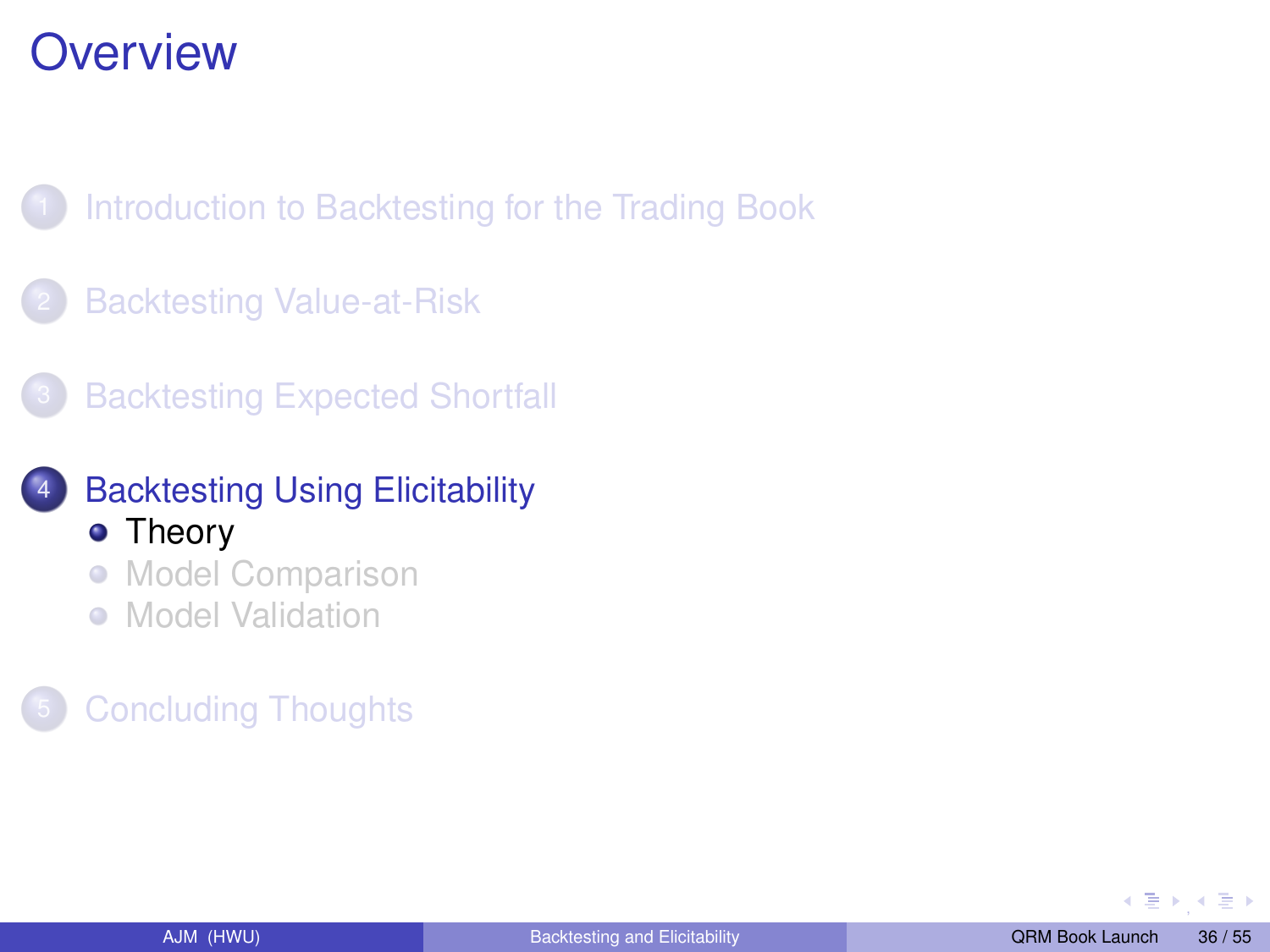# Elicitability and Scoring Functions

- The elicitability concept has been introduced into the backtesting literature by Gneiting (2011); see also important papers by Bellini and Bignozzi (2013) and Ziegel (2015).
- A key concept is that of a scoring function  $S(y, l)$  which measures the discrepancy between a forecast *y* and a realized loss *l*.
- Forecasts are made by applying real-valued statistical functionals *T* (such as mean, median or other quantile) to the distribution of the loss *F<sup>L</sup>* to obtain the forecast  $y = T(F_L)$ .
- Suppose that for some class of loss distribution functions a real-valued statistical functional *T* satisfies

<span id="page-36-0"></span>
$$
T(F_L) = \arg\min_{y \in \mathbb{R}} \int_{\mathbb{R}} S(y, l) dF_L(l) = \arg\min_{y \in \mathbb{R}} E(S(y, L)) \tag{13}
$$

for a scoring function *S* and any loss distribution  $F<sub>L</sub>$  in that class.

• Suppose moreover that  $T(F_l)$  is the unique minimizing value.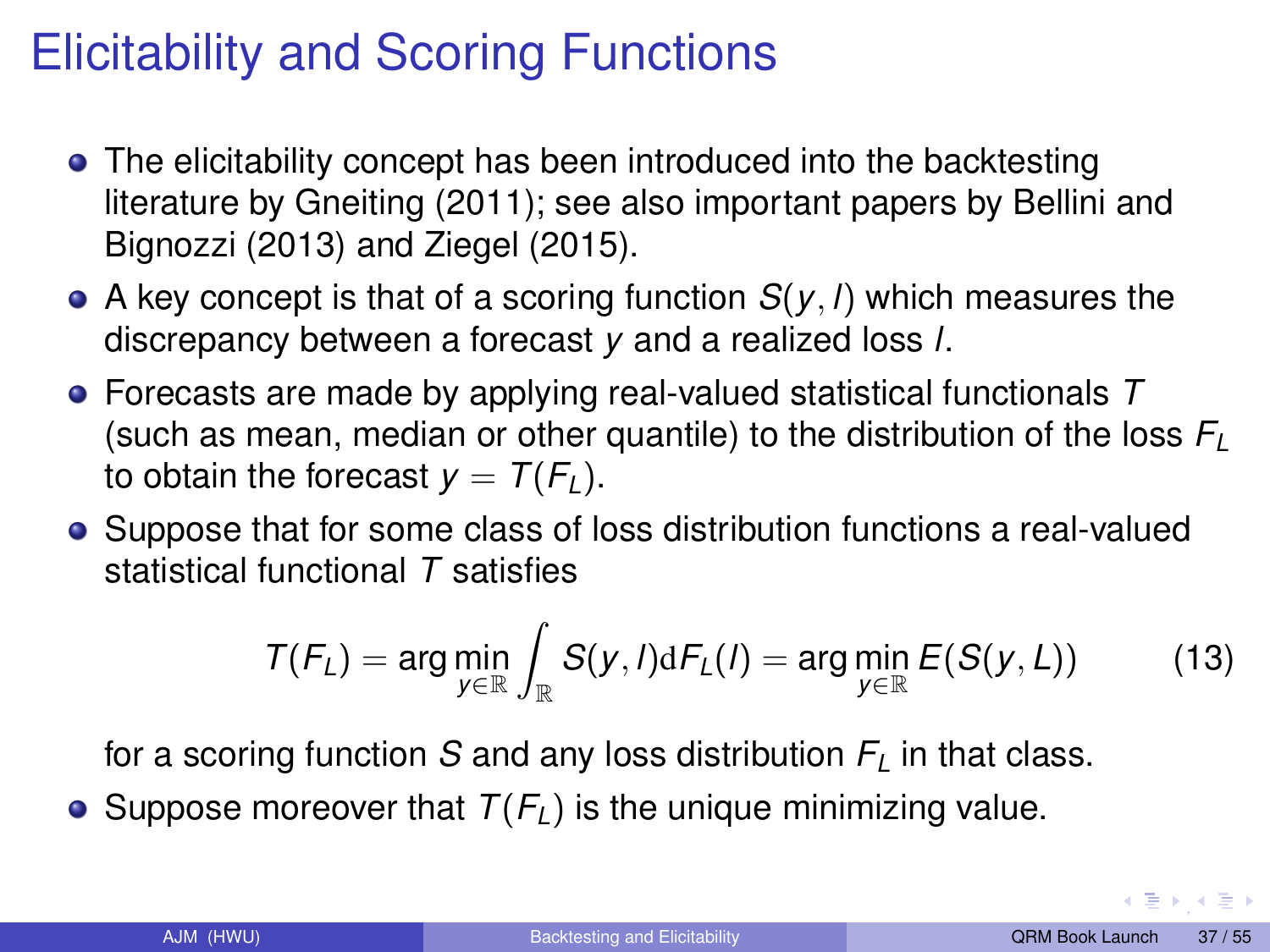# Elicitability and Calibration Functions

- The scoring function *S* is said to be strictly consistent for *T*.
- The functional  $T(F_l)$  is said to be elicitable.
- Note that [\(13\)](#page-36-0) implies that

$$
\left.\frac{\mathrm{d}}{\mathrm{d}y}E(S(y,L))\right|_{y=T(F_L)}=\left.\int_{\mathbb{R}}\frac{\mathrm{d}}{\mathrm{d}y}S(y,l)\mathrm{d}F_L(l)\right|_{y=T(F_L)}=E(h(T(F_L),L))=0
$$

where *h* is the derivative of the scoring function.

Thus elicitability theory also indicates how we may derive calibration functions for hypothesis tests involving  $T(F_L)$ .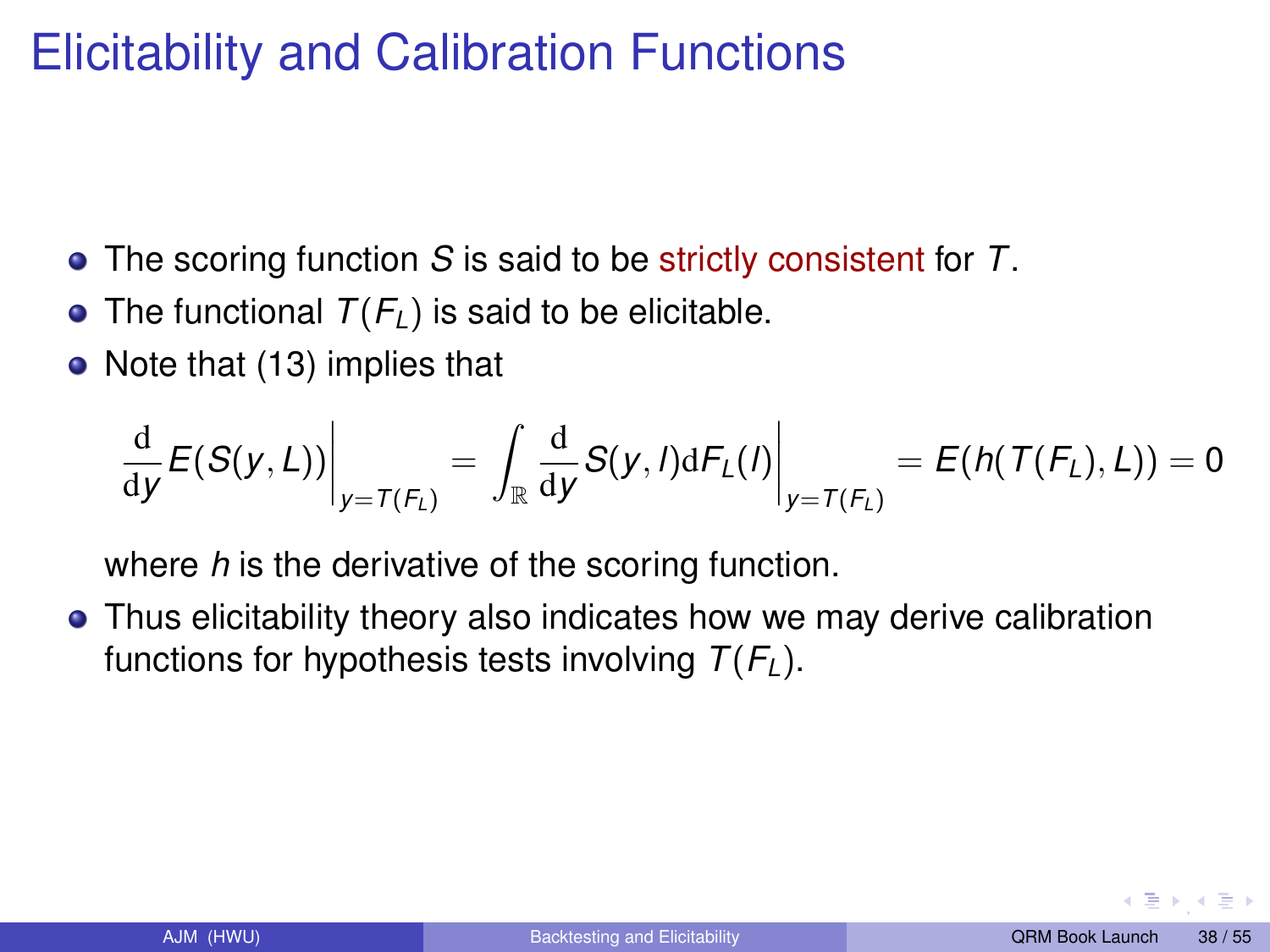# Elicitability: Examples

The VaR risk measure corresponds to  $T(F_L) = F_L^{\leftarrow}(\alpha)$ . For any  $0 < \alpha < 1$  this functional is elicitable for strictly increasing distribution functions. The scoring function

<span id="page-38-0"></span>
$$
S_{\alpha}^{q}(y, l) = |1_{\{l \leq y\}} - \alpha||l - y|
$$
 (14)

is strictly consistent for *T*.

- If we take the negative of the derivative of this function with respect to *y* we get the calibration function  $h_{\alpha}(y, l)$  in [\(5\)](#page-13-1).
- $\bullet$  The  $\alpha$ -expectile of L is defined to be the risk measure that minimizes  $E(S_{\alpha}^{e}(y, L))$  where the scoring function is

$$
S_{\alpha}^{e}(y, l) = |1_{\{l \leq y\}} - \alpha |(l - y)^{2}.
$$
 (15)

This risk measure is elicitable by definition.

Bellini and Bignozzi (2013) and Ziegel (2015) show that a risk measure is coherent and elicitable if and only if it is the  $\alpha$ -expectile risk measure for  $\alpha$  > 0.5; see also Weber (2006). Expected shortfall is not elicitable.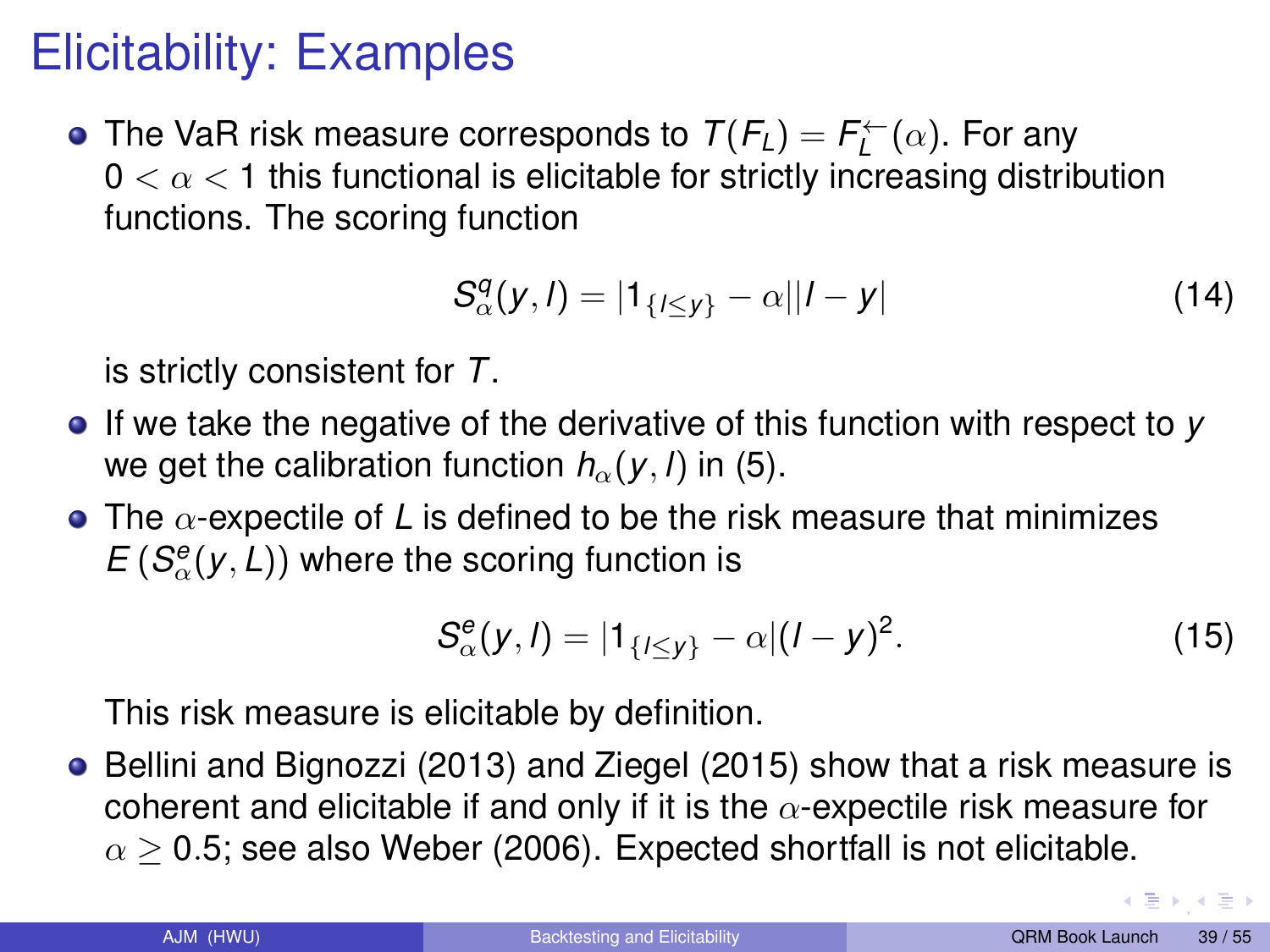# Elicitability in Backtesting Context

Va $\mathsf{R}^t_\alpha$  minimizes

$$
E\left(S^q_\alpha(\textsf{VaR}^t_\alpha,\mathit{L}_{t+1})\mid \mathcal{F}_t\right)
$$

for the scoring function in [\(14\)](#page-38-0). We refer to  $S_\alpha^q(\mathsf{VaR}_\alpha^t,L_{t+1})$  as a (theoretical) VaR score.

- The (theoretical) VaR scores for the realization of the GARCH process can be calculated.
- For the GARCH process it may be shown that

$$
S^q_\alpha(\textsf{VaR}^t_\alpha,L_{t+1})=\sigma_{t+1}S^q_\alpha(q_\alpha(Z),Z_{t+1})
$$

where  $q_{\alpha}(Z)$  denotes the  $\alpha$ -quantile of the innovation distribution.

• Since the theoretical VaR scores form a stationary and ergodic process

$$
\lim_{m\to\infty}\frac{1}{m}\sum_{t=1}^m S^q_\alpha(\text{VaR}^t_\alpha,L_{t+1})=E(\sigma)E(S^q_\alpha(q_\alpha(Z),Z)).
$$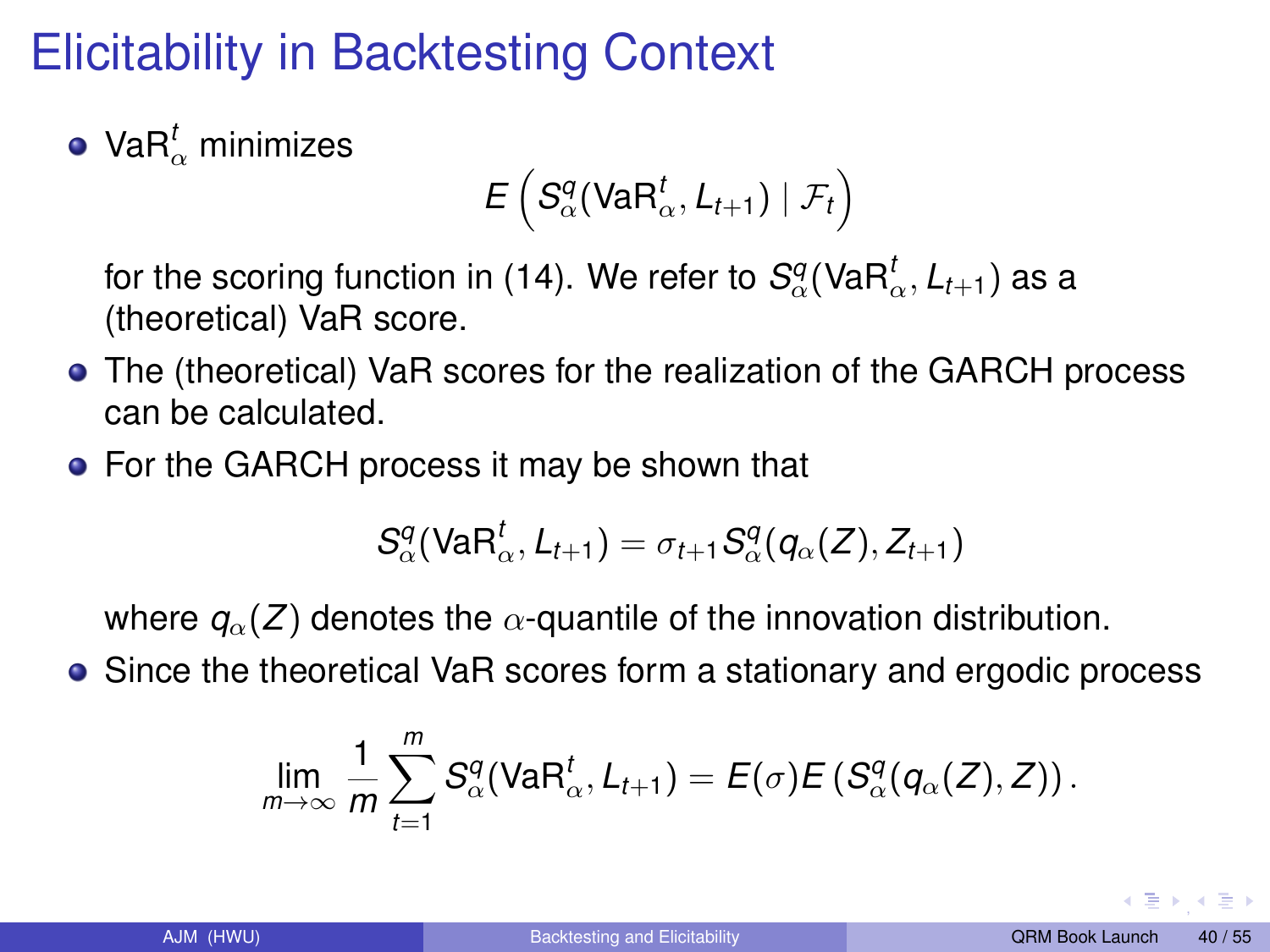## <span id="page-40-0"></span>VaR Scores for GARCH



 $\mathbf{b}$  $\mathbf{d}$ э,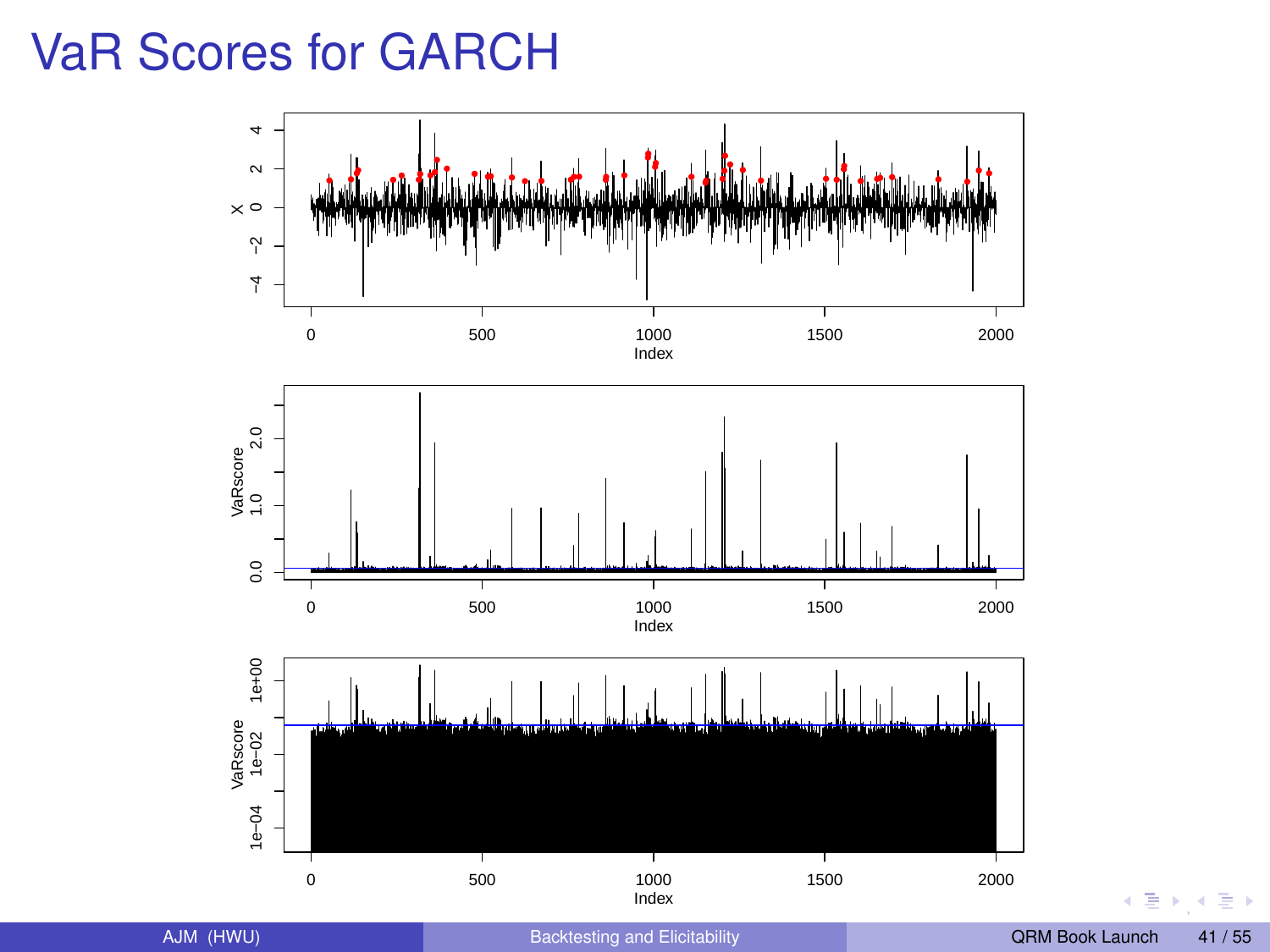<span id="page-41-0"></span>[Introduction to Backtesting for the Trading Book](#page-2-0)

- **[Backtesting Value-at-Risk](#page-9-0)**
- **[Backtesting Expected Shortfall](#page-17-0)**
- **[Backtesting Using Elicitability](#page-35-0)** 
	- [Theory](#page-35-0)
	- [Model Comparison](#page-41-0)
	- [Model Validation](#page-43-0)  $\bullet$

#### **[Concluding Thoughts](#page-46-0)**

[,](#page-40-0)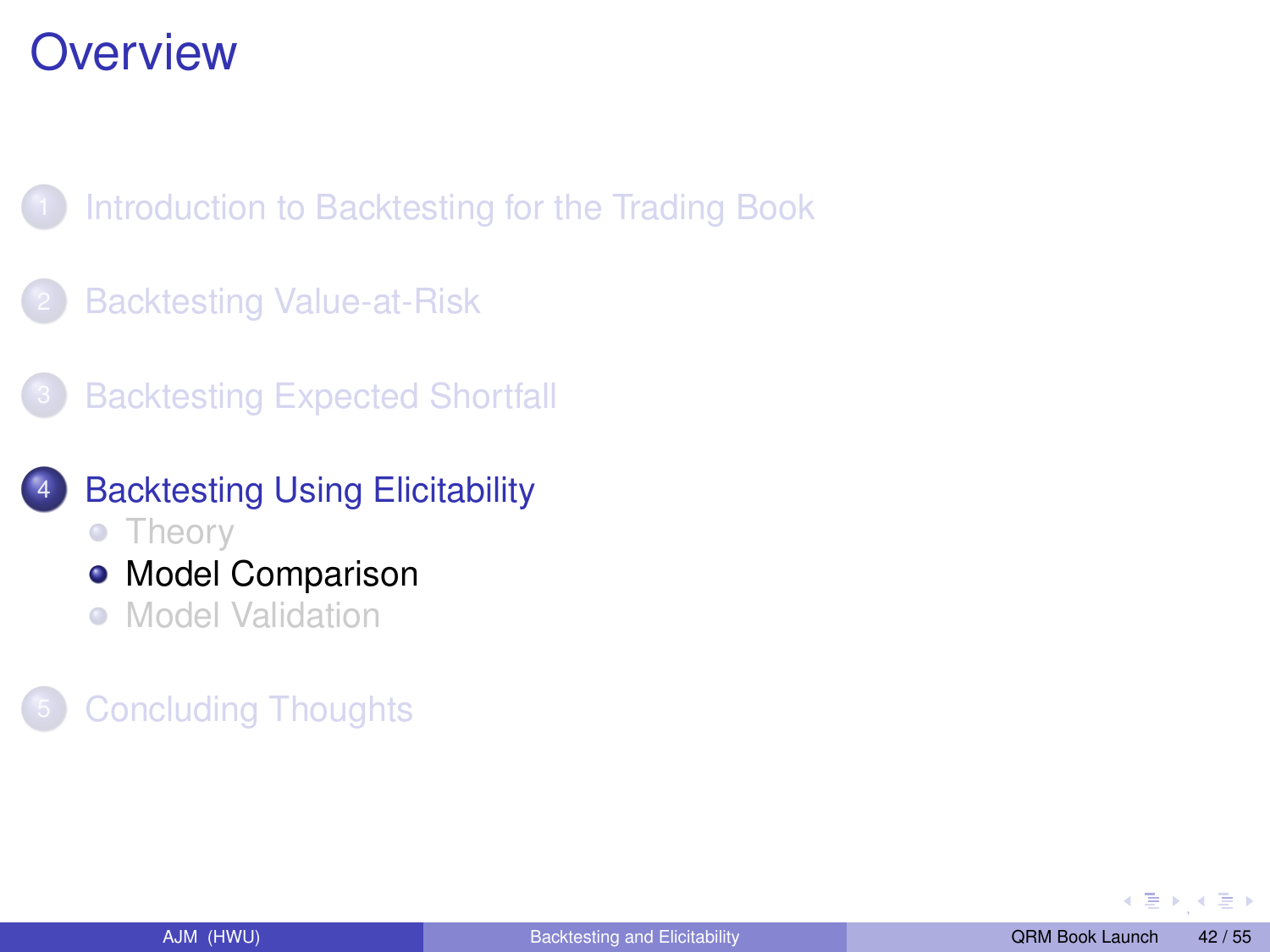# <span id="page-42-0"></span>Model Comparison

- Assume Va $\mathsf{R}^t_\alpha$  is replaced by an estimate at each time point and consider the VaR scores  $\{S^q_\alpha(\widehat{\text{VaR}}_\alpha^t, L_{t+1}) : t = 1, \ldots, m\}$
- These can be used to address questions of relative and absolute model performance.
- The statistic

$$
Q_0 = \frac{1}{m} \sum_{t=1}^m S^q_\alpha(\widehat{\text{VaR}}^t_\alpha, L_{t+1})
$$

can be used as a measure of relative model performance.

- If two models A and B deliver VaR estimates  $\{\widehat{\text{VaR}}_{\alpha}^{tA}, t = 1, \ldots, m\}$  and  $\{\widehat{\text{VaR}}_{\alpha}^{tB}, t = 1, \ldots, m\}$  with corresponding average scores  $Q_0^A$  and  $Q_0^B$ , then we expect the better model to give estimates closer to the true VaR numbers and thus a value of  $Q_0$  that is lower.
- Of course, the power to discriminate between good models and inferior models will depend on the length of the backtest.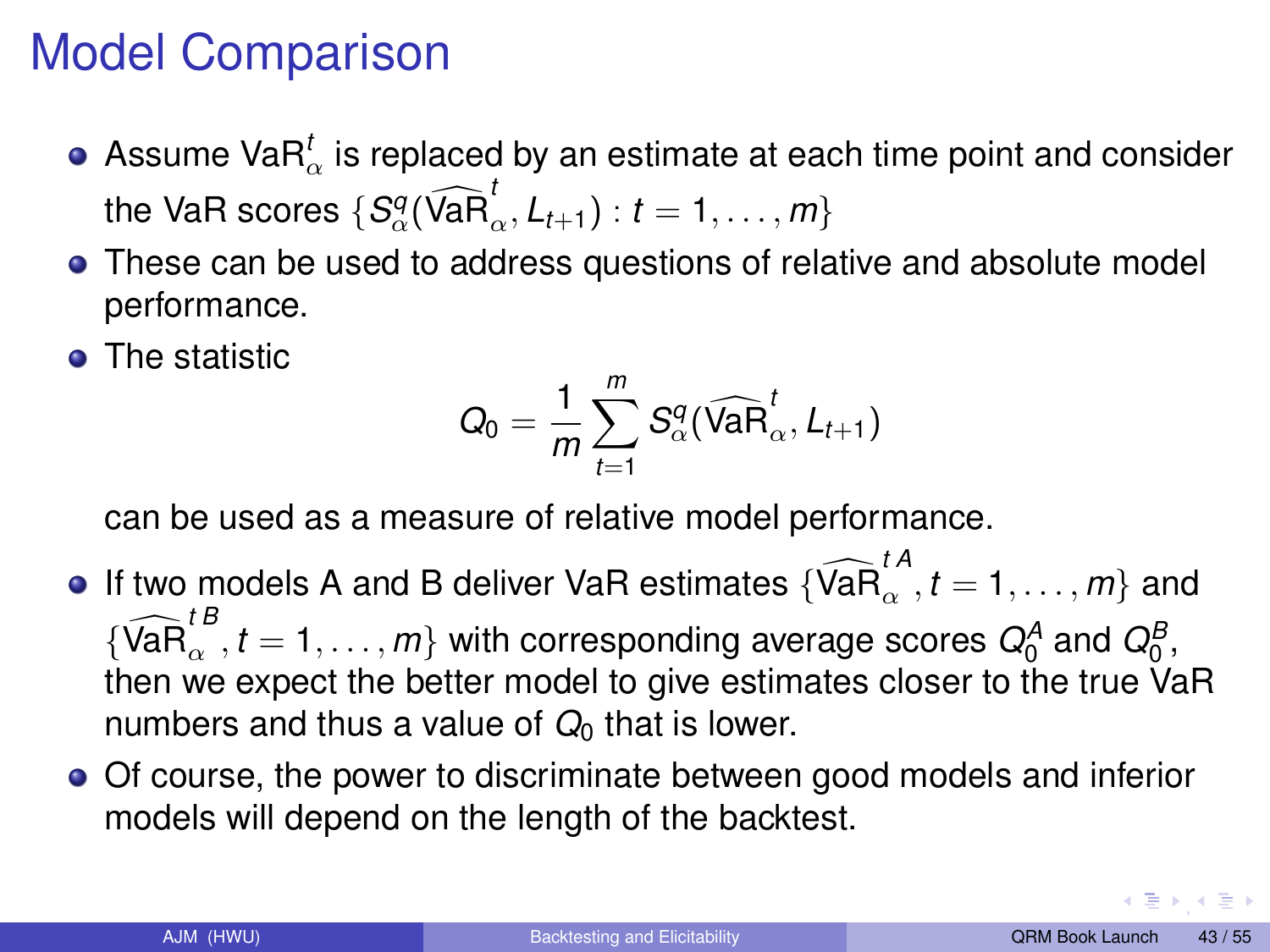<span id="page-43-0"></span>[Introduction to Backtesting for the Trading Book](#page-2-0)

- **[Backtesting Value-at-Risk](#page-9-0)**
- **[Backtesting Expected Shortfall](#page-17-0)**
- **[Backtesting Using Elicitability](#page-35-0)** 
	- [Theory](#page-35-0)
	- **[Model Comparison](#page-41-0)**
	- **[Model Validation](#page-43-0)**

#### **[Concluding Thoughts](#page-46-0)**

[,](#page-42-0)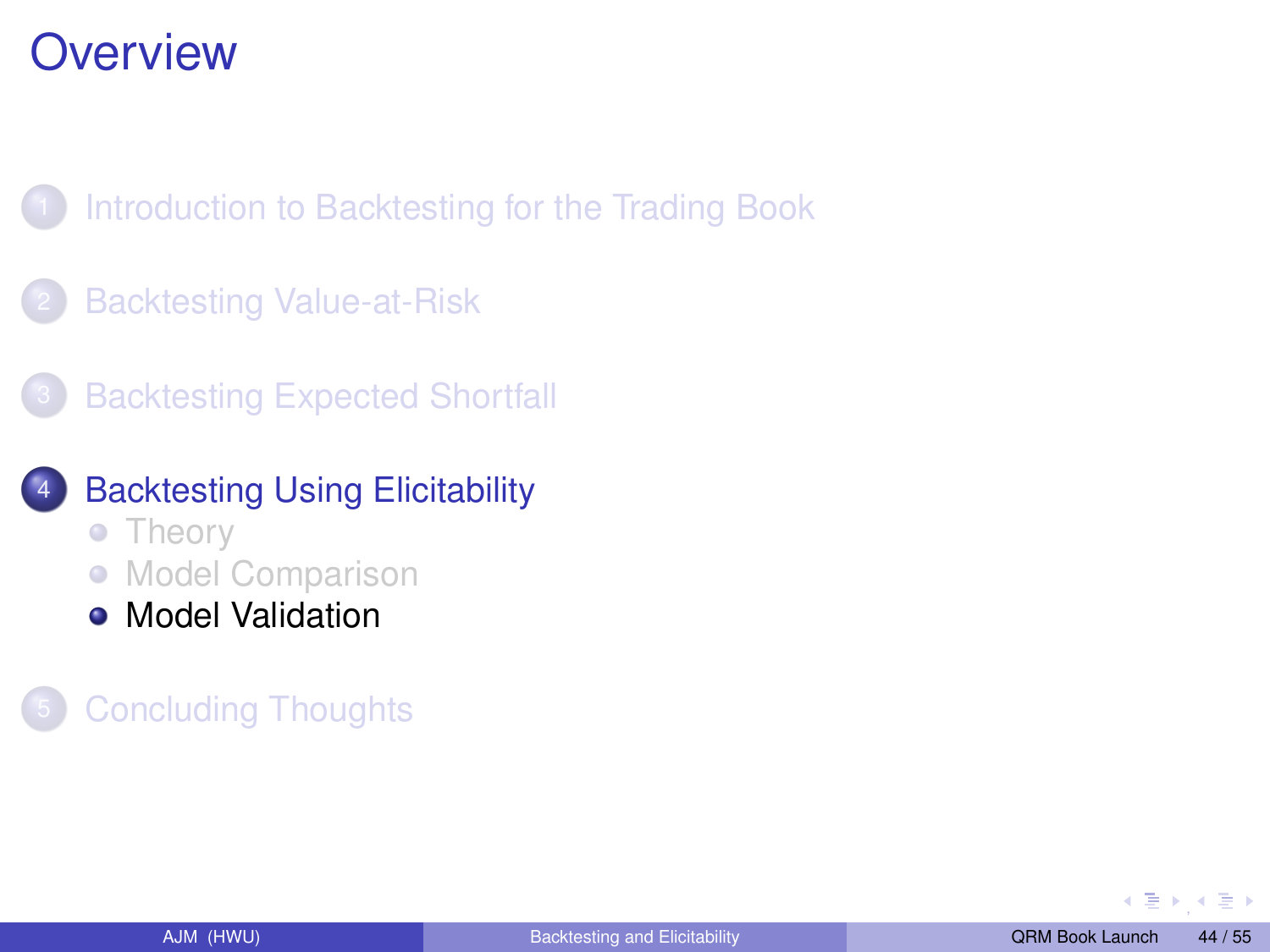# Model Validation

- We can also consider the question of whether a score indicates that any particular model is good enough.
- One approach to this problem is to use the score as the basis of a goodness-of-fit test. The hypotheses could be formulated as

$$
H_0 : \widehat{F}_{L_{t+1}|\mathcal{F}_t} = F_{L_{t+1}|\mathcal{F}_t}, \quad t = 1, \dots, m,
$$
  
\n
$$
H_1 : \widehat{F}_{L_{t+1}|\mathcal{F}_t} \neq F_{L_{t+1}|\mathcal{F}_t}, \quad \text{for at least some } t.
$$

- Note that the model is fully specified under the null hypothesis in contrast to the test of tail fit set out in [\(12\)](#page-31-0). This framework allows us to carry out the following Monte Carlo test.
- **1** We generate  $L_{t+1}^{(j)}$  $\mathcal{L}_{t+1}^{(j)}$  under  $H_0$ . That is we generate  $L_{t+1}^{(j)}$  $E_{t+1}^{(j)}$  from  $F_{L_{t+1}|\mathcal{F}_t}$  for  $t = 1, \ldots, m$  and  $j = 1, \ldots, n$ .
- 2 For each Monte Carlo sample we compute  $Q^{(j)} = m^{-1} \sum_{t=1}^{m} S_{\alpha}^{q}(\widehat{\text{VaR}}_{\alpha}^{t}, L_{t+1}^{(j)})$  $_{t+1}^{(1)}$ ).
- $\bullet$  We estimate p-value by fraction of the values  $Q_0,$   $Q^{(1)},$   $\dots,$   $Q^{(n)}$  that are greater or equal to  $Q_0$ .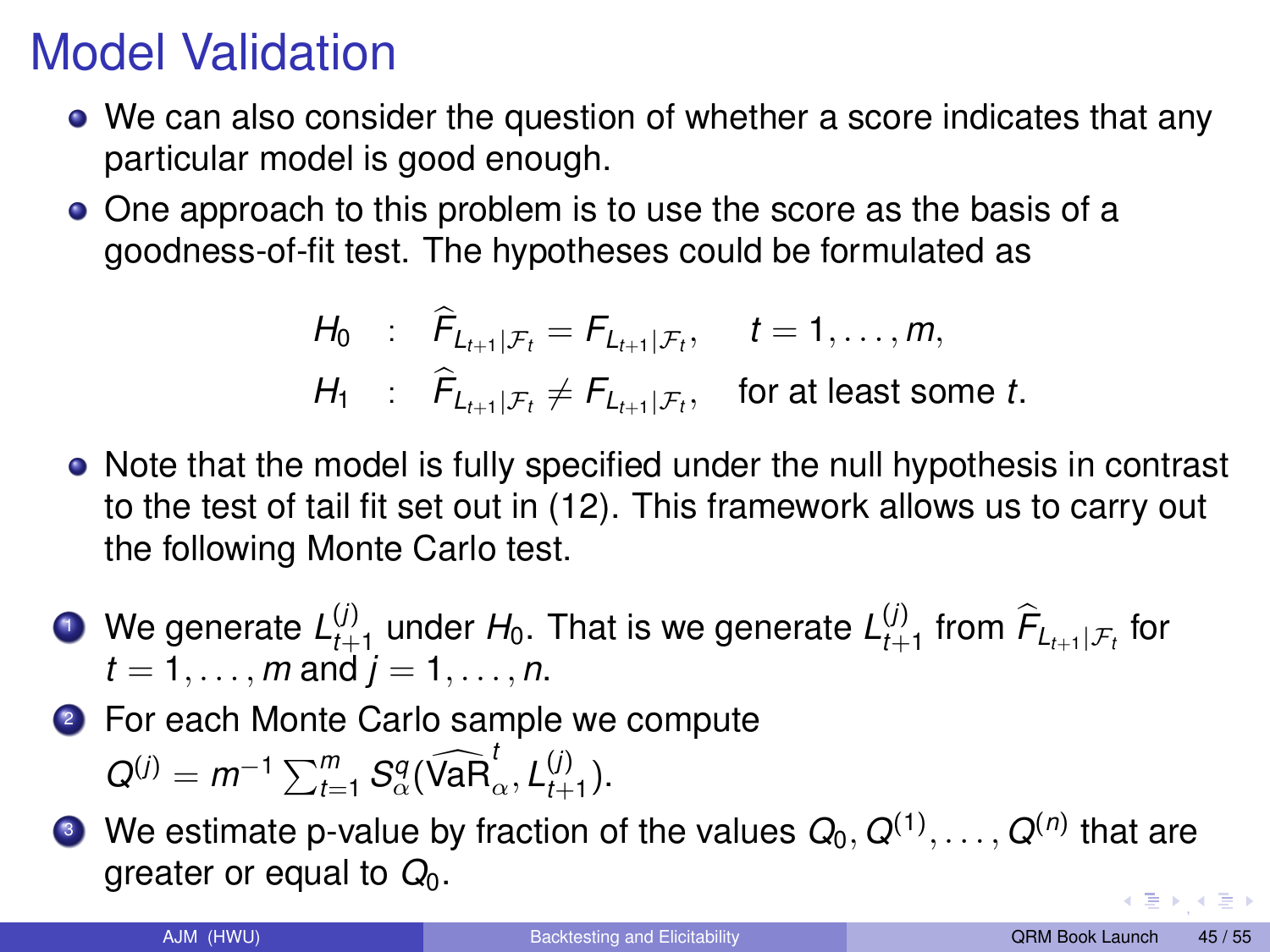# <span id="page-45-0"></span>Monte Carlo Goodness-of-Fit Using VaR Scores



 $\sqrt{2}$  [,](#page-42-0)  $\sqrt{2}$  ,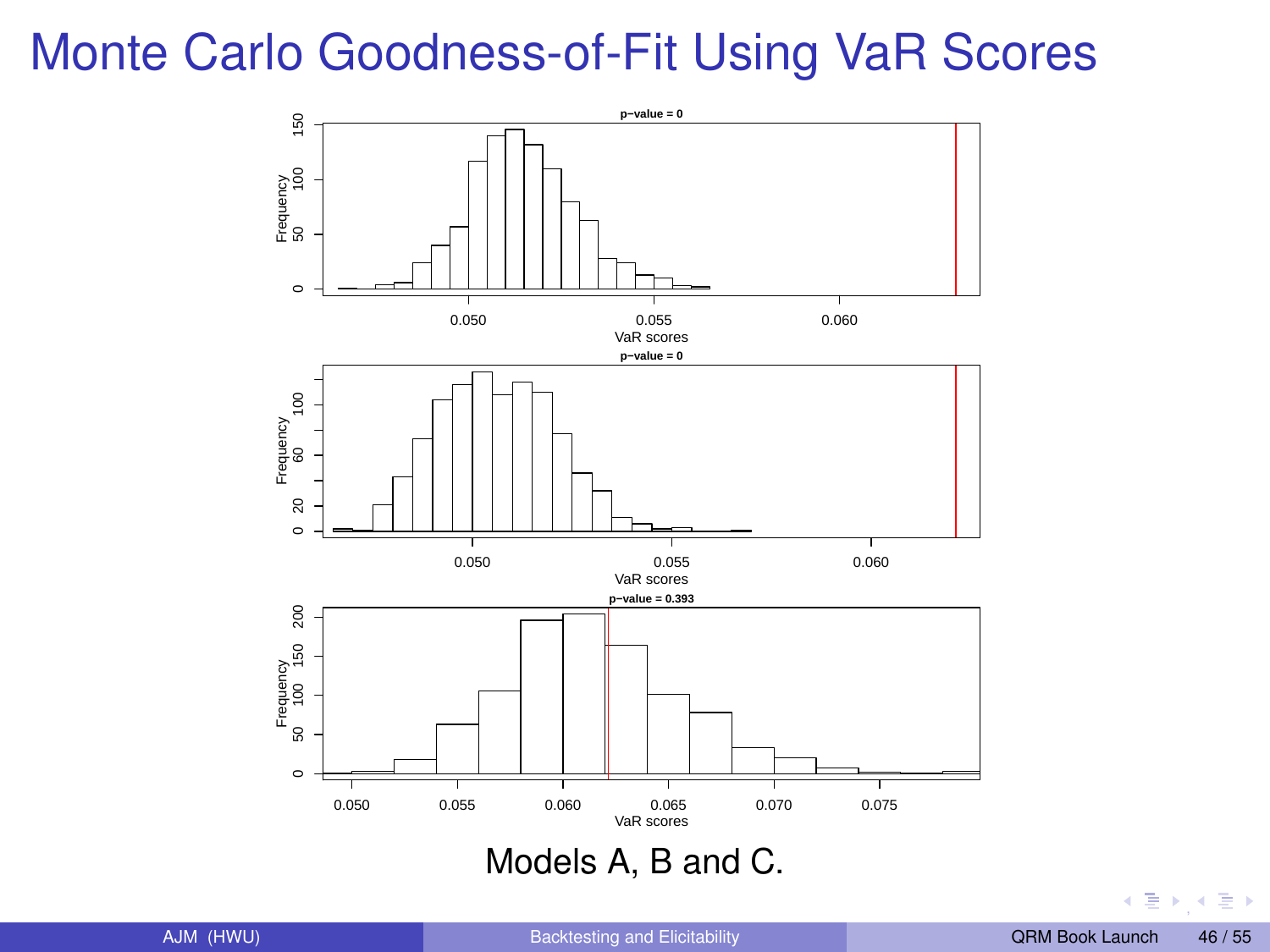<span id="page-46-0"></span>[Introduction to Backtesting for the Trading Book](#page-2-0)

- **[Backtesting Value-at-Risk](#page-9-0)**
- **[Backtesting Expected Shortfall](#page-17-0)**
- **[Backtesting Using Elicitability](#page-35-0)**
- <sup>5</sup> [Concluding Thoughts](#page-46-0) **• [Backtesting Realized](#page-46-0) p-Values**  $\bullet$ **[Conclusions](#page-49-0)**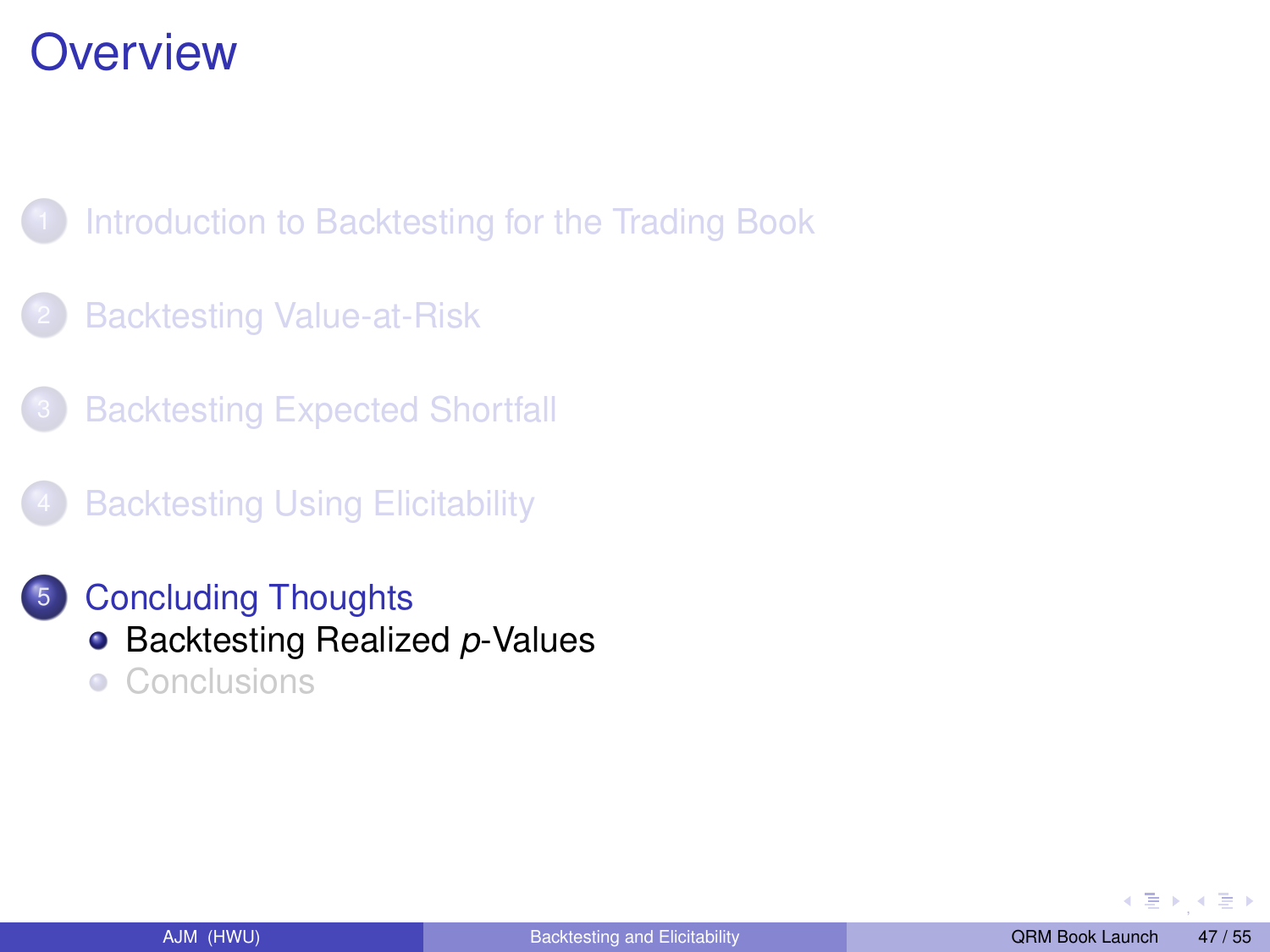# Realized *p*-Values

- We briefly consider an alternative to backtests based on expected shortfall.
- Let  $U_{t+1} = F_{L_{t+1}|\mathcal{F}_t}(L_{t+1})$  for  $t = 0, 1, 2, \ldots$  Under continuity assumptions, the process  $(U_t)_{t\in\mathbb{N}}$  is a process of iid standard uniform variables.
- Denoting the estimated model at time *t* by  $F_{L_{t+1}|\mathcal{F}_t}$  as usual, we define realized *p*-values by  $U_{t+1} = F_{L_{t+1}|\mathcal{F}_t}(L_{t+1})$  for  $t = 0, 1, 2, \ldots$
- **Realized p-values effectively contain information about VaR violations at** any level  $\alpha$ :

$$
\widehat{U}_{t+1} > \alpha \iff L_{t+1} > \widehat{F}_{L_{t+1}|\mathcal{F}_t}^{\leftarrow}(\alpha)
$$

if  $\mathcal{F}_{L_{t+1}|\mathcal{F}_t}$  is strictly increasing and continuous.

It is possible to transform uniform variables to any scale. For example, if we define  $\hat{Z}_{t+1} = \Phi^{-1}(\hat{U}_{t+1})$ , where  $\Phi$  is the standard normal df, then we would expect that the  $(Z_t)$  variables are iid standard normal. Berkowitz (2001) has proposed a test based on this fact.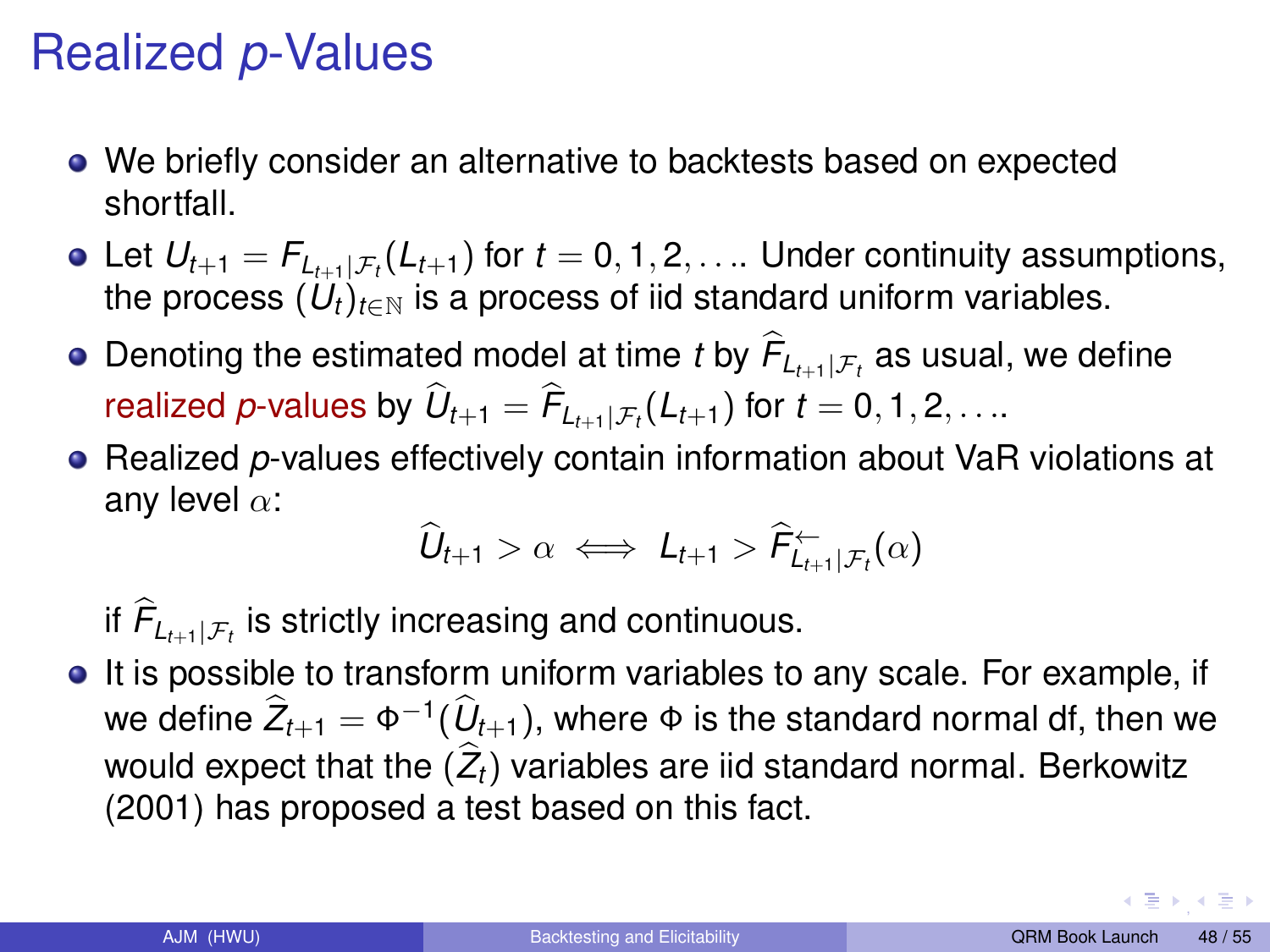## <span id="page-48-0"></span>Berkowitz Test

• The realized *p*-values can be truncated by defining

$$
\widehat{U}^*_{t+1} = \text{min}\left(\text{max}\left(\widehat{U}_{t+1}, \alpha_1\right), \alpha_2\right) \quad 0 \leq \alpha_1 < \alpha_2 \leq 1.
$$

Applying the probit transformation we obtain truncated *z* values:

$$
\widehat{Z}_{t+1}^* = \Phi^{-1}(\widehat{U}_{t+1}^*), t = 0, 1, 2, \ldots
$$

Let  $\mathsf{TN}(\mu, \sigma^2, k_1, k_2)$  denote a normal distribution truncated to  $[k_1, k_2].$ 

- Under the null hypothesis of correct estimation of the loss distribution, the truncated *z*-values are iid realizations from a  $\mathit{TN}(0,1,\Phi^{-1}(\alpha_1),\Phi^{-1}(\alpha_2))$ distribution.
- **Berkowitz applies one-sided truncation and uses a likelihood ratio test to** test the null hypothesis against the alternative that the truncated *z* values have an unconstrained  $\mathit{TN}(\mu,\sigma^2,\Phi^{-1}(\alpha_1),\infty)$  distribution.
- This can be extended to a joint test of uniformity in the tail and independence by making  $\mu$  (and possibly  $\sigma$ ) time dependent.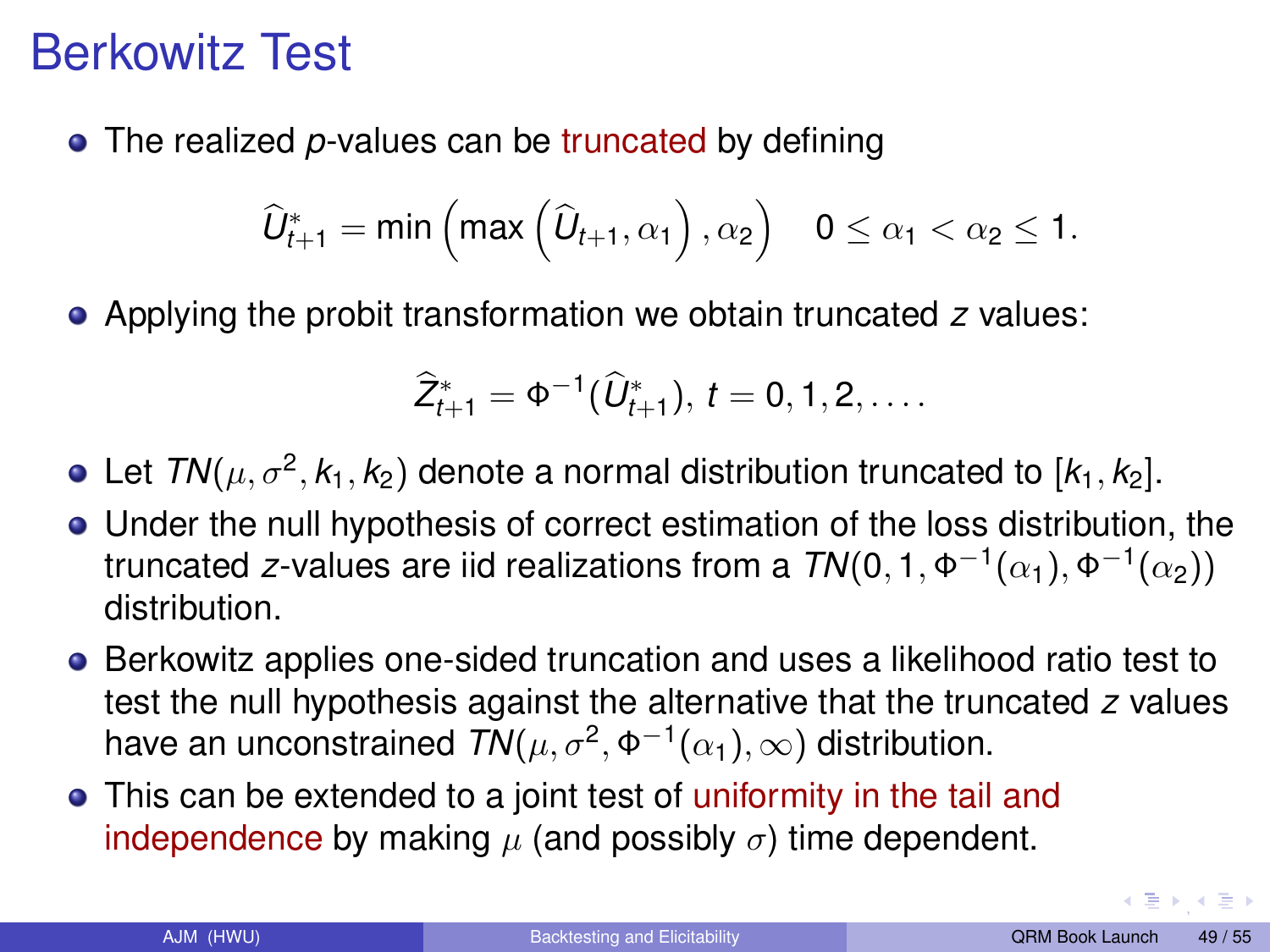<span id="page-49-0"></span>[Introduction to Backtesting for the Trading Book](#page-2-0)

- **[Backtesting Value-at-Risk](#page-9-0)**
- **[Backtesting Expected Shortfall](#page-17-0)**
- **[Backtesting Using Elicitability](#page-35-0)**
- <sup>5</sup> [Concluding Thoughts](#page-46-0) **• [Backtesting Realized](#page-46-0) p-Values** 
	- [Conclusions](#page-49-0)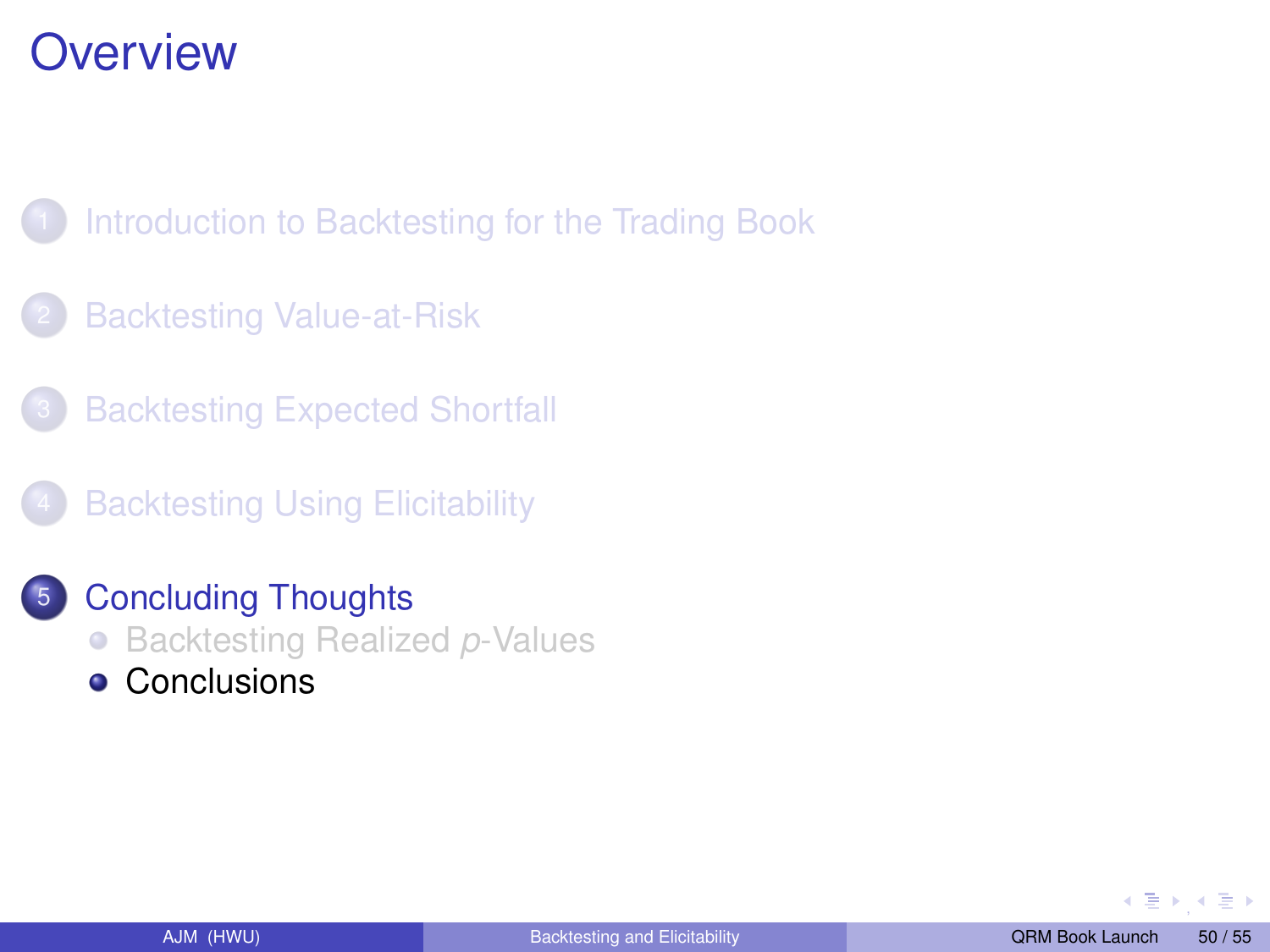# Conclusions I

- Value-at-Risk has special properties that make it particularly natural to backtest. Namely, the violation process forms a Bernoulli trials process under any reasonable model for the losses.
- The lack of a natural calibration function for expected shortfall, which is a consequence of the lack of elicitability, means that expected shortfall can not be backtested in isolation.
- However, it is feasible to develop joint backtests of ES and VaR.
- These can detect deficiencies of tail models that are not detected by backtesting VaR at a single level.
- The simplest tests based on expected shortfall (bootstrap test and t-test) require some additional assumptions concerning data generating mechanism.
- The Monte Carlo test of Acerbi-Szekely makes no strong assumptions but requires extensive storage of data.
- We should be aware that ES estimation procedures lack robustness.
- Tests of realized *p*-values may be an interesting alternative.

 $\longleftrightarrow$  [,](#page-48-0)  $\bot$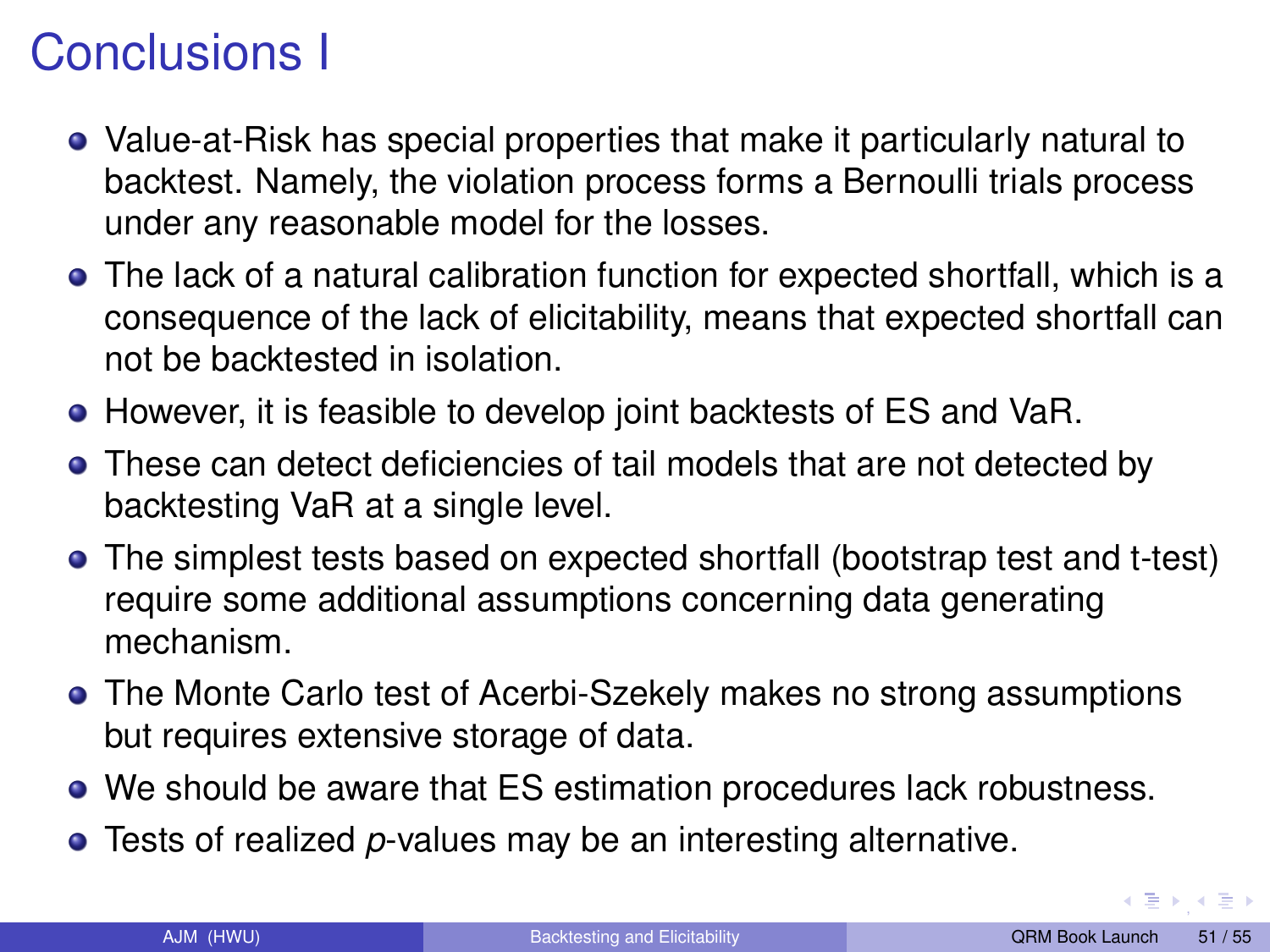# Conclusions About Use of Elicitability Theory

- Average VaR scores can be used as comparative measures to identify superior models.
- The average VaR score can also be used as the basis of a Monte Carlo goodness-of-fit test.
- Joint tests based on VaR scores at different confidence levels could be an alternative to joint tests of VaR and ES.
- The VaR score does have an attractive feature not shared by most other metrics.
- **If a forecaster genuinely wanted to minimize a VaR score, he would be** impelled to do the best possible job of estimating conditional quantiles of the loss distribution. It would be the optimal way to act.
- This suggests imposing financial penalties or fees on banks that are proportional to the scoring function!
- This relates to ideas of Osband (1985) about eliciting truth-telling; see also Osband and Reichelstein (1985).

[,](#page-48-0)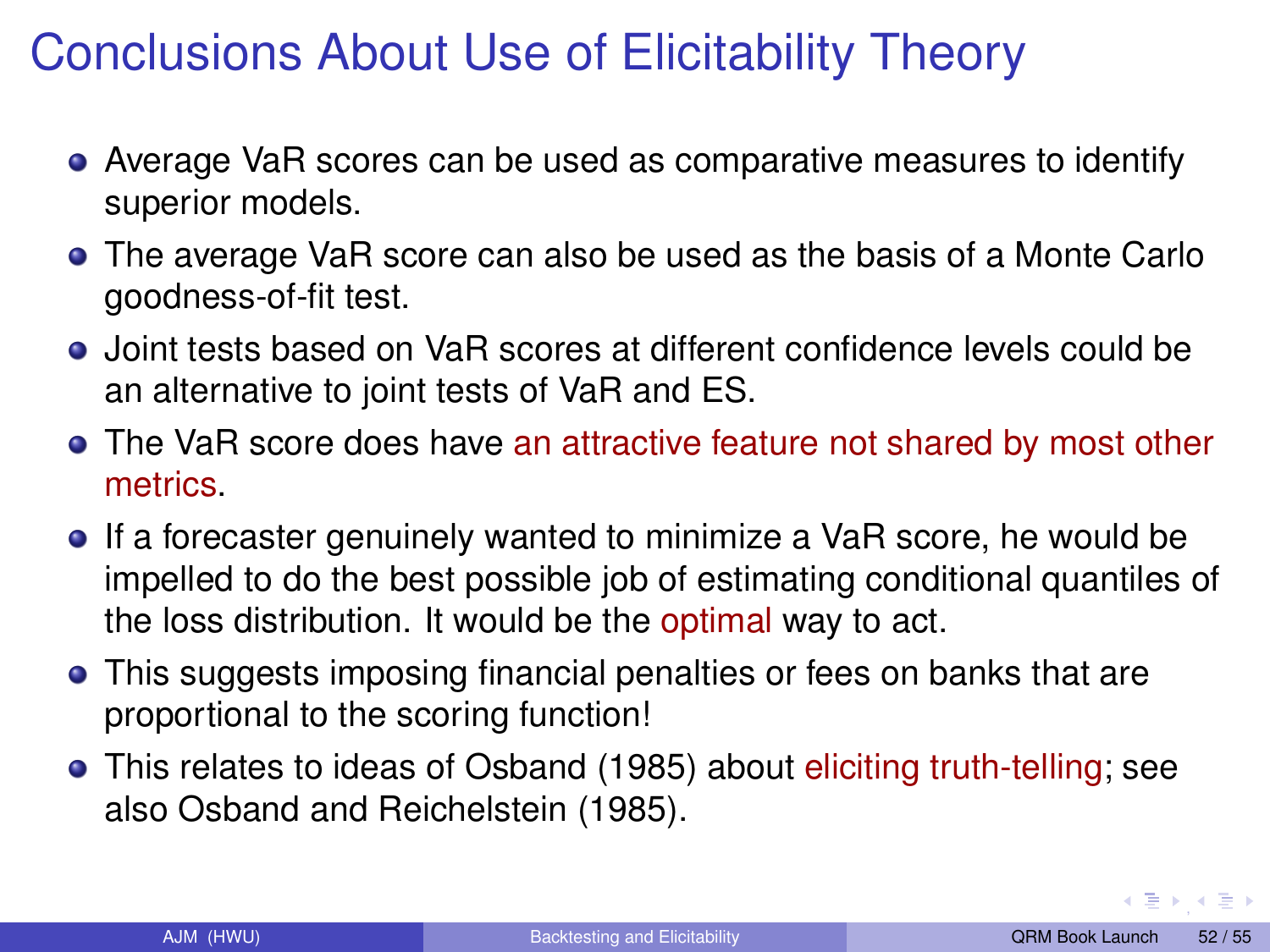# For Further Reading

- Acerbi, C. and Szekely, B. (2014). Back-testing expected shortfall. *Risk*, pages 1–6.
- Bellini, F. and Bignozzi, V. (2013). Elicitable risk measures. Working paper, available at SSRN: http://ssrn.com/abstract=2334746.
- Berkowitz, J. (2001). Testing the accuracy of density forecasts, applications to risk management. *Journal of Business & Economic Statistics*, 19(4):465–474.
- Berkowitz, J., Christoffersen, P., and Pelletier, D. (2011). Evaluating value-at-risk models with desk-level data. *Management Science*, 57(12):2213–2227.
- Christoffersen, P. (1998). Evaluating interval forecasts. *International Economic Review*, 39(4).
- Christoffersen, P. F. and Pelletier, D. (2004). Backtesting value-at-risk: a duration-based approach. *Journal of Financial Econometrics*, 2(1):84–108.
- Davis, M. H. A. (2014). Consistency of risk measure estimates. Preprint, available at arXiv:1410.4382v1.

[,](#page-48-0)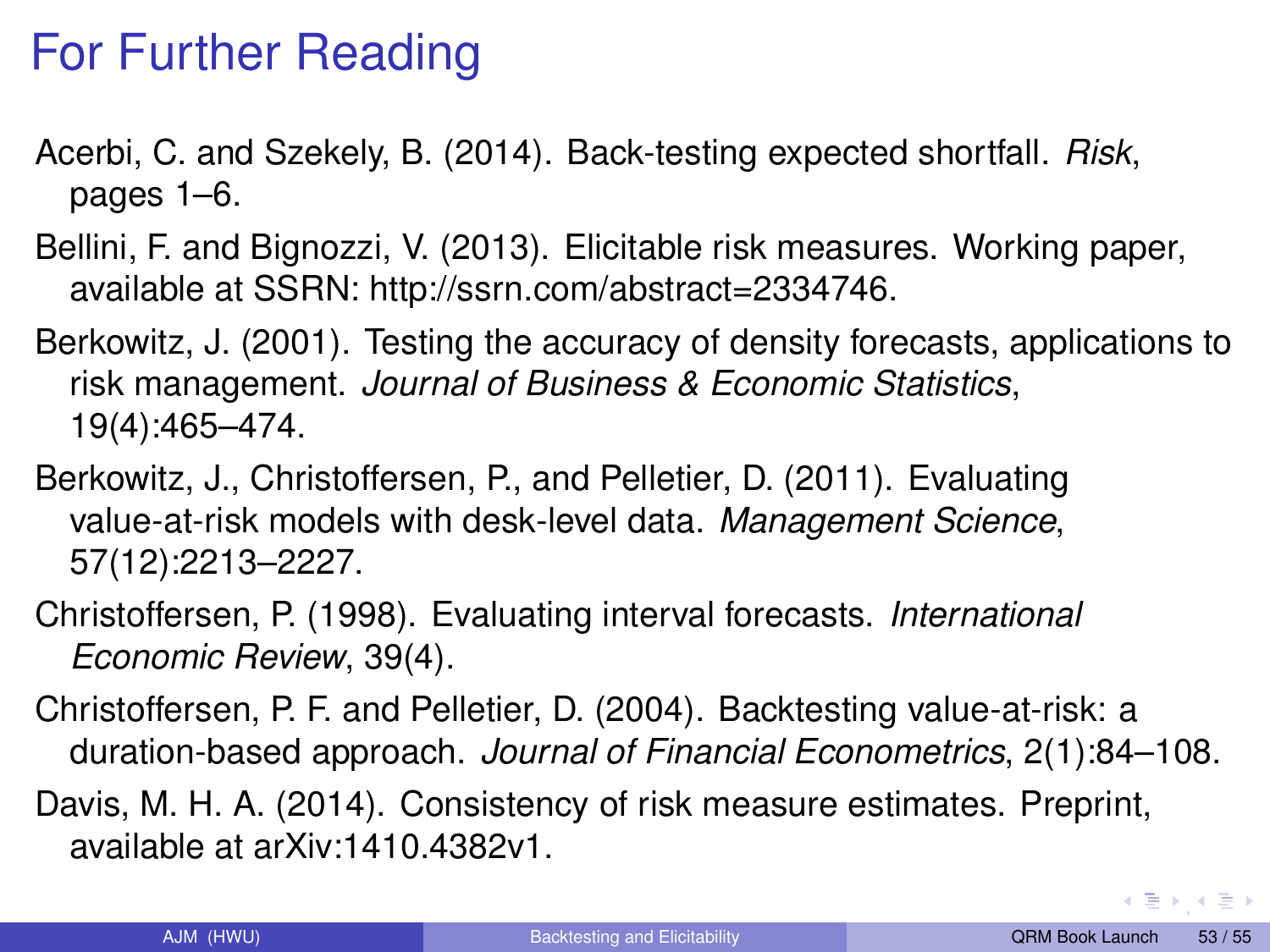# For Further Reading (cont.)

- Davison, A. C. and Hinkley, D. V. (1997). *Bootstrap Methods and their Application*. Cambridge University Press, Cambridge.
- Efron, B. and Tibshirani, R. J. (1994). *An Introduction to the Bootstrap*. Chapman & Hall, New York.
- Engle, R. and Manganelli, S. (2004). CAViaR: conditional autoregressive value at risk by regression quantiles. *Journal of Business & Economic Statistics*, 22(4):367–381.
- Gneiting, T. (2011). Making and evaluating point forecasts. *Journal of the American Statistical Association*, 106(494):746–762.
- McNeil, A. J. and Frey, R. (2000). Estimation of tail-related risk measures for heteroscedastic financial time series: An extreme value approach. *Journal of Empirical Finance*, 7:271–300.
- Osband, K. and Reichelstein, S. (1985). Information-eliciting compensation schemes. *Journal of Public Economics*, 27:107–115.
- Osband, K. H. (1985). *Providing Incentives for Better Cost Forecasting*. PhD thesis, University of California, Berkeley.

∢ 등 ▶ . < 등 ▶